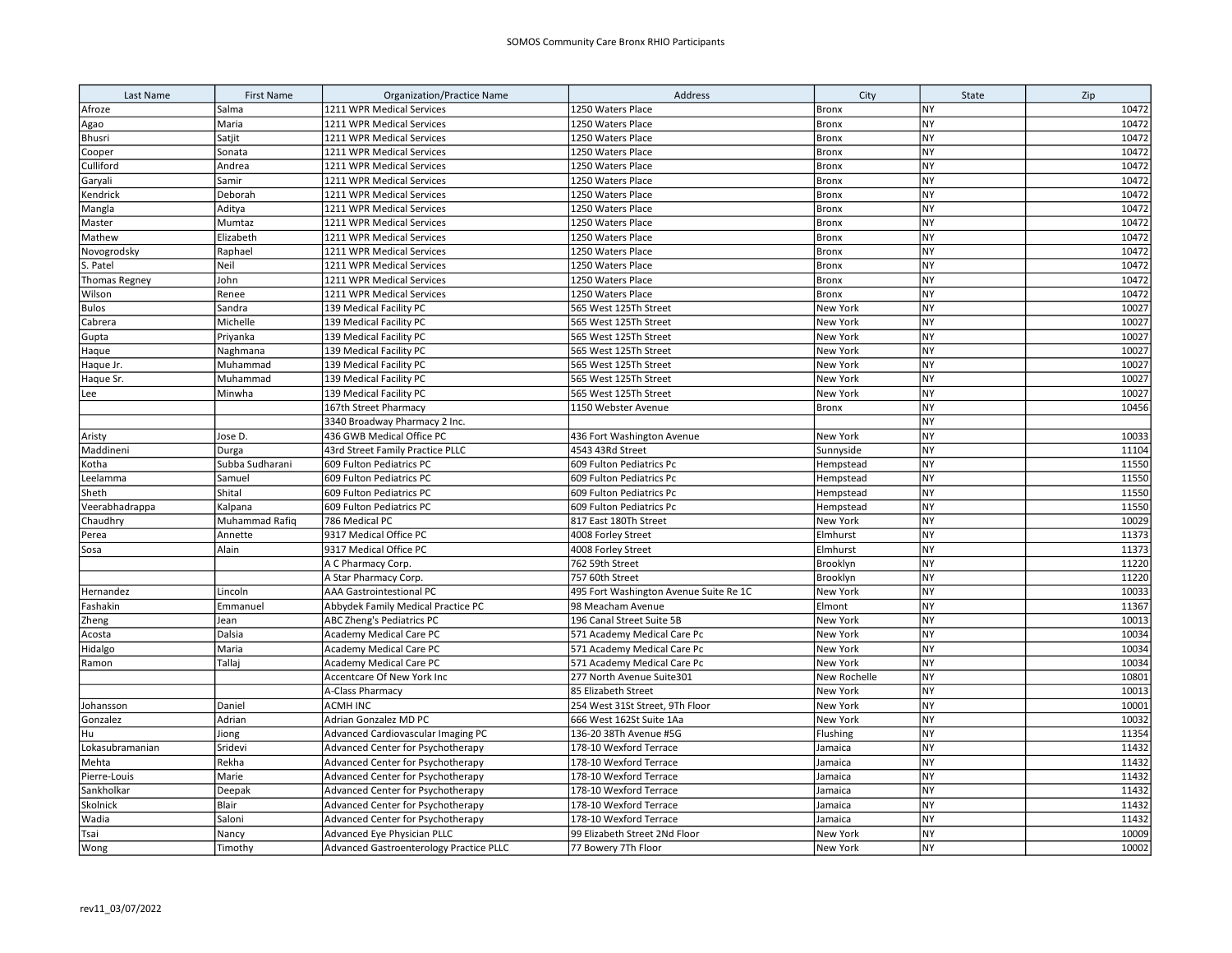| Last Name                   | <b>First Name</b>   | <b>Organization/Practice Name</b>             | Address                             | City                | State     | Zip   |
|-----------------------------|---------------------|-----------------------------------------------|-------------------------------------|---------------------|-----------|-------|
| He                          | Zili                | <b>Advanced Hematology Oncology PLLC</b>      | 42-35 Main Street Suite 3H          | Flushing            | <b>NY</b> | 11355 |
| Muhammed                    | Kafeel              | Advanced Hematology Oncology PLLC             | 42-35 Main Street Suite 3H          | Flushing            | <b>NY</b> | 11355 |
| Anjum                       | Naheed              | <b>Advanced Medical Office PC</b>             | 795 Coney Island Avenue 1St Floor   | Brookyln            | <b>NY</b> | 11218 |
| Anwar                       | Arshad              | Advanced Medical Office PC                    | 795 Coney Island Avenue 1St Floor   | Brookyln            | <b>NY</b> | 11218 |
| Jiang                       | Xiao Hong           | <b>Advanced Oncology PC</b>                   | 5816 Fort Hamilton Parkway Suite 2A | Brooklyn            | <b>NY</b> | 10013 |
| Lam                         | Kin                 | <b>Advanced Oncology PC</b>                   | 5816 Fort Hamilton Parkway Suite 2A | Brooklyn            | NY        | 10013 |
| Ng                          | Norland             | <b>Advanced Oncology PC</b>                   | 5816 Fort Hamilton Parkway Suite 2A | Brooklyn            | <b>NY</b> | 10013 |
| Lao                         | Wilfredo            | <b>Advanced Pediatrics PC</b>                 | 94 36 59Th Avenue Suite C4          | Elmhurst            | <b>NY</b> | 11373 |
| Sabogal                     | Gonzalo             | <b>Advanced Pediatrics PC</b>                 | 94 36 59Th Avenue Suite C4          | Elmhurst            | <b>NY</b> | 11373 |
| Hon                         | John                | <b>Advanced Quality Medical PC</b>            | 83-24 Cornish Avenue                | Elmhurst            | NY        | 11373 |
| Lee                         | Karen               | <b>Advanced Quality Medical PC</b>            | 83-24 Cornish Avenue                | Elmhurst            | <b>NY</b> | 11373 |
| Mark                        | Choi                | Advanced Radiological Pet Imaging, Pc         | 23-34 30 Ave                        | Astoria             | <b>NY</b> | 11102 |
| Hsieh                       | Helen               | Advanced Women's Health OB/GYN Services       | 133-47 Sanford Avenue Suite 1B      | Flushing            | <b>NY</b> | 11354 |
|                             |                     | Agustin Pharmacy Inc                          | 39-20 29St                          | Long Island City    | <b>NY</b> | 11101 |
| Rahman                      | Ahmadur             | Ahmadur Rahman MD PC                          | 179-43A Hillside Avenue             | Jamaica             | NY        | 10003 |
|                             |                     | Aids Center Of Queens County Inc              | 161-21 Jamaica Avenue               | Jamaica             | NY        | 11432 |
| Ferdaus                     | Akash               | Akash Medical Care PLLC                       | 79 Church Avenue                    | Brooklyn            | <b>NY</b> | 11218 |
| Ajah                        | Onyemachi           | Albright Medical Office PC                    | 111-02 Farmers Boulevard            | Saint Albans        | <b>NY</b> | 11412 |
| Chan                        | Alice               | Alice Man Chan CCC-Audiology PC               | 139 Centre Street Suite 803         | New York            | <b>NY</b> | 10013 |
| Massop-Flowers              | Alicia              | Alicia Massop-Flowers DO PC                   | 131-30 Merrick Boulevard            | Springfield Gardens | <b>NY</b> | 11434 |
| Dyksteyn                    | Angela              | ALJUD Licensed Homecare Services/Amber Court  | 650 East 104th Street               | Brooklyn            | NY        | 11236 |
| Peters                      | Jinnel              | ALJUD Licensed Homecare Services/Amber Court  | 650 East 104th Street               | Brooklyn            | <b>NY</b> | 11236 |
| Τi                          | Brian               | All Time Care Medical PLLC                    | 679 60Th Street 1St Floor           | Brooklyn            | NY        | 11220 |
| Persaud                     | Yudy                | Allergy & Asthma Family Care of Queens PC     | 88-14 198 Street                    | Hollis              | NY        | 11423 |
| Marcu                       | Mariana             | Allergy Asthma Care Of Manhattan              | 30 E 40Th Street Suite802           | New York            | NY        | 10016 |
| Alpine Chha/ Alpine Home He | Joseph              | Alpine Chha/ Alpine Home Health Care Llc      | 4770 White Plains Road              | <b>Bronx</b>        | <b>NY</b> | 10473 |
| Ramirez                     | Alvaro              | Alvaro Ramirez Physician PC                   | 88-18 37Th Avenue                   | Jackson Heights     | NY        | 11372 |
| Maslova                     | Alla                | <b>AM Nephrology</b>                          | 2651 East 14Th Street               | Staten Island       | <b>NY</b> | 10305 |
| Wu                          | Cheryl              | <b>Amaranth Pediatrics</b>                    | 196 Canal Street 5Th Floor          | New York            | <b>NY</b> | 10013 |
| Dario                       | Oluwatoyosi         | <b>Amazing Medical Services</b>               | 110-16 Sutphin Boulevard            | Queens              | <b>NY</b> | 11435 |
| Hernandez-Abreu             | Andres              | America Medical Group PC                      | 563 Grand Street                    | Brooklyn            | <b>NY</b> | 11211 |
|                             |                     | Ameriway Pharmacy Inc/ Dba Qualimeds Pharmacy | 2272 86Th Street                    | Brooklyn            | <b>NY</b> | 11214 |
| Ausubel                     | Kalman              | Amsterdam Medical Practice PLLC               | 2360 Amsterdam Avenue M1            | New York            | NY        | 10033 |
| Azar                        | Sasan               | <b>Amsterdam Medical Practice PLLC</b>        | 2360 Amsterdam Avenue M1            | New York            | <b>NY</b> | 10033 |
| Bernstein                   | <b>Robert Davis</b> | Amsterdam Medical Practice PLLC               | 2360 Amsterdam Avenue M1            | New York            | NY        | 10033 |
| Guzman                      | Sarah               | Amsterdam Medical Practice PLLC               | 2360 Amsterdam Avenue M1            | New York            | <b>NY</b> | 10033 |
| Patel                       | Bindi               | Amsterdam Medical Practice PLLC               | 2360 Amsterdam Avenue M1            | New York            | <b>NY</b> | 10033 |
| Pignanelli                  | Eduardo             | Amsterdam Medical Practice PLLC               | 2360 Amsterdam Avenue M1            | New York            | <b>NY</b> | 10033 |
| Shapiro                     | Mikhail             | Amsterdam Medical Practice PLLC               | 2360 Amsterdam Avenue M1            | New York            | <b>NY</b> | 10033 |
| Solomon                     | Molham              | Amsterdam Medical Practice PLLC               | 2360 Amsterdam Avenue M1            | New York            | <b>NY</b> | 10033 |
| Perez                       | Jose                | Amsterdam Pediatrics PLLC                     | 2201 Amsterdam Avenue               | New York            | <b>NY</b> | 10032 |
| Adebayo                     | Olubisi             | <b>AMTH Medical PC</b>                        | 369 East 149Th Street 4Th Floor     | <b>Bronx</b>        | NY        | 10455 |
| Adebayo                     | Adegboyega          | <b>AMTH Medical PC</b>                        | 369 East 149Th Street 4Th Floor     | <b>Bronx</b>        | <b>NY</b> | 10455 |
| Adegboyeya                  | Adebayo             | <b>AMTH Medical PC</b>                        | 369 East 149Th Street 4Th Floor     | <b>Bronx</b>        | NY        | 10455 |
| Castellanos                 | Dario               | <b>AMTH Medical PC</b>                        | 369 East 149Th Street 4Th Floor     | <b>Bronx</b>        | NY        | 10455 |
| Mitchell                    | Harrison            | <b>AMTH Medical PC</b>                        | 369 East 149Th Street 4Th Floor     | <b>Bronx</b>        | <b>NY</b> | 10455 |
| Urena                       | Andres              | Andres Urena MD                               | 104-19 Lefferts Boulevard           | Queens              | <b>NY</b> | 11419 |
| lti.                        | Paul                | Ann Young Medical PC                          | 136-20 38Th Avenue Suite 8B         | Flushing            | NY        | 11354 |
| Foong                       | Anthony             | Anthony Foong MD PC                           | 210 Canal Street Suite 601          | New York            | <b>NY</b> | 10013 |
| Olayo                       | Alvaro              | <b>AOL Medical Services PC</b>                | 91-03 37Th Avenue                   | Jackson Heights     | NY        | 11372 |
|                             |                     | Arcadia Health Pharmacy                       | 42-35 Main Street Unit 1L           | Flushing            | <b>NY</b> | 11355 |
| Kancherla                   | Prakash             | Archana Singiri Medical PC                    | 2358 Crotona Avnue                  | Bronx               | <b>NY</b> | 10458 |
| Singiri                     | Archana             | Archana Singiri Medical PC                    | 2358 Crotona Avnue                  | <b>Bronx</b>        | <b>NY</b> | 10458 |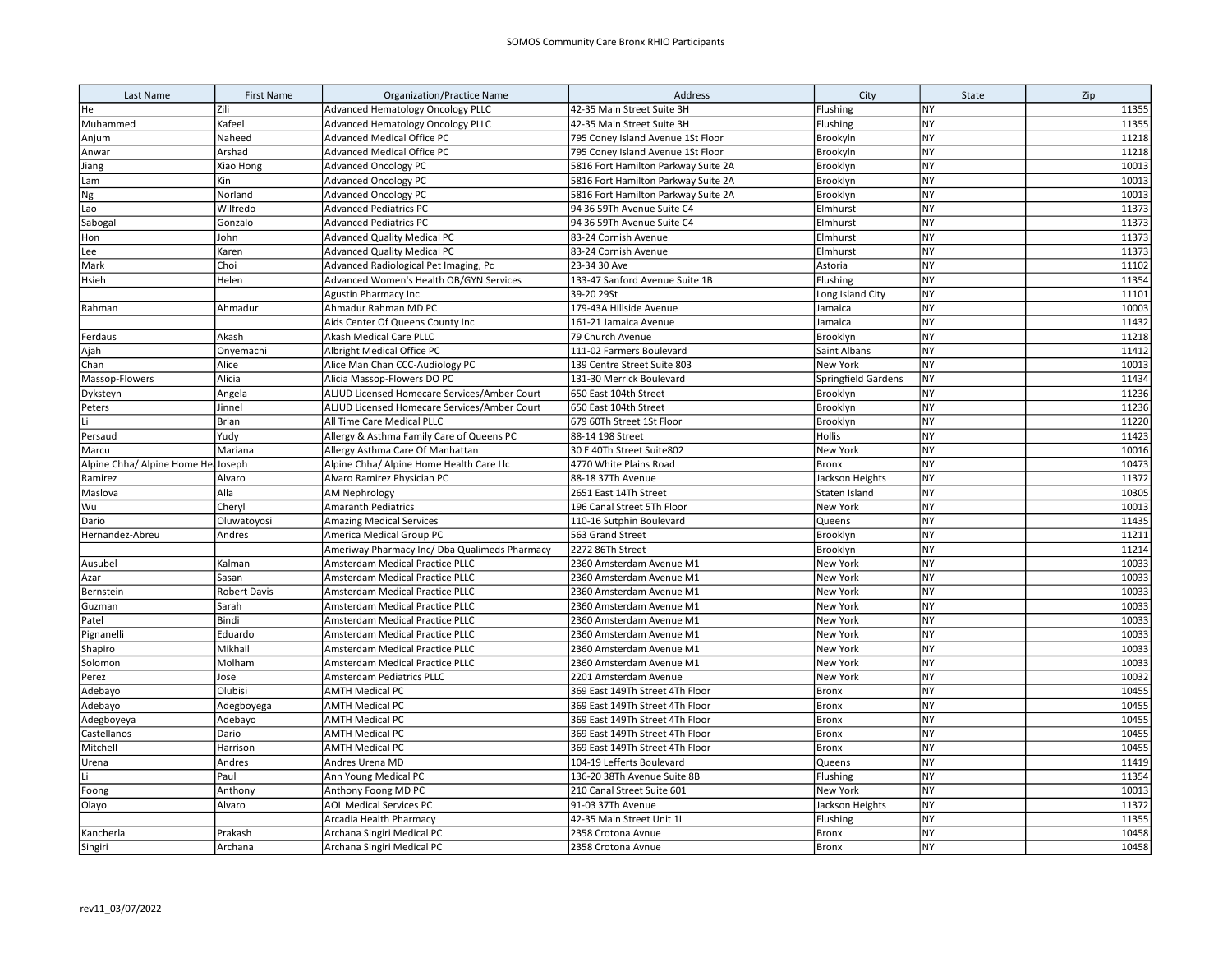| Last Name     | <b>First Name</b> | <b>Organization/Practice Name</b>          | Address                       | City                | State                  | Zip   |
|---------------|-------------------|--------------------------------------------|-------------------------------|---------------------|------------------------|-------|
| Wallach       | Roy               | Arms Acres Inc                             | 75 Seminary Hill Road         | Carmel Hamlet       | <b>NY</b>              | 10512 |
| Tio           | Arsenio           | Arsenio M. Tio Medical Practice            | 231 Sherman Avenue Suite 1F   | New York            | <b>NY</b>              | 10034 |
| Chatha        | Arshad            | Arshad A Chatha                            | 679 East 138Th Street         | <b>Bronx</b>        | <b>NY</b>              | 10454 |
| Hammer        | Arthur            | Arthur Hammer                              | 3131 Kingshighway             | Brooklyn            | NY                     | 11235 |
| Dove          | Arthur            | Arthur R Dove MD PC                        | 85 West 118Th Street          | New York            | <b>NY</b>              | 10026 |
| Nayel         | Amr               | Astoria Health Care Associates             | 21-38 31St Street             | Astoria             | <b>NY</b>              | 11105 |
| Frousious     | Costas            | Astoria Pediatric PC                       | 29-22 30Th Drive              | Astoria             | <b>NY</b>              | 11102 |
| Rodriguez     | Lilly             | Astoria Pediatric PC                       | 29-22 30Th Drive              | Astoria             | NY                     | 11102 |
| Adebayo       | Adegboyega        | AT Adebayo MD PC                           | 40 West 135Th Street Suite 1D | New York            | <b>NY</b>              | 10037 |
| Lu            | Austin            | Austin Lu MD PLLC                          | 837 58Th Street 2Nd Floor     | Brooklyn            | <b>NY</b>              | 11220 |
| Avany         | Lucia             | Avany Medical PC                           | 2960 Ocean Avenue 3Rd Floor   | Brooklyn            | <b>NY</b>              | 11235 |
| Henoch        | Avraham           | Avraham Henoch MD PC                       | 710 Courtlandt Avenue         | <b>Bronx</b>        | NY                     | 10032 |
| Perez         | Emilio            | AW Medical Office PC                       | 16224 University Avenue       | Bronx               | NY                     | 10453 |
|               |                   | <b>Award Pharmacy Corp</b>                 | 2249 86Th Street              | Brooklyn            | <b>NY</b>              | 11214 |
| Dume-Charles  | Daniel            | Axiom Medical PC                           | 9602 Avenue L                 | Brooklyn            | <b>NY</b>              | 11236 |
| Patel         | Babu              | Babu Patel MD                              | 1963 A Daly Avenue            | Bronx               | NY                     | 10460 |
| Patel         | Babubhai          | Babubhai I Patel Physician PC              | 2015 Amsterdam Avenue         | New York            | NY                     | 10032 |
| Jiang         | Baoen             | Baoen Jiang Medicine PC                    | 8 Chatham Square #301         | New York            | <b>NY</b>              | 10038 |
| Metwally      | Ashraf            | Bay Ridge Family Medical Doctors           | 364 86Th Street               | Brooklyn            | <b>NY</b>              | 11209 |
| Yang          | Nancy             | <b>Bay Ridge Family Medical Doctors</b>    | 364 86Th Street               | Brooklyn            | <b>NY</b>              | 11209 |
| Rezkalla      | Laurence          | <b>Bay Ridge Medical Services</b>          | 124 86Th Street               | Brooklyn            | <b>NY</b>              | 11209 |
| Alwani        | Abdulla           | Bay Ridge Pediatrics Adolescence Office PC | 217 73Rd Street               | Brooklyn            | <b>NY</b>              | 11209 |
| Bellovin      | Barry             | <b>Bay Terrace Medical PLLC</b>            | 23-35 Bell Boulevard          | Bayside             | <b>NY</b>              | 11360 |
| Spindler      | Andre             | <b>Bay Terrace Medical PLLC</b>            | 23-35 Bell Boulevard          | Bayside             | <b>NY</b>              | 11360 |
| Park          | Yohan             | <b>Bayside Pediatrics PC</b>               | 42-23 212Th Street            | Bayside             | <b>NY</b>              | 11361 |
| Moss          | Harold            | Beacon of Hope House                       | 1011 First Avenue 6Th Floor   | New York            | <b>NY</b>              | 10022 |
| Bhuiyan       | Shamsul           | <b>Beat Medical Care PLLC</b>              | 1310 Pugsley Avenue           | <b>Bronx</b>        | <b>NY</b>              | 10462 |
| Wigas         | Azra              | <b>Bellrose Medical Care PC</b>            | 86-02 Musket Street           | Queens Village      | <b>NY</b>              | 11427 |
| Wu            | Benjamin          | Benjamin Wu MD PC                          | 730 60Th Street 1St Floor     | Brooklyn            | <b>NY</b>              | 11220 |
| Akbani        | Mohammed          | Best Care Ever Med Group PC                | 3010 Grand Concourse Suite L3 | Bronx               | <b>NY</b>              | 10458 |
| Goris         | Jose              | Best Care Ever Med Group PC                | 3010 Grand Concourse Suite L3 | <b>Bronx</b>        | <b>NY</b>              | 10458 |
| Santana       | Domingo           | <b>Bethel Medical Practice PC</b>          | 2869 Grand Concourse Suite 1  | <b>Bronx</b>        | <b>NY</b>              | 10468 |
| Sapadin       | Rosa              | <b>Bethel Medical Practice PC</b>          | 2869 Grand Concourse Suite 1  | <b>Bronx</b>        | <b>NY</b>              | 10468 |
| Japi          | Bhavania          | Bhavana R Japi Physician PC                | 4714 48Th Avenue              | Woodside            | <b>NY</b>              | 11377 |
| Patel         | Bhupendra         | Bhupendra R Patel MD PLLC                  | 31-41 45Th Street             | Astoria             | <b>NY</b>              | 11103 |
|               |                   | Bio-Reference Laboratories Inc             | 481 Edward H Ross Drive       | Elmwood Park        | <b>NY</b>              | 7407  |
| Adrienn       | Miklos            | Bleuler Psychotherapy Center Inc           | 104-70 Queens Boulevard       | <b>Forest Hills</b> | <b>NY</b>              | 11375 |
| Azat          | Oganesian         | Bleuler Psychotherapy Center Inc           | 104-70 Queens Boulevard       | Forest Hills        | <b>NY</b>              | 11375 |
| <b>Briana</b> | Nixon             | Bleuler Psychotherapy Center Inc           | 104-70 Queens Boulevard       | <b>Forest Hills</b> | <b>NY</b>              | 11375 |
| Charlene      | Chan              | Bleuler Psychotherapy Center Inc           | 104-70 Queens Boulevard       | Forest Hills        | <b>NY</b>              | 11375 |
| Cheryl        | Monroe            | Bleuler Psychotherapy Center Inc           | 104-70 Queens Boulevard       | <b>Forest Hills</b> | <b>NY</b>              | 11375 |
| Christopher   | Ramos             | Bleuler Psychotherapy Center Inc           | 104-70 Queens Boulevard       | Forest Hills        | <b>NY</b>              | 11375 |
| Christopher   | Lowe              | Bleuler Psychotherapy Center Inc           | 104-70 Queens Boulevard       | Forest Hills        | NY                     | 11375 |
| Courtney      | Walsh             | Bleuler Psychotherapy Center Inc           | 104-70 Queens Boulevard       | Forest Hills        | <b>NY</b>              | 11375 |
| Dianna        | Nain-Bradley      | Bleuler Psychotherapy Center Inc           | 104-70 Queens Boulevard       | Forest Hills        | <b>NY</b>              | 11375 |
| Elias         | Taweel            | Bleuler Psychotherapy Center Inc           | 104-70 Queens Boulevard       | Forest Hills        | <b>NY</b>              | 11375 |
| Ellen         | Crotty            | Bleuler Psychotherapy Center Inc           | 104-70 Queens Boulevard       | Forest Hills        | <b>NY</b>              | 11375 |
| Erica         | Sobolow           | Bleuler Psychotherapy Center Inc           | 104-70 Queens Boulevard       | <b>Forest Hills</b> | NY                     | 11375 |
| Eugene        | Tereshchenko      | Bleuler Psychotherapy Center Inc           | 104-70 Queens Boulevard       | <b>Forest Hills</b> | <b>NY</b>              | 11375 |
| Fatemah       | Dhirani           | Bleuler Psychotherapy Center Inc           | 104-70 Queens Boulevard       | <b>Forest Hills</b> | <b>NY</b>              | 11375 |
| Felicita      | Egede             | Bleuler Psychotherapy Center Inc           | 104-70 Queens Boulevard       | Forest Hills        | <b>NY</b><br><b>NY</b> | 11375 |
| Geetanjeellie | Gopi              | Bleuler Psychotherapy Center Inc           | 104-70 Queens Boulevard       | <b>Forest Hills</b> |                        | 11375 |
| Grace         | Lamour            | Bleuler Psychotherapy Center Inc           | 104-70 Queens Boulevard       | <b>Forest Hills</b> | <b>NY</b>              | 11375 |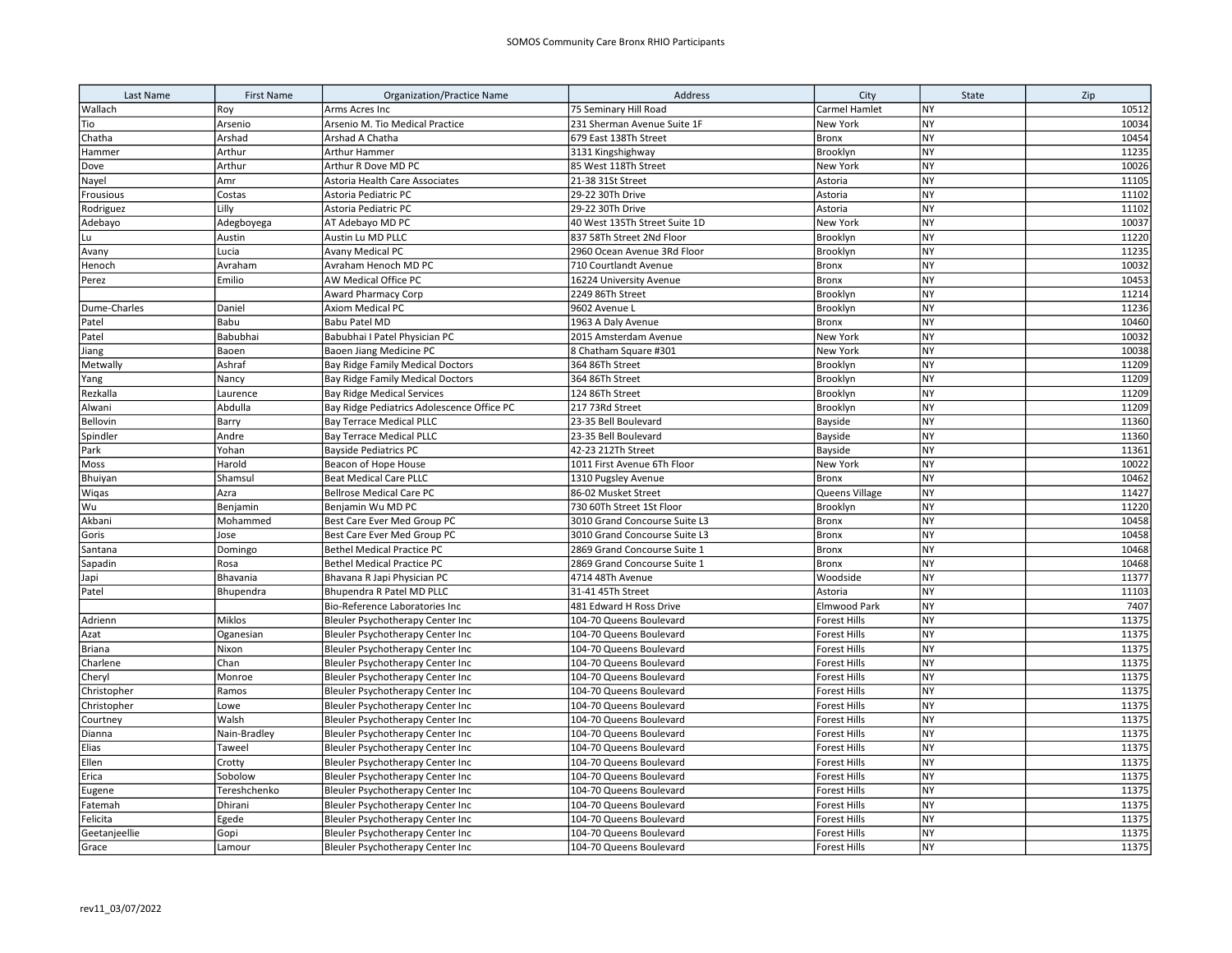| Last Name | <b>First Name</b> | <b>Organization/Practice Name</b> | Address                 | City                | State     | Zip   |
|-----------|-------------------|-----------------------------------|-------------------------|---------------------|-----------|-------|
| Irina     | Simidchieva       | Bleuler Psychotherapy Center Inc  | 104-70 Queens Boulevard | Forest Hills        | NY        | 11375 |
| James     | Hanna             | Bleuler Psychotherapy Center Inc  | 104-70 Queens Boulevard | Forest Hills        | <b>NY</b> | 11375 |
| James     | Baumbusch         | Bleuler Psychotherapy Center Inc  | 104-70 Queens Boulevard | Forest Hills        | <b>NY</b> | 11375 |
| Jan       | Levine            | Bleuler Psychotherapy Center Inc  | 104-70 Queens Boulevard | Forest Hills        | <b>NY</b> | 11375 |
| Jeanette  | Rodriguez         | Bleuler Psychotherapy Center Inc  | 104-70 Queens Boulevard | Forest Hills        | <b>NY</b> | 11375 |
| Jerold    | Nashban           | Bleuler Psychotherapy Center Inc  | 104-70 Queens Boulevard | <b>Forest Hills</b> | <b>NY</b> | 11375 |
| Jessica   | Nelson            | Bleuler Psychotherapy Center Inc  | 104-70 Queens Boulevard | Forest Hills        | <b>NY</b> | 11375 |
| Jinying   | Liu               | Bleuler Psychotherapy Center Inc  | 104-70 Queens Boulevard | Forest Hills        | <b>NY</b> | 11375 |
| Joseph    | Gonzalez          | Bleuler Psychotherapy Center Inc  | 104-70 Queens Boulevard | Forest Hills        | <b>NY</b> | 11375 |
| Julia     | Schafer           | Bleuler Psychotherapy Center Inc  | 104-70 Queens Boulevard | <b>Forest Hills</b> | <b>NY</b> | 11375 |
| Jurate    | Jones             | Bleuler Psychotherapy Center Inc  | 104-70 Queens Boulevard | <b>Forest Hills</b> | NY        | 11375 |
| Katarzyna | Oskarbska         | Bleuler Psychotherapy Center Inc  | 104-70 Queens Boulevard | Forest Hills        | <b>NY</b> | 11375 |
| Ksenia    | Bezugolnaya       | Bleuler Psychotherapy Center Inc  | 104-70 Queens Boulevard | Forest Hills        | <b>NY</b> | 11375 |
| Larisa    | Kohen             | Bleuler Psychotherapy Center Inc  | 104-70 Queens Boulevard | <b>Forest Hills</b> | <b>NY</b> | 11375 |
| Laura     | Hermann-Gonzalez  | Bleuler Psychotherapy Center Inc  | 104-70 Queens Boulevard | Forest Hills        | <b>NY</b> | 11375 |
| Lauren    | Lesser            | Bleuler Psychotherapy Center Inc  | 104-70 Queens Boulevard | Forest Hills        | <b>NY</b> | 11375 |
| Leah      | Halikiopoulos     | Bleuler Psychotherapy Center Inc  | 104-70 Queens Boulevard | Forest Hills        | <b>NY</b> | 11375 |
| Leonard   | Tuzman            | Bleuler Psychotherapy Center Inc  | 104-70 Queens Boulevard | Forest Hills        | <b>NY</b> | 11375 |
| Leonid    | Guber             | Bleuler Psychotherapy Center Inc  | 104-70 Queens Boulevard | <b>Forest Hills</b> | NY        | 11375 |
| Leslie    | Abrams            | Bleuler Psychotherapy Center Inc  | 104-70 Queens Boulevard | Forest Hills        | <b>NY</b> | 11375 |
| Lisa      | Rabinovich        | Bleuler Psychotherapy Center Inc  | 104-70 Queens Boulevard | Forest Hills        | NY        | 11375 |
| LIYUAN    | <b>WANG</b>       | Bleuler Psychotherapy Center Inc  | 104-70 Queens Boulevard | <b>Forest Hills</b> | <b>NY</b> | 11375 |
| Liza      | Himelstein        | Bleuler Psychotherapy Center Inc  | 104-70 Queens Boulevard | Forest Hills        | NY        | 11375 |
| Luisa     | Ospina            | Bleuler Psychotherapy Center Inc  | 104-70 Queens Boulevard | Forest Hills        | <b>NY</b> | 11375 |
| Lymaris   | Rodriguez-Roura   | Bleuler Psychotherapy Center Inc  | 104-70 Queens Boulevard | <b>Forest Hills</b> | <b>NY</b> | 11375 |
| Lynette   | Green             | Bleuler Psychotherapy Center Inc  | 104-70 Queens Boulevard | Forest Hills        | <b>NY</b> | 11375 |
| Madison   | Mccullough        | Bleuler Psychotherapy Center Inc  | 104-70 Queens Boulevard | <b>Forest Hills</b> | <b>NY</b> | 11375 |
| Mahroo    | Moshari           | Bleuler Psychotherapy Center Inc  | 104-70 Queens Boulevard | Forest Hills        | <b>NY</b> | 11375 |
| Maryum    | Khwaja            | Bleuler Psychotherapy Center Inc  | 104-70 Queens Boulevard | Forest Hills        | <b>NY</b> | 11375 |
| Menahal   | Begawala          | Bleuler Psychotherapy Center Inc  | 104-70 Queens Boulevard | <b>Forest Hills</b> | <b>NY</b> | 11375 |
| Michael   | Nazario           | Bleuler Psychotherapy Center Inc  | 104-70 Queens Boulevard | <b>Forest Hills</b> | <b>NY</b> | 11375 |
| Michelle  | Mechaly           | Bleuler Psychotherapy Center Inc  | 104-70 Queens Boulevard | Forest Hills        | <b>NY</b> | 11375 |
| Mikhail   | Khaimov           | Bleuler Psychotherapy Center Inc  | 104-70 Queens Boulevard | Forest Hills        | <b>NY</b> | 11375 |
| Millen    | Umoh              | Bleuler Psychotherapy Center Inc  | 104-70 Queens Boulevard | Forest Hills        | <b>NY</b> | 11375 |
| Naama     | Patinkin          | Bleuler Psychotherapy Center Inc  | 104-70 Queens Boulevard | <b>Forest Hills</b> | <b>NY</b> | 11375 |
| Nicole    | Headley           | Bleuler Psychotherapy Center Inc  | 104-70 Queens Boulevard | Forest Hills        | <b>NY</b> | 11375 |
| Nigel     | Sealey            | Bleuler Psychotherapy Center Inc  | 104-70 Queens Boulevard | Forest Hills        | <b>NY</b> | 11375 |
| Nina      | Koval             | Bleuler Psychotherapy Center Inc  | 104-70 Queens Boulevard | Forest Hills        | <b>NY</b> | 11375 |
| Olga      | Sanchez           | Bleuler Psychotherapy Center Inc  | 104-70 Queens Boulevard | <b>Forest Hills</b> | <b>NY</b> | 11375 |
| Pamela    | Wallace           | Bleuler Psychotherapy Center Inc  | 104-70 Queens Boulevard | <b>Forest Hills</b> | <b>NY</b> | 11375 |
| Parasram  | Persad            | Bleuler Psychotherapy Center Inc  | 104-70 Queens Boulevard | Forest Hills        | <b>NY</b> | 11375 |
| Paula     | Dancel            | Bleuler Psychotherapy Center Inc  | 104-70 Queens Boulevard | Forest Hills        | <b>NY</b> | 11375 |
| Paulina   | Want              | Bleuler Psychotherapy Center Inc  | 104-70 Queens Boulevard | <b>Forest Hills</b> | <b>NY</b> | 11375 |
| Ramon     | Blandino          | Bleuler Psychotherapy Center Inc  | 104-70 Queens Boulevard | Forest Hills        | <b>NY</b> | 11375 |
| Robert    | Hendel            | Bleuler Psychotherapy Center Inc  | 104-70 Queens Boulevard | Forest Hills        | <b>NY</b> | 11375 |
| Rosemarie | Sultana           | Bleuler Psychotherapy Center Inc  | 104-70 Queens Boulevard | Forest Hills        | NY        | 11375 |
| Ross      | Mendlinger        | Bleuler Psychotherapy Center Inc  | 104-70 Queens Boulevard | Forest Hills        | <b>NY</b> | 11375 |
| Sarah     | Fraser            | Bleuler Psychotherapy Center Inc  | 104-70 Queens Boulevard | <b>Forest Hills</b> | NY        | 11375 |
| Shahrin   | Ghuznavi          | Bleuler Psychotherapy Center Inc  | 104-70 Queens Boulevard | Forest Hills        | <b>NY</b> | 11375 |
| Sherri    | Flournoy          | Bleuler Psychotherapy Center Inc  | 104-70 Queens Boulevard | Forest Hills        | NY        | 11375 |
| Sirafima  | Shalomova         | Bleuler Psychotherapy Center Inc  | 104-70 Queens Boulevard | <b>Forest Hills</b> | <b>NY</b> | 11375 |
| Sophie    | <b>Dubois</b>     | Bleuler Psychotherapy Center Inc  | 104-70 Queens Boulevard | <b>Forest Hills</b> | NY        | 11375 |
| Stephanie | Rubenfeld         | Bleuler Psychotherapy Center Inc  | 104-70 Queens Boulevard | <b>Forest Hills</b> | <b>NY</b> | 11375 |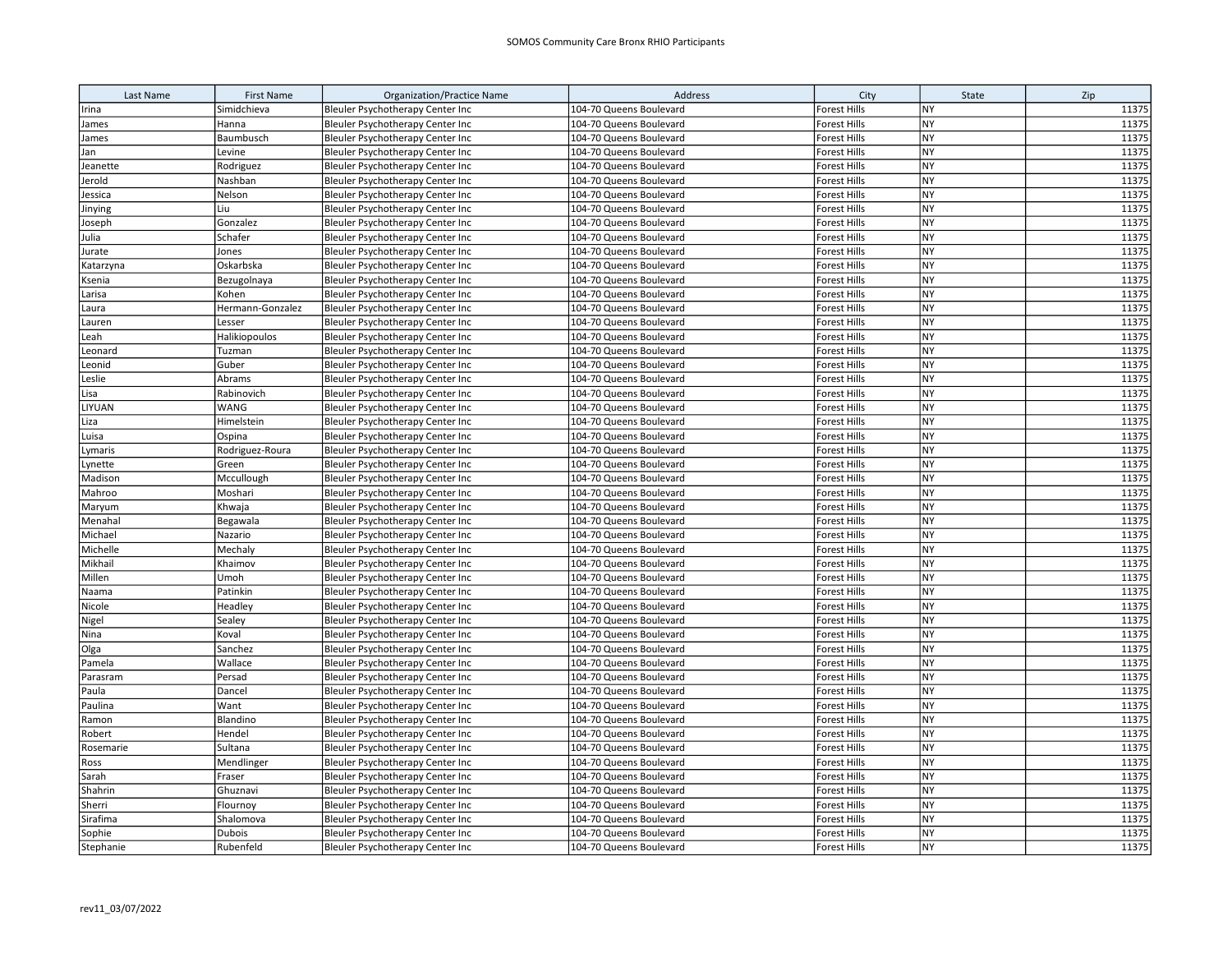| Last Name            | <b>First Name</b> | <b>Organization/Practice Name</b>                                           | Address                                                     | City                | State                  | Zip   |
|----------------------|-------------------|-----------------------------------------------------------------------------|-------------------------------------------------------------|---------------------|------------------------|-------|
| Suzana               | Sjenicic          | Bleuler Psychotherapy Center Inc                                            | 104-70 Queens Boulevard                                     | Forest Hills        | <b>NY</b>              | 11375 |
| Tal                  | Sommer            | Bleuler Psychotherapy Center Inc                                            | 104-70 Queens Boulevard                                     | Forest Hills        | <b>NY</b>              | 11375 |
| Tiffany              | Prado-Leu         | Bleuler Psychotherapy Center Inc                                            | 104-70 Queens Boulevard                                     | <b>Forest Hills</b> | <b>NY</b>              | 11375 |
| Tyler                | Rice              | Bleuler Psychotherapy Center Inc                                            | 104-70 Queens Boulevard                                     | <b>Forest Hills</b> | NY                     | 11375 |
| Vakhtang             | Gomelauri         | Bleuler Psychotherapy Center Inc                                            | 104-70 Queens Boulevard                                     | Forest Hills        | <b>NY</b>              | 11375 |
| Valerie              | Keil              | Bleuler Psychotherapy Center Inc                                            | 104-70 Queens Boulevard                                     | <b>Forest Hills</b> | <b>NY</b>              | 11375 |
| Wilma                | Torres            | Bleuler Psychotherapy Center Inc                                            | 104-70 Queens Boulevard                                     | <b>Forest Hills</b> | <b>NY</b>              | 11375 |
| Yecika               | Santos            | Bleuler Psychotherapy Center Inc                                            | 104-70 Queens Boulevard                                     | <b>Forest Hills</b> | NY                     | 11375 |
|                      |                   | Boro Park Operating Co LLC                                                  | 4915 10Th Avenue                                            | Brooklyn            | <b>NY</b>              | 11219 |
| Castellanos-Castillo | Gisselle          | <b>Boston Pediatrics PLLC</b>                                               | 1262 Boston Road                                            | <b>Bronx</b>        | <b>NY</b>              | 10456 |
| Cornielle            | Jorge             | <b>Boston Pediatrics PLLC</b>                                               | 1262 Boston Road                                            | <b>Bronx</b>        | <b>NY</b>              | 10456 |
| Franco               | Manuel            | <b>Boston Pediatrics PLLC</b>                                               | 1262 Boston Road                                            | Bronx               | NY                     | 10456 |
| Jones                | Shauntay          | <b>Boston Pediatrics PLLC</b>                                               | 1262 Boston Road                                            | Bronx               | <b>NY</b>              | 10456 |
| Hernandez            | Hanny             | <b>Boston Road Medical Center PLLC</b>                                      | 1262 Boston Road                                            | <b>Bronx</b>        | <b>NY</b>              | 10456 |
| L. Marrero-Figarella | Arturo            | Boston Road Medical Center PLLC                                             | 1262 Boston Road                                            | <b>Bronx</b>        | <b>NY</b>              | 10456 |
| Desai                | Brena             | Brena M Desai, MD, FAAP                                                     | 157-15 46Th Avenue                                          | Flushing            | <b>NY</b>              | 11355 |
| Butchen              | Gary              | Bridge Back to Life Center Inc                                              | 175 Remsen Street 10th Floor                                | Brooklyn            | <b>NY</b>              | 11201 |
| Hernandez Garcia     | Jose Ramon        | <b>Briggs Family Pediatrics</b>                                             | 2676-B Grand Concourse Avenue                               | <b>Bronx</b>        | <b>NY</b>              | 10468 |
| Lazala               | Carmen            | <b>Briggs Family Pediatrics</b>                                             | 2676-B Grand Concourse Avenue                               | <b>Bronx</b>        | <b>NY</b>              | 10468 |
| Uzor                 | Jennyfer          | <b>Briggs Family Pediatrics</b>                                             | 2676-B Grand Concourse Avenue                               | <b>Bronx</b>        | <b>NY</b>              | 10468 |
|                      |                   | <b>Brightpoint Health</b>                                                   | 248 West 35Th Street 8Th Floor                              | New York            | <b>NY</b>              | 10001 |
| Grullon-Figueroa     | Lorena            | <b>Brmc Medical Pllc</b>                                                    | 1262 Boston Road                                            | <b>Bronx</b>        | <b>NY</b>              | 10456 |
| Mordi                | Chukwuka          | <b>Brmc Medical Pllc</b>                                                    | 1262 Boston Road                                            | Bronx               | <b>NY</b>              | 10456 |
| Perry                | Shatonya          | <b>Brmc Medical Pllc</b>                                                    | 1262 Boston Road                                            | Bronx               | <b>NY</b>              | 10456 |
| Morales-Diaz         | Mirza             | Broadway I Medicine PLLC                                                    | 4250 Broadway Suite 1A                                      | New York            | NY                     | 10033 |
| Ares                 | Luz               | Broadway Internal Medicine                                                  | 41-07 76Th Street                                           | Elmhust             | <b>NY</b>              | 11373 |
| Gonzalez             | Carlos            | Broadway Internal Medicine                                                  | 41-07 76Th Street                                           | Elmhust             | <b>NY</b>              | 11373 |
| Mercedes             | Betty             | <b>Broadway Pediatrics MD PC</b>                                            | 4250 Broadway Suite 1C                                      | New York            | <b>NY</b>              | 10033 |
| Villarin             | Jose              | Broadway Pediatrics MD PC                                                   | 4250 Broadway Suite 1C                                      | New York            | <b>NY</b>              | 10033 |
|                      |                   | Broadway Pediatrics MD PC                                                   | 4250 Broadway Suite 1C                                      | New York            | <b>NY</b>              | 10033 |
|                      |                   | <b>Broadway Pharmacy 3</b>                                                  | 629 W 185Th Street                                          | New York            | <b>NY</b>              | 10033 |
|                      |                   | <b>Bronx Center For Rehabilitation</b>                                      | 1010 Underhill Avenue                                       | <b>Bronx</b>        | <b>NY</b>              | 10472 |
| <b>Brandeis</b>      | Vincent           | <b>Bronx Community Medicine PLLC</b>                                        | 2676 Grand Concourse                                        | <b>Bronx</b>        | <b>NY</b>              | 10458 |
| Olivo                | Yohanna           | <b>Bronx Community Medicine PLLC</b>                                        | 2676 Grand Concourse                                        | <b>Bronx</b>        | <b>NY</b>              | 10458 |
| Attoti               | Chandana          | <b>Bronx Heart Medical PC</b>                                               | 3184 Grand Concourse Suite 1D                               | <b>Bronx</b>        | <b>NY</b>              | 10458 |
| Rana                 | Thakor            | <b>Bronx Heart Medical PC</b>                                               | 3184 Grand Concourse Suite 1D                               | <b>Bronx</b>        | <b>NY</b>              | 10458 |
|                      |                   | Brooklyn Bureau of Community Service/ DBA Brooklyn (285 Schermerhorn Street |                                                             | Brooklyn            | <b>NY</b>              | 11217 |
| <b>Brooks</b>        | Lakisha           | <b>Brooklyn Community Services</b>                                          | Seth Low Cornerstone Community Center, 137 Belmon Brooklyn  |                     | <b>NY</b>              |       |
| Cargiulo Cargiulo    | David             | <b>Brooklyn Community Services</b>                                          | Seth Low Cornerstone Community Center, 137 Belmon Brooklyn  |                     | <b>NY</b>              |       |
| Husain               | Amar              | <b>Brooklyn Community Services</b>                                          | Seth Low Cornerstone Community Center, 137 Belmon Brooklyn  |                     | <b>NY</b>              |       |
| Hylor                | Taisha            | <b>Brooklyn Community Services</b>                                          | Seth Low Cornerstone Community Center, 137 Belmon Brooklyn  |                     | <b>NY</b>              |       |
| Martinez             | Humberto          | <b>Brooklyn Community Services</b>                                          | Seth Low Cornerstone Community Center, 137 Belmont Brooklyn |                     | <b>NY</b>              |       |
| Neal                 | Deborah           | <b>Brooklyn Community Services</b>                                          | Seth Low Cornerstone Community Center, 137 Belmon Brooklyn  |                     | <b>NY</b>              |       |
| Samuels              | Damion            | <b>Brooklyn Community Services</b>                                          | Seth Low Cornerstone Community Center, 137 Belmon Brooklyn  |                     | <b>NY</b>              |       |
| Shaheed              | Ashanti           | <b>Brooklyn Community Services</b>                                          | Seth Low Cornerstone Community Center, 137 Belmon Brooklyn  |                     | <b>NY</b>              |       |
| Tayab                | Samia             | Brooklyn Select Physician                                                   | 1078 Fulton Street                                          | Brooklyn            | <b>NY</b>              | 11238 |
| Baldovino            | Mitzy             | Bukhman MD PC                                                               | 2256 2Nd Avenue 2Nd Floor                                   | New York            | <b>NY</b>              | 10029 |
| Bukhman              | Leonid            | <b>Bukhman MD PC</b>                                                        | 2256 2Nd Avenue 2Nd Floor                                   | New York            | NY                     | 10029 |
| Dasari               | Varaha R.         | <b>Bukhman MD PC</b>                                                        | 2256 2Nd Avenue 2Nd Floor                                   | New York            | <b>NY</b>              | 10029 |
| Davuluri             | Vijayalakshmi     | Bukhman MD PC                                                               | 2256 2Nd Avenue 2Nd Floor                                   | New York            | <b>NY</b>              | 10029 |
| Pamulapati           | Vidyasagar        | <b>Bukhman MD PC</b>                                                        | 2256 2Nd Avenue 2Nd Floor                                   | New York            | <b>NY</b><br><b>NY</b> | 10029 |
| Smith-Ellis          | Aisha             | <b>Bukhman MD PC</b>                                                        | 2256 2Nd Avenue 2Nd Floor                                   | New York            |                        | 10029 |
|                      |                   | Buy-Rite Corp/ Buy-Right Pharmacy                                           | 11 Chatham Square                                           | New York            | <b>NY</b>              | 10038 |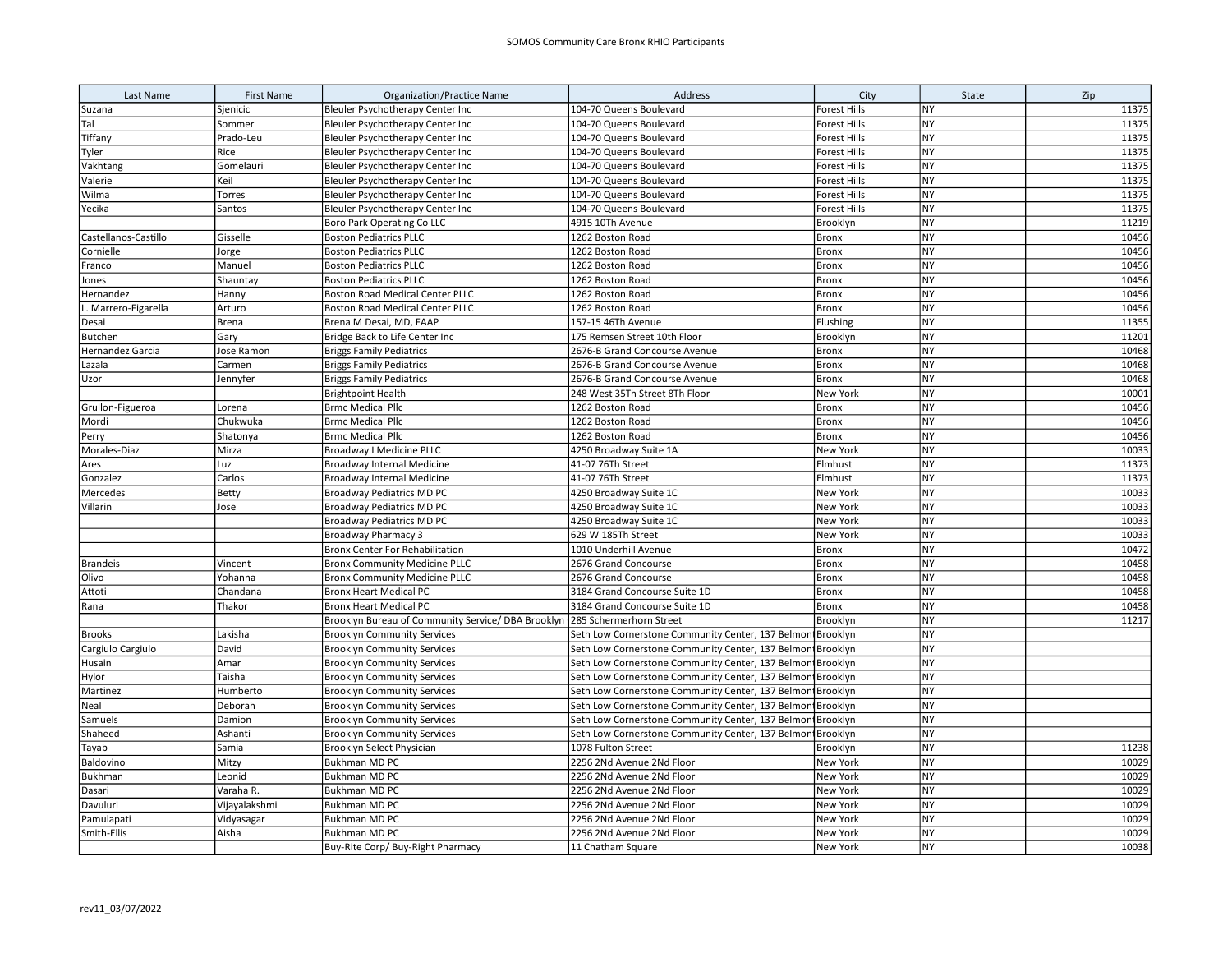| Last Name                             | <b>First Name</b>      | <b>Organization/Practice Name</b>                                                           | Address                             | City                 | State                  | Zip            |
|---------------------------------------|------------------------|---------------------------------------------------------------------------------------------|-------------------------------------|----------------------|------------------------|----------------|
| Chi                                   | Chuan Xiang            | C & W Medical LLC                                                                           | 87-08 Justice Avenue Suite La       | Elmhurst             | <b>NY</b>              | 11373          |
| Cohen                                 | Nelly                  | C&Y Medical PC                                                                              | 408 Jay Street Suite 500            | Brooklyn             | <b>NY</b>              | 11201          |
| Yunov                                 | Arthur                 | C&Y Medical PC                                                                              | 408 Jay Street Suite 500            | Brooklyn             | NY                     | 11201          |
|                                       |                        | Calvary Hospital Inc.                                                                       | 1740 Eastchester Rd                 | Bronx                | NY                     | 10461          |
| Lavelanet                             | Mario                  | Cambria Heights Medical, PC                                                                 | 117-51 220Th Street                 | Cambria Heights      | NY                     | 11411          |
| Tan                                   | Reynaldo               | Cambridge Nephrology PLLC                                                                   | 8122 7Th Avenue                     | Brooklyn             | <b>NY</b>              | 11228          |
| Thierman                              | David                  | Canal Radiology                                                                             | 849 57Th Street Suite C             | Brooklyn             | <b>NY</b>              | 10013          |
| Catucci                               | Candida                | Candida Catucci MD PC                                                                       | 40-10 Forley Street                 | Elmhurst             | <b>NY</b>              | 11373          |
| Noberto                               | Candido                | Candido Norberto MD                                                                         | 106 Fort Washington Avenue Suite 1B | New York             | <b>NY</b>              | 10032          |
| Salim-Ortiz                           | Jadiyi                 | Cardia Pediatrics DBA Little Ones Pediatrics                                                | 280 Mamaroneck Avenue Suite 312     | <b>White Plains</b>  | <b>NY</b>              | 10605          |
| Chavarria                             | Nelson                 | Cardiology Unlimted PC                                                                      | 629 West 185                        | New York             | <b>NY</b>              | 10032          |
| Damian                                | Jeanne                 | Cardiology Unlimted PC                                                                      | 629 West 185                        | New York             | NY                     | 10032          |
| Guzman                                | Eliscer                | Cardiology Unlimted PC                                                                      | 629 West 185                        | New York             | <b>NY</b>              | 10032          |
| Kosmas                                | Constantine            | Cardiology Unlimted PC                                                                      | 629 West 185                        | New York             | <b>NY</b>              | 10032          |
| Peralta                               | Richard R.             | Cardiology Unlimted PC                                                                      | 629 West 185                        | New York             | <b>NY</b>              | 10032          |
|                                       |                        | Care At Home-Diocese Of Brooklyn Inc                                                        | 168 Seventh Street                  | Brooklyn             | <b>NY</b>              | 11215          |
| Calagos                               | Maria Jesusa           | Caring Hands Pediatrics Pc                                                                  | 183-11 Hillside Avenue, #Ah         | Jamaica              | <b>NY</b>              | 11432          |
| Ortiz                                 | Carlos                 | Carlos A Ortiz MD PC                                                                        | 142-42 A 41St Avenue                | Flushing             | <b>NY</b>              | 11355          |
| Garcia-Albarran                       | Carmen                 | Carmen M. Garcia-Albarran                                                                   | 452 Fort Washington Avenue          | New York             | <b>NY</b>              | 10033          |
| Alikor                                | Catherine              | Catherine Alikor MPI                                                                        | 89-18 134Th Street                  | Rich Hill            | <b>NY</b>              | 11418          |
|                                       |                        | Catholic Charities Neighborhood Services Inc                                                | 1011 1st Avenue 6th Floor           | New York             | <b>NY</b>              | 10022          |
| Bai                                   | Chun                   | CB Neurology & Sleep Medicine PC                                                            | 864 59Th Street                     | Brooklyn             | <b>NY</b>              | 11220          |
| Calderon                              | Cecilia                | CCN General Medicine PLLC                                                                   | 1262 Boston Road #2                 | <b>Bronx</b>         | <b>NY</b>              | 10456          |
|                                       |                        | Centre Street Pharmaceutical Llc/ Buy-Rite Pharmacy V 139 Centere Street Retail Unit Apt104 |                                     | New York             | <b>NY</b>              | 10013          |
| Cao                                   | Shimin                 | Charles B Wang Community Health Center                                                      | 268 Canal Street                    | New York             | NY                     | 10013          |
| Chan                                  | <b>Bennett Cheekun</b> | Charles B Wang Community Health Center                                                      | 268 Canal Street                    | New York             | <b>NY</b>              | 10013          |
| Chan                                  | Meghan                 | Charles B Wang Community Health Center                                                      | 268 Canal Street                    | New York             | <b>NY</b>              | 10013          |
| Charles B Wang Community H Charles B. |                        | Charles B Wang Community Health Center                                                      | 268 Canal Street                    | New York             | <b>NY</b>              | 10013          |
| Chen                                  | Zu Yu                  | Charles B Wang Community Health Center                                                      | 268 Canal Street                    | New York             | <b>NY</b>              | 10013          |
| Chen                                  | Jianping               | Charles B Wang Community Health Center                                                      | 268 Canal Street                    | New York             | <b>NY</b>              | 10013          |
| Gu                                    | Kangxia                | Charles B Wang Community Health Center                                                      | 268 Canal Street                    | New York             | <b>NY</b>              | 10013          |
| Hu                                    | Yuhe                   | Charles B Wang Community Health Center                                                      | 268 Canal Street                    | New York             | <b>NY</b>              | 10013          |
| Huang                                 | Ai Lin                 | Charles B Wang Community Health Center                                                      | 268 Canal Street                    | New York             | <b>NY</b>              | 10013          |
| Hung                                  | Stephanie              | Charles B Wang Community Health Center                                                      | 268 Canal Street                    | New York             | <b>NY</b>              | 10013          |
| li.                                   | Lin                    | Charles B Wang Community Health Center                                                      | 268 Canal Street                    | New York             | <b>NY</b>              | 10013          |
| Jingjing                              | Jennifer               | Charles B Wang Community Health Center                                                      | 268 Canal Street                    | New York             | <b>NY</b>              | 10013          |
| Jung                                  | Josephine Oi-Chun      | Charles B Wang Community Health Center                                                      | 268 Canal Street                    | New York             | <b>NY</b>              | 10013          |
| Lee                                   | Holly Mee Yee          | Charles B Wang Community Health Center                                                      | 268 Canal Street                    | New York             | <b>NY</b>              | 10013          |
| Lee                                   | Shuk Ying Virginia     | Charles B Wang Community Health Center                                                      | 268 Canal Street                    | New York             | NY                     | 10013          |
| Liu                                   | Fong                   | Charles B Wang Community Health Center                                                      | 268 Canal Street                    | New York             | <b>NY</b>              | 10013          |
| Lu.                                   | Xiaochun               | Charles B Wang Community Health Center                                                      | 268 Canal Street                    | New York             | <b>NY</b><br><b>NY</b> | 10013          |
| Mak                                   | Cecilia Sze Man        | Charles B Wang Community Health Center                                                      | 268 Canal Street                    | New York             |                        | 10013          |
| Nuna                                  | Hoyseong               | Charles B Wang Community Health Center                                                      | 268 Canal Street                    | New York             | <b>NY</b>              | 10013          |
| Sang                                  | Koky                   | Charles B Wang Community Health Center                                                      | 268 Canal Street                    | New York             | <b>NY</b>              | 10013          |
| Shen                                  | Jieying                | Charles B Wang Community Health Center                                                      | 268 Canal Street                    | New York             | <b>NY</b>              | 10013          |
| Shen                                  | Christine Jianhua      | Charles B Wang Community Health Center                                                      | 268 Canal Street                    | New York             | <b>NY</b>              | 10013          |
| Sirya                                 | Rosalynn               | Charles B Wang Community Health Center                                                      | 268 Canal Street                    | New York             | <b>NY</b>              | 10013          |
| Sung                                  | John Hsiyang           | Charles B Wang Community Health Center                                                      | 268 Canal Street                    | New York             | NY                     | 10013          |
| Tan                                   | Edwin                  | Charles B Wang Community Health Center                                                      | 268 Canal Street                    | New York             | <b>NY</b>              | 10013          |
| Thein                                 | Khin Ma Ma             | Charles B Wang Community Health Center                                                      | 268 Canal Street                    | New York             | <b>NY</b><br><b>NY</b> | 10013<br>10013 |
| Tun                                   | Kan                    | Charles B Wang Community Health Center                                                      | 268 Canal Street                    | New York<br>New York | <b>NY</b>              | 10013          |
| Wong                                  | Samuel Chung-Shing     | Charles B Wang Community Health Center                                                      | 268 Canal Street                    |                      | <b>NY</b>              | 10013          |
| Wou                                   | Margaret Lee           | Charles B Wang Community Health Center                                                      | 268 Canal Street                    | New York             |                        |                |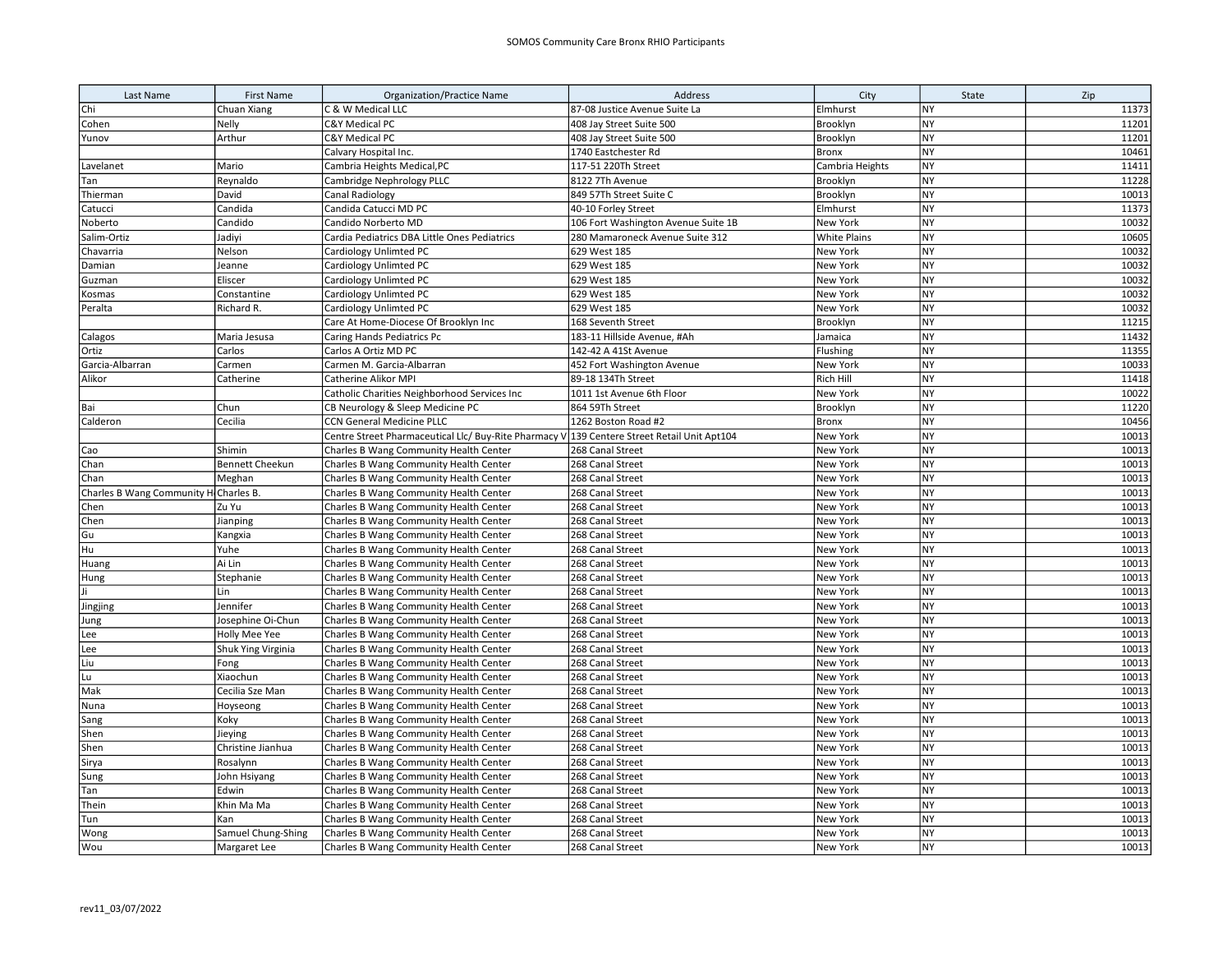| Last Name         | <b>First Name</b>  | <b>Organization/Practice Name</b>                                     | Address                             | City         | State     | Zip   |
|-------------------|--------------------|-----------------------------------------------------------------------|-------------------------------------|--------------|-----------|-------|
| Wu                | Тао                | Charles B Wang Community Health Center                                | 268 Canal Street                    | New York     | NY        | 10013 |
| Wu                | Shuyi              | Charles B Wang Community Health Center                                | 268 Canal Street                    | New York     | NY        | 10013 |
| Yu                | Christine Ya-Ching | Charles B Wang Community Health Center                                | 268 Canal Street                    | New York     | NY        | 10013 |
| Zhou              | Ying               | Charles B Wang Community Health Center                                | 268 Canal Street                    | New York     | NY        | 10013 |
| Hwu               | Charles            | Charles Hwu, MD                                                       | 136-30 Maple Avenue Suite 2F        | New York     | NY        | 11355 |
| Ho                | Garman             | Chatham Medical PC                                                    | 42-35 Main Street Suite 3L          | Flushing     | <b>NY</b> | 10013 |
| Barros            | Julio              | CHDFS Inc (Center for Human Development and Family 307 W 38Th St #817 |                                     | New York     | NY        | 10018 |
| Carlos Villamizar | Juan               | CHDFS Inc (Center for Human Development and Family 307 W 38Th St #817 |                                     | New York     | NY        | 10018 |
| Lau               | Cheuk              | Cheuk W Lau MD PC                                                     | 64-02 8Th Avenue                    | Brooklyn     | <b>NY</b> | 10013 |
| Chin-Cheung       | Tai                | Cheung & Kan Medical Group                                            | 863 50Th Street Suite M3            | Brooklyn     | <b>NY</b> | 10002 |
| Liao              | Lucy Le            | Cheung & Kan Medical Group                                            | 863 50Th Street Suite M3            | Brooklyn     | <b>NY</b> | 10002 |
| Zheng             | Yixiu              | Cheung & Kan Medical Group                                            | 863 50Th Street Suite M3            | Brooklyn     | <b>NY</b> | 10002 |
| Apoeso            | Taiye              | Children of Zion Pediatrics                                           | 468 North Avenue                    | New Rochelle | <b>NY</b> | 10451 |
| Gladston          | Molly              | Children of Zion Pediatrics                                           | 468 North Avenue                    | New Rochelle | <b>NY</b> | 10451 |
| Boguslavskiy      | <b>Boris</b>       | Chinatown Cardiology PC                                               | 5816 Fort Hamilton Parkway Suite 2D | Brooklyn     | <b>NY</b> | 10013 |
| Chan              | Jacqueline         | Chinatown Cardiology PC                                               | 5816 Fort Hamilton Parkway Suite 2D | Brooklyn     | <b>NY</b> | 10013 |
| Chen              | Jennifer           | Chinatown Cardiology PC                                               | 5816 Fort Hamilton Parkway Suite 2D | Brooklyn     | <b>NY</b> | 10013 |
| Htun              | Wah Wah            | Chinatown Cardiology PC                                               | 5816 Fort Hamilton Parkway Suite 2D | Brooklyn     | NY        | 10013 |
| Huang             | Yili               | Chinatown Cardiology PC                                               | 5816 Fort Hamilton Parkway Suite 2D | Brooklyn     | NY        | 10013 |
| Kwan              | Tak                | Chinatown Cardiology PC                                               | 5816 Fort Hamilton Parkway Suite 2D | Brooklyn     | <b>NY</b> | 10013 |
| Lau               | David              | Chinatown Cardiology PC                                               | 5816 Fort Hamilton Parkway Suite 2D | Brooklyn     | <b>NY</b> | 10013 |
| Liou              | Michael            | Chinatown Cardiology PC                                               | 5816 Fort Hamilton Parkway Suite 2D | Brooklyn     | NY        | 10013 |
| Tang              | Cheri              | Chinatown Cardiology PC                                               | 5816 Fort Hamilton Parkway Suite 2D | Brooklyn     | NY        | 10013 |
| Tung              | Frank              | Chinatown Cardiology PC                                               | 5816 Fort Hamilton Parkway Suite 2D | Brooklyn     | NY        | 10013 |
| Cai               | Steven             | Chinatown General Surgery/Steven Wong MD PC                           | 139 Centre Street Suite 512         | New York     | NY        | 10013 |
| Wang              | Mingke             | Chinatown General Surgery/Steven Wong MD PC                           | 139 Centre Street Suite 512         | New York     | <b>NY</b> | 10013 |
| Wong              | Steven             | Chinatown General Surgery/Steven Wong MD PC                           | 139 Centre Street Suite 512         | New York     | NY        | 10013 |
| Liang             | Elizabeth          | Chinatown Kidney Care                                                 | 139 Centre Street Suite 703         | New York     | <b>NY</b> | 10013 |
| Sun               | Wei Yue            | Chinatown Kidney Care                                                 | 139 Centre Street Suite 703         | New York     | <b>NY</b> | 10013 |
| Yang              | Li                 | Chinatown Kidney Care                                                 | 139 Centre Street Suite 703         | New York     | <b>NY</b> | 10013 |
| Yap               | Laurel             | Chinatown Kidney Care                                                 | 139 Centre Street Suite 703         | New York     | <b>NY</b> | 10013 |
| Lee               | Shuk Yi            | Chinatown Medical Physician PC                                        | 86 Bowery 4Th Floor                 | New York     | <b>NY</b> | 11219 |
| Zheng             | Hanbin             | Chinatown Medical Physician PC                                        | 86 Bowery 4Th Floor                 | New York     | <b>NY</b> | 11219 |
| Zhou              | Zhigang            | Chinatown Medical Physician PC                                        | 86 Bowery 4Th Floor                 | New York     | <b>NY</b> | 11219 |
| Long              | Ann                | Chinatown Specialty Physicians PC                                     | 139 Centre Street Suite 310         | New York     | <b>NY</b> | 10013 |
| Fang              | Chixin             | Chixin Fang Medical PC                                                | 8686 Bay Parkway Suite 1M           | Brooklyn     | <b>NY</b> | 11220 |
| Huang             | Li Wen             | Chixin Fang Medical PC                                                | 8686 Bay Parkway Suite 1M           | Brooklyn     | NY        | 11220 |
|                   |                    | Choi & Tam Inc/ Buy-Rite Pharmacy Ii                                  | 106 Lafayette Street                | New York     | NY        | 10013 |
| Chow              | Chirstopher        | Christopher Chow DPM PC                                               | 41-61 Kissena Boulevard Suite C     | Flushing     | <b>NY</b> | 10013 |
| Tan               | Chyne              | Chyne C. Tan MD                                                       | 128 Mott Street Suite 301           | New York     | <b>NY</b> | 10013 |
| Chen              | Cindy              | Cindy Chen MD PC                                                      | 139 Centre Street Suite 505         | New York     | <b>NY</b> | 10013 |
| Chung             | <b>Bruce</b>       | City Care Family Practice                                             | 160 East 32Nd Street Suite 102      | New York     | NY        | 10016 |
| Gregory           | Stephanie          | <b>City Care Family Practice</b>                                      | 160 East 32Nd Street Suite 102      | New York     | NY        | 10016 |
| Laderman          | Tamar              | City Care Family Practice                                             | 160 East 32Nd Street Suite 102      | New York     | <b>NY</b> | 10016 |
| Pochetuhen        | Kerill             | City Care Medical PC                                                  | 4119 18 Avenue                      | Brooklyn     | <b>NY</b> | 11218 |
| Rafael            | Rafael             | City Physicians Pc                                                    | 135 Ocean Parkway 1T                | Brooklyn     | NY        | 11218 |
| Rehman            | Naeem              | City Physicians Pc                                                    | 135 Ocean Parkway 1T                | Brooklyn     | <b>NY</b> | 11218 |
| Chan              | Chun-Kit           | <b>CKC Medical Office PC</b>                                          | 825 57Th Street Suite 203           | Brooklyn     | <b>NY</b> | 10013 |
| Cheung            | Clara              | Clara Cheung Nutrition Consulting LLC                                 | 139 Centre Street Suite Ph104       | New York     | <b>NY</b> | 10013 |
| Diaz              | Angel              | <b>Clason Point Medical PC</b>                                        | 805 Sound View Avenue               | Bronx        | <b>NY</b> | 10473 |
|                   |                    | Cliffside Nursing Home Inc                                            | 119-19 Graham Court                 | Flushing     | <b>NY</b> | 11354 |
| Gutierrez         | Rody               | Clinica Medical Metropolitana PC                                      | 3845 10Th Avenue                    | New York     | NY        |       |
|                   |                    | CMD Enterprises LLC dba Buy-Rite Pharmacy III                         | 215 Grand Street G/F                | New York     | <b>NY</b> | 10013 |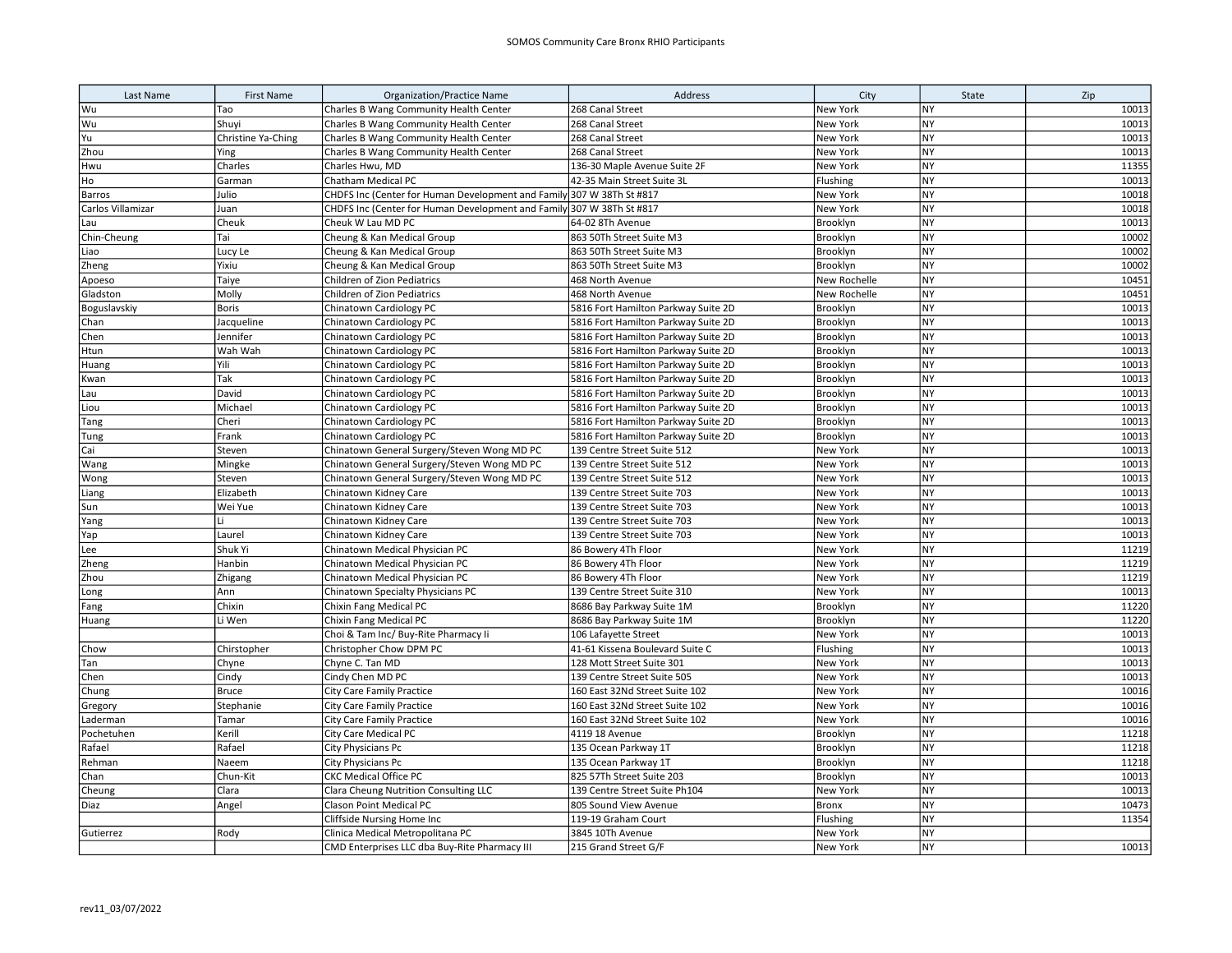| Last Name            | <b>First Name</b> | <b>Organization/Practice Name</b>               | Address                                | City                | State     | Zip   |
|----------------------|-------------------|-------------------------------------------------|----------------------------------------|---------------------|-----------|-------|
|                      |                   | CMD Enterprises LLC/ Buy-Rite Pharmacy II       | 136-10 38Th Avenue                     | Flushing            | <b>NY</b> | 11354 |
|                      |                   | <b>Community Prescriptions Inc</b>              | 1030 Sheridan Avenue                   | <b>Bronx</b>        | <b>NY</b> | 10456 |
| Mederos              | Mariano           | Complete Care Medical of NY PC                  | 311 Saint Nicholas Avenue              | Ridgewood           | <b>NY</b> | 11385 |
| Ododo                | Chidiadi          | Comprehensive Community Pediatrics PC           | 4118 White Plains Road                 | Bronx               | <b>NY</b> | 10466 |
|                      |                   | Comprehensive Pediatric Care                    | 2400 Davidson Avenue                   | <b>Bronx</b>        | <b>NY</b> | 10468 |
| Louis                | Joseph            | Comprehensive Primary Family Medical Care of NY | 1023 Beach 20Th Street                 | Far Rockaway        | <b>NY</b> | 11691 |
|                      |                   | Concern For Independent Living Inc              | 312 Expressway Drive South             | Medford             | <b>NY</b> | 11763 |
| Pilarte              | Juan              | Concourse Pediatrics                            | 1001 Grand Concourse                   | <b>Bronx</b>        | <b>NY</b> | 10452 |
| Macenat              | Jean-Robert       | Concourse Village Primary Care                  | 769 Concourse Village                  | <b>Bronx</b>        | <b>NY</b> | 10451 |
| Chenh                | Vicky             | Confucius Pharmacy                              | 25 Bowery                              | New York            | <b>NY</b> | 10002 |
| Morehouse            | Helen             | Corona Medical Practice PC                      | 101-14 39Th Avenue                     | Corona              | <b>NY</b> | 11368 |
| Sheflin              | Craig             | Corona Medical Practice PC                      | 101-14 39Th Avenue                     | Corona              | NY        | 11368 |
| Cortes               | Juan              | Cortes Medical Care                             | 511-58Th Street                        | Brooklyn            | <b>NY</b> | 11220 |
| Torres               | Omar              | Cosmetic Surgery and Dermatology, PLLC          | 117 East 18Th Street                   | New York            | <b>NY</b> | 10003 |
|                      |                   | Crd Associates Llc/Cliffside Nursing Home       | 119-19 Graham Court                    | Flushing            | <b>NY</b> | 11354 |
| Cruz                 | Alcedo            | Cruz Herrera MD PC                              | 385 East Fordham Road                  | Bronx               | NY        | 10458 |
| Cruz                 | Alcedo            | Cruz Herrera MD PC                              | 375 East Fordham Road                  | Bronx               | NY        | 10458 |
| Puttaswamygowda      | Vishwanath        | Crystal Medical Care PC                         | 6914 41St Ave Unit C-1                 | Woodside            | <b>NY</b> | 11377 |
| Leung                | Jonathan          | <b>CS Leung Rehabilitation Medicine</b>         | 19 Bowery 2Nd Floor                    | New York            | <b>NY</b> | 10002 |
| Leung                | Ching Sum         | CS Leung Rehabilitation Medicine                | 19 Bowery 2Nd Floor                    | New York            | <b>NY</b> | 10002 |
| Martinez De Pimentel | Nadia             | Cuidado Medico Y Geriatrico                     | 37-44 75Th Street                      | Jackson Heights     | NY        | 11372 |
| Singh                | Daljeet           | Daljeet Singh MD                                | 87-81 169Th Street                     | Jamaica             | <b>NY</b> | 11432 |
| Mathews              | Daniel            | Daniel D Mathews                                | 40-35 95Th Street                      | Elmhurst            | <b>NY</b> | 11373 |
| Lam                  | Ida               | Da-Nutrition PLLC dba DaNutri                   | 41-10 Bowne Street Suite L3            | Flushing            | <b>NY</b> | 11355 |
| Huang                | Dara              | Dara Huang MD Medical PLLC                      | 139 Centre Street Suite 515            | New York            | <b>NY</b> | 10013 |
|                      |                   | Daughters Of Jacob Nursing Home Company         | 1160 Teller Avenue                     | <b>Bronx</b>        | NY        | 10456 |
| Krumholz             | David             | David Krumholz MD PC                            | 110-50 71St Road                       | <b>Forest Hills</b> | <b>NY</b> | 11375 |
| Decoo                | Ydelfonso         | Decoo Medical Office                            | 330 Wadsworth Avenue Suite 1A          | New York            | <b>NY</b> | 10040 |
| Xu                   | Min               | Delong Liu MD & Min Xu MD PC                    | 87-08 Justice Avenue Suite 2G          | Elmhurst            | <b>NY</b> | 11373 |
| Master               | Dev               | Dev R Master MD PLLC                            | 88-23 Justice Avenue                   | Elmhurst            | NY        | 11373 |
| <b>Dilip Doctor</b>  | Dilip             | <b>Dilip Doctor</b>                             | 98120 Queens Blvd                      | Rego Park           | <b>NY</b> | 11374 |
| Doctor               | Dipika            | Dipika Doctor                                   | 98-120 Queens Boulevard                | Rego Park           | <b>NY</b> | 11374 |
| Gilman               | Caitlin W.        | Divino Nino Pediatrics PLLC                     | 557 East Fordham Road                  | Bronx               | <b>NY</b> | 10458 |
| Kesebir              | Deniz             | Divino Nino Pediatrics PLLC                     | 557 East Fordham Road                  | <b>Bronx</b>        | <b>NY</b> | 10458 |
| Liu                  | Shin-Hua          | Divino Nino Pediatrics PLLC                     | 557 East Fordham Road                  | <b>Bronx</b>        | NY        | 10458 |
| Nunez                | Denise            | Divino Nino Pediatrics PLLC                     | 557 East Fordham Road                  | <b>Bronx</b>        | <b>NY</b> | 10458 |
| Tsounias             | Emmanouil         | Divino Nino Pediatrics PLLC                     | 557 East Fordham Road                  | <b>Bronx</b>        | <b>NY</b> | 10458 |
| Bioh                 | Dominick          | Dominick K Bioh MD PC                           | 374 West 125Th Street                  | New York            | NY        | 10027 |
| Chu                  | Mark              | Downtown Gastroenterology Assocaites Pc         | 13-17 Elizabeth Street #608            | New York            | NY        | 10013 |
| Sun                  | Derek             | DQS Cardiac & Vascular Services PC              | 454 Fort Washington Avenue Apartment 5 | New York            | <b>NY</b> | 11358 |
| Luo                  | Anming            | Dr Anming Luo Physician PC                      | 821 57Th Street                        | Brooklyn            | <b>NY</b> | 11220 |
| Wang                 | Da                | Dr Da Wang Psychiatric Consulation PC           | 8 Chathan Square Suite 301             | New York            | <b>NY</b> | 11354 |
| Hassan               | Ferdausi          | Dr Ferdausi Hassan                              | 3721 75Th Street Ground Floor          | Jackson Heights     | NY        | 11372 |
| Fu                   | Chenzhong         | Dr Fu Rehab Medical PC                          | 137-10 Franklin Avenue Suite L2        | Flushing            | NY        | 11355 |
| Aponte               | Jose              | Dr Jose T Aponte Rodriguez MD PC                | 1870 Grand Concourse 3rd Floor         | <b>Bronx</b>        | <b>NY</b> | 10457 |
| Malonzo              | Mario             | Dr Mario S Malonzo MD PC                        | 1386 White Plains Road                 | Bronx               | <b>NY</b> | 10462 |
| Ma                   | Keyan             | Dr Ma's Medical Rehab                           | 136-20 38Th Avenue                     | Flushing            | <b>NY</b> | 11354 |
| Reyes-Rigor          | Rosario           | Dr Rosario H Reyes-Rigor Physician PC           | 60 West Kingsbridge Road               | <b>Bronx</b>        | <b>NY</b> | 10468 |
| Tarife               | Karen             | Dr Rosario H Reyes-Rigor Physician PC           | 60 West Kingsbridge Road               | <b>Bronx</b>        | <b>NY</b> | 10468 |
|                      |                   | Dr Sandra Garcia DPM PC                         | 78-02 65Street                         | <b>Bronx</b>        | <b>NY</b> | 10459 |
| Pandya               | Sapna             | Dr Sapna Pandya DPM PLLC                        | 765 Amsterdam Avenue Suite 1F          | New York            | <b>NY</b> | 10025 |
| Wei                  | Huachen           | Dr WW Dermatology PLLC                          | 87-01 56Th Avenue 1St Floor            | Elmhurst            | NY        | 10013 |
| Yusuf                | Fazlul            | Dr Yusuf Getwell Pediatrics of NY PLLC          | 57-07 146Th Street                     | Flushing            | <b>NY</b> | 11355 |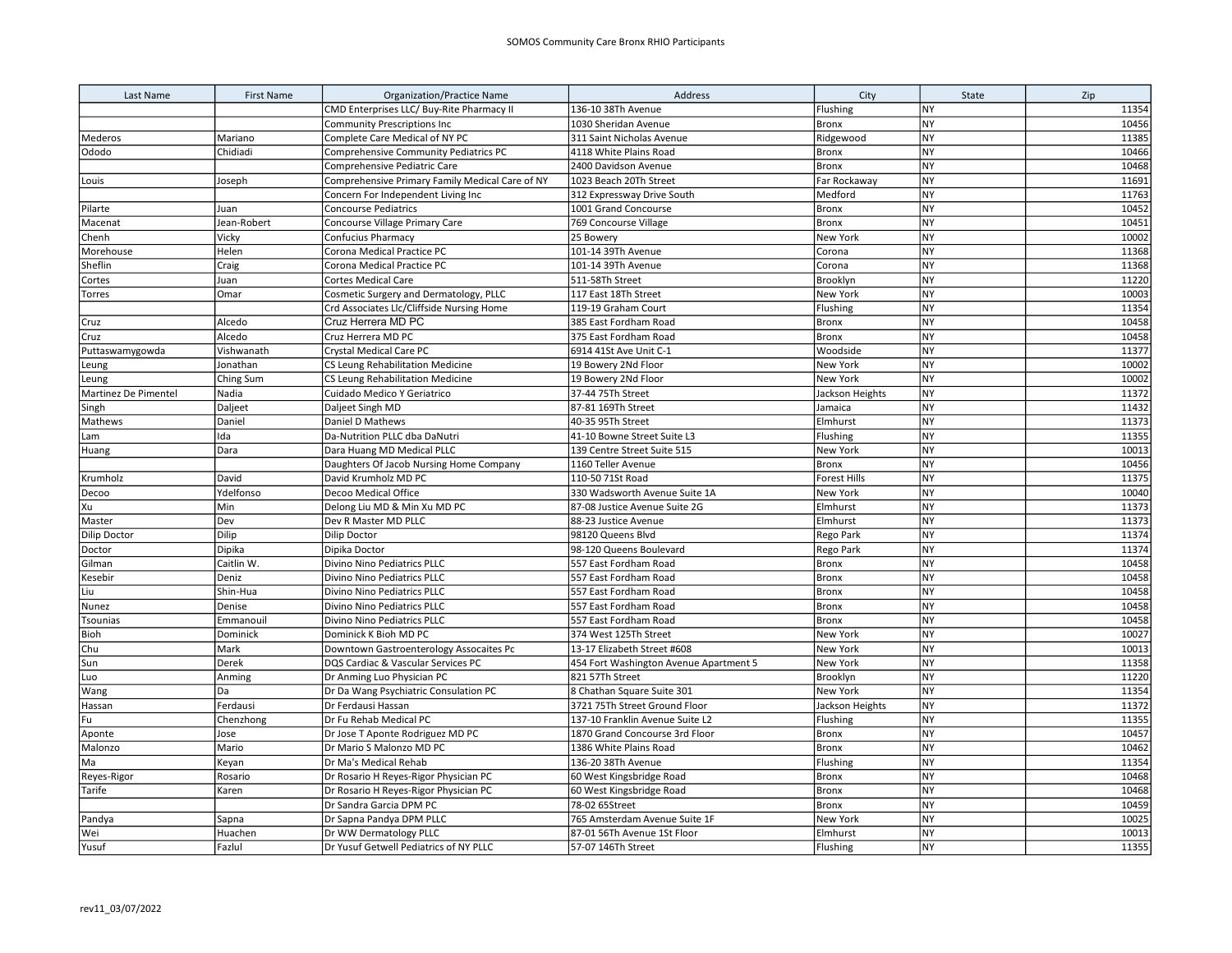| Last Name              | <b>First Name</b> | <b>Organization/Practice Name</b>                   | Address                            | City                | State     | Zip   |
|------------------------|-------------------|-----------------------------------------------------|------------------------------------|---------------------|-----------|-------|
| Alam                   | Muhammad          | Dr. Alam Clinic                                     | 2926 Pitkin Avenue                 | Brooklyn            | <b>NY</b> | 11208 |
| <b>Bun Lui</b>         | Sheung            | Dr. Ben S.B Lui MD                                  | 13-17 Elizabeth Street Suite 307   | New York            | <b>NY</b> | 10013 |
| Alba                   | Juan              | Dr. Juan A Alba MD PC                               | 29 Wadsworth Avenue Suite 1B       | New York            | <b>NY</b> | 10033 |
| Albarran               | Julio             | Dr. Julio E Albarran MD                             | 353 Fort Washington Avenue         | New York            | <b>NY</b> | 10033 |
| Reyes-Rigor            | Rosario           | Dr. Rosario H. Reyes-Rigor Physician, P.C.          | 60 West Kingsbridge Road           | <b>Bronx</b>        | <b>NY</b> | 10468 |
| Tarife                 | Karen             | Dr. Rosario H. Reyes-Rigor Physician, P.C.          | 60 West Kingsbridge Road           | <b>Bronx</b>        | <b>NY</b> | 10468 |
| Duggirala              | Rudrama           | Dr. Rudrama Duggirala Medical Services PC           | 82-01 Rockaway Boulevard Suite 110 | Ozone Park          | <b>NY</b> | 11416 |
| Trinh                  | Tuyen Thanh       | Dr. Tuyen Trinh DO PLLC                             | 202 Canal Street Suite 302         | New York            | <b>NY</b> | 10012 |
|                        |                   | <b>Drugland Pharmacy Corp</b>                       | 5806 Fort Hamilton Parkway         | Brooklyn            | <b>NY</b> | 11219 |
| Reyes                  | Nelton            | Dyckman Medical PC                                  | 271 East 198Th Street              | <b>Bronx</b>        | <b>NY</b> | 10458 |
| Yin                    | Xue Bin           | East Shore Women's Care PC                          | 39-07 Prince Street Suite 4J       | Flushing            | <b>NY</b> | 11354 |
| Li                     | Lu                | <b>East Sunrise Medical PLLC</b>                    | 6402 8Th Avenue                    | Brooklyn            | <b>NY</b> | 11355 |
| Shi                    | Bao Da            | East Sunrise Medical PLLC                           | 6402 8Th Avenue                    | Brooklyn            | <b>NY</b> | 11355 |
| Molina                 | Alveris           | <b>Eastern Park Medical Services</b>                | 93-19 Roosevelt Avenue             | Queens              | NY        | 11372 |
| Martinez               | Sergio            | Easy Care Queen Medical PC                          | 4939 Junction Boulevard            | Corona              | <b>NY</b> | 11372 |
| Martinez               | Sergio            | Easy Care Queens Medical PC                         | 4939 Junction Boulevard            | Corona              | <b>NY</b> | 11372 |
| Melendez               | Carmen            | Easy Care Queens Medical PC                         | 4939 Junction Boulevard            | Corona              | NY        | 11372 |
| Hasan                  | Barnali           | <b>Efficient Medical Care PC</b>                    | 40-14 Greenpoint Avenue            | Sunnyside           | <b>NY</b> | 11432 |
| Blustein               | Irina             | Elizabeth Youngewirth DPM PLLC                      | 4915 Broadway                      | New York            | <b>NY</b> | 10034 |
| Youngewirth            | Elizabeth         | Elizabeth Youngewirth DPM PLLC                      | 4915 Broadway                      | New York            | <b>NY</b> | 10034 |
| Lederman               | Elliot            | Elliot C Lederman                                   | 1013 Avenue J Suite A1             | Brooklyn            | <b>NY</b> | 11230 |
| Lee                    | Lianna            | Elmcor Youth and Adult Activities Inc               | 107-20 Northern Boulevard          | Corona              | <b>NY</b> | 11368 |
| Alfonso                | Elvis M.          | Elvis Alfonso M.D. Ob-Gyn Pc                        | 9001 Roosevelt Avenue, Suite 2     | Queens              | <b>NY</b> | 11372 |
|                        |                   | Empire City Laboratories Inc                        | 229 49Th Street                    | Brooklyn            | <b>NY</b> | 11220 |
| Guzman                 | Rodolfo           | <b>Endocrine Medical Care</b>                       | 860 Grand Concourse Suite 1K       | <b>Bronx</b>        | <b>NY</b> | 10451 |
| Mejia                  | Enrique           | Enrique Mejia MD                                    | 12314 Liberty Avenue               | South Richmond Hill | <b>NY</b> | 11419 |
|                        |                   | <b>Enterprise Radiology Pc</b>                      | 4334 Broadway                      | New York            | <b>NY</b> | 10033 |
| Zhou                   | Eric              | Eric Zhou Medical Office                            | 98 East Broadway 4Th Floor         | New York            | <b>NY</b> | 10002 |
| He                     | Yong Kang         | Evergreen Medical Clinic PC                         | 98 East Broadway 7Th Floor         | New York            | <b>NY</b> | 10013 |
| Li                     | Yan Lun           | Evergreen Medical Clinic PC                         | 98 East Broadway 7Th Floor         | New York            | <b>NY</b> | 10013 |
| Laysa                  | Nestor            | Evergreen Physcial Therapy PC                       | 708 W 177Th Street Suite 4         | New York            | <b>NY</b> | 10033 |
| <b>Timbang Timbang</b> | Nomer             | Evergreen Physcial Therapy PC                       | 708 W 177Th Street Suite 4         | New York            | <b>NY</b> | 10033 |
| Laysa                  | Nestor            | Evergreen Physical Therapy                          | 708 W 177Th Street Suite 4         | New York            | <b>NY</b> | 10033 |
| Alao                   | Riza Lina S       | <b>Excelsior Integrated Medical Group PLLC</b>      | 217 Grand Street Suite 401         | New York            | <b>NY</b> | 10013 |
| Eva                    | Mok               | <b>Excelsior Integrated Medical Group PLLC</b>      | 217 Grand Street Suite 401         | New York            | <b>NY</b> | 10013 |
| Galaty                 | Ferlyn Delmas     | <b>Excelsior Integrated Medical Group PLLC</b>      | 217 Grand Street Suite 401         | New York            | <b>NY</b> | 10013 |
| Guo                    | Songchuan         | <b>Excelsior Integrated Medical Group PLLC</b>      | 217 Grand Street Suite 401         | New York            | <b>NY</b> | 10013 |
| Hu                     | <b>Yuan Ting</b>  | <b>Excelsior Integrated Medical Group PLLC</b>      | 217 Grand Street Suite 401         | New York            | <b>NY</b> | 10013 |
| Jonathan               | Yeh               | <b>Excelsior Integrated Medical Group PLLC</b>      | 217 Grand Street Suite 401         | New York            | <b>NY</b> | 10013 |
| Pan                    | Tzu-Lung          | <b>Excelsior Integrated Medical Group PLLC</b>      | 217 Grand Street Suite 401         | New York            | <b>NY</b> | 10013 |
| Sachdev                | Karina            | <b>Excelsior Integrated Medical Group PLLC</b>      | 217 Grand Street Suite 401         | New York            | <b>NY</b> | 10013 |
| Wang                   | Ellen             | <b>Excelsior Integrated Medical Group PLLC</b>      | 217 Grand Street Suite 401         | New York            | <b>NY</b> | 10013 |
| Wu                     | Henry             | <b>Excelsior Integrated Medical Group PLLC</b>      | 217 Grand Street Suite 401         | New York            | <b>NY</b> | 10013 |
| Xu                     | Lily              | <b>Excelsior Integrated Medical Group PLLC</b>      | 217 Grand Street Suite 401         | New York            | NY        | 10013 |
| Dupiton                | Jean Louis        | <b>Expert Medical Services</b>                      | 193-04 Horace Harding Expressway   | Fresh Meadows       | <b>NY</b> | 11365 |
| Difranco               | Fortunato         | F Santi Difranco MD PC                              | 75-06 Liberty Avenue               | Ozone Park          | NY        | 11417 |
|                        |                   | Family Home Care Services Of Brooklyn And Queens In | 168 Seventh Street                 | Brooklyn            | <b>NY</b> | 11215 |
| Awan                   | Khuram            | Fatima Pediatric Medical Care PC                    | 25-52 Steinway Street              | Astoria             | <b>NY</b> | 11103 |
| Inan                   | Seniha            | Fatima Pediatric Medical Care PC                    | 25-52 Steinway Street              | Astoria             | <b>NY</b> | 11103 |
| Naqvi                  | Huma              | Fatima Pediatric Medical Care PC                    | 25-52 Steinway Street              | Astoria             | <b>NY</b> | 11103 |
| Sayeed                 | Sameer            | Fatima Pediatric Medical Care PC                    | 25-52 Steinway Street              | Astoria             | <b>NY</b> | 11103 |
| Spiro                  | Peter             | Fatima Pediatric Medical Care PC                    | 25-52 Steinway Street              | Astoria             | <b>NY</b> | 11103 |
| De La Cadena           | Flor              | <b>FDLC Pediatrics Medicina PLLC</b>                | 160 Wadsworth Ave                  | New York            | <b>NY</b> | 10033 |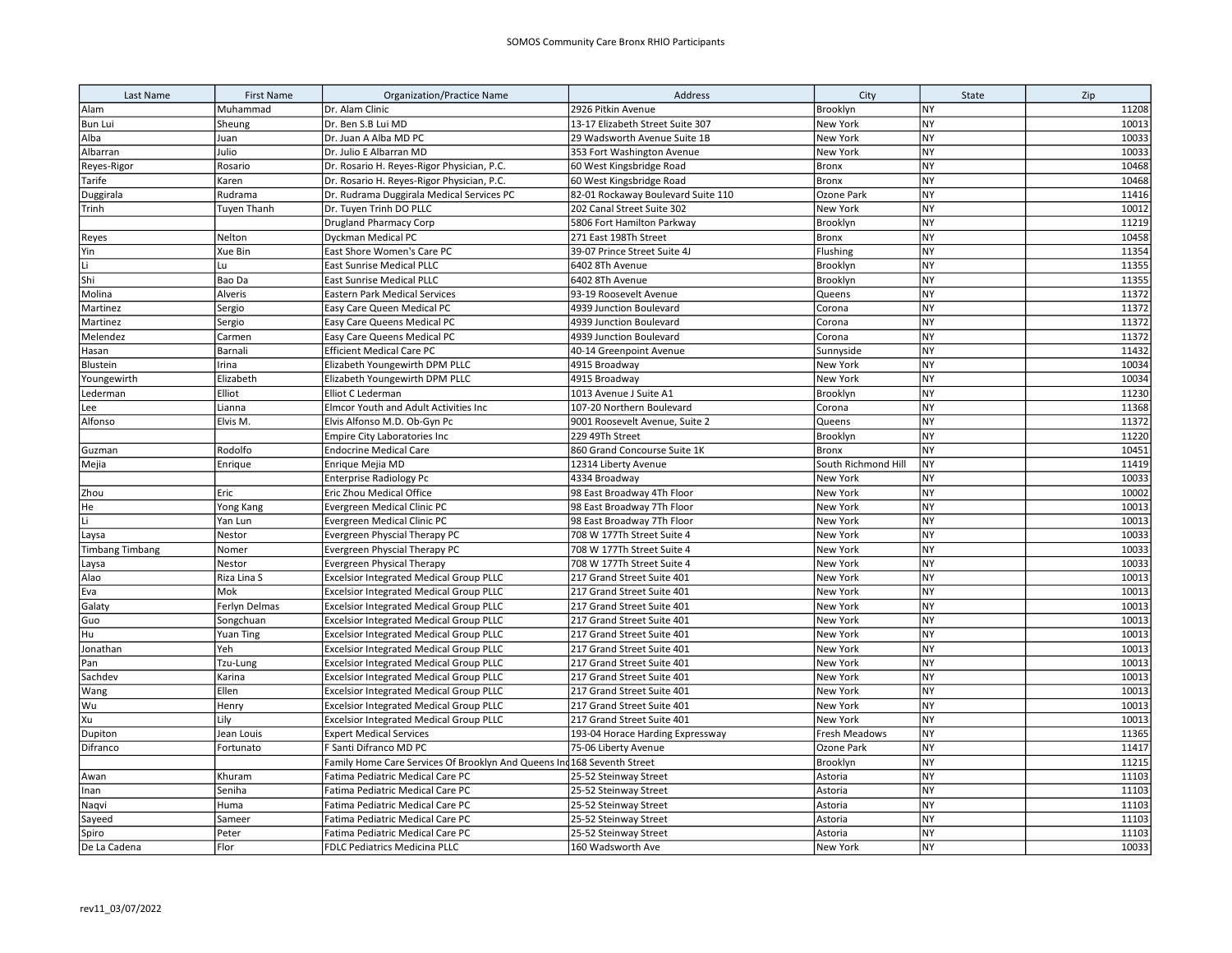| Last Name          | <b>First Name</b> | <b>Organization/Practice Name</b>                                                  | Address                                                      | City                 | State                  | Zip            |
|--------------------|-------------------|------------------------------------------------------------------------------------|--------------------------------------------------------------|----------------------|------------------------|----------------|
| Florimon-Delarosa  | Felix             | Felix Florimon MD                                                                  | 353 Fort Washington Avenue Suite 1F                          | New York             | <b>NY</b>              | 10033          |
| <b>Bello Bello</b> | Elba              | Fernando Taveras MD PC                                                             | 629 West 185Th Street                                        | New York             | NY                     | 10033          |
| Estefan            | Bebsy             | Fernando Taveras MD PC                                                             | 629 West 185Th Street                                        | New York             | <b>NY</b>              | 10033          |
| Nunez              | Giovanny          | Fernando Taveras MD PC                                                             | 629 West 185Th Street                                        | New York             | <b>NY</b>              | 10033          |
| Pachas             | Yvanka            | Fernando Taveras MD PC                                                             | 629 West 185Th Street                                        | New York             | <b>NY</b>              | 10033          |
| <b>TAVERAS</b>     | <b>FERNANDO</b>   | Fernando Taveras MD PC                                                             | 629 West 185Th Street                                        | New York             | <b>NY</b>              | 10033          |
| Cheng              | Jennifer          | First Care Medical Group PC                                                        | 863 50Th Street 2Nd Floor Ms                                 | Brooklyn             | <b>NY</b>              | 11220          |
| So                 | Agnes             | First Care Medical Group PC                                                        | 863 50Th Street 2Nd Floor Ms                                 | Brooklyn             | <b>NY</b>              | 11220          |
| Zavolunova         | Ella              | <b>First Choice Pediatrics</b>                                                     | 3347 91St Street Suite 1J                                    | Jackson Heights      | <b>NY</b>              | 11372          |
| Masub              | Hosneara          | First Choice Physician                                                             | 70-13 37Th Avenue                                            | Flushing             | <b>NY</b>              | 11372          |
| Manohara           | Deepa             | First Step Medical PC                                                              | 705 East 180Th Street                                        | <b>Bronx</b>         | <b>NY</b>              | 10457          |
| Garcia             | Elizabeth         | First Step Pediatrics PC                                                           | 3421 Broadway                                                | New York             | <b>NY</b>              | 10031          |
| Molina             | Maria             | <b>First Step Pediatrics PC</b>                                                    | 3421 Broadway                                                | New York             | <b>NY</b>              | 10031          |
| He                 | Cong              | Flushing Anesthesia Pain Management                                                | 202 Canal Street Suite 605                                   | New York             | <b>NY</b>              | 11355          |
| Peralte            | Louis             | Flushing Family & Medical Practice                                                 | 144-20 29Th Avenue                                           | Flushing             | <b>NY</b>              | 11354          |
| Asters             | Dimitrios         | <b>Flushing Hospital Medical Center</b>                                            | 4500 Parsons Blvd. 5Th Floor                                 | Flushing             | <b>NY</b>              | 11355          |
| Bangaru            | Babu              | <b>Flushing Hospital Medical Center</b>                                            | 4500 Parsons Blvd. 5Th Floor                                 | Flushing             | NY                     | 11355          |
| Bansal             | Raghav            | <b>Flushing Hospital Medical Center</b>                                            | 4500 Parsons Blvd. 5Th Floor                                 | Flushing             | <b>NY</b>              | 11355          |
| Becher             | Rodney            | <b>Flushing Hospital Medical Center</b>                                            | 4500 Parsons Blvd. 5Th Floor                                 | Flushing             | <b>NY</b>              | 11355          |
| Burris-Warmoth     | Patricia          | <b>Flushing Hospital Medical Center</b>                                            | 4500 Parsons Blvd. 5Th Floor                                 | Flushing             | <b>NY</b>              | 11355          |
| Chadha             | Jang              | <b>Flushing Hospital Medical Center</b>                                            | 4500 Parsons Blvd. 5Th Floor                                 | Flushing             | <b>NY</b>              | 11355          |
| Chang              | Robert            | <b>Flushing Hospital Medical Center</b>                                            | 4500 Parsons Blvd. 5Th Floor                                 | Flushing             | <b>NY</b>              | 11355          |
| Chauhan            | Ipsita            | <b>Flushing Hospital Medical Center</b>                                            | 4500 Parsons Blvd. 5Th Floor                                 | Flushing             | <b>NY</b>              | 11355          |
| Choi               | Jai               | <b>Flushing Hospital Medical Center</b>                                            | 4500 Parsons Blvd. 5Th Floor                                 | Flushing             | <b>NY</b>              | 11355          |
| Dennis             | Lester            | <b>Flushing Hospital Medical Center</b>                                            | 4500 Parsons Blvd. 5Th Floor                                 | Flushing             | <b>NY</b>              | 11355          |
| Engel              | Harry             | <b>Flushing Hospital Medical Center</b>                                            | 4500 Parsons Blvd. 5Th Floor                                 | Flushing             | <b>NY</b>              | 11355          |
| Fine               | Stanley           | <b>Flushing Hospital Medical Center</b>                                            | 4500 Parsons Blvd. 5Th Floor                                 | Flushing             | <b>NY</b>              | 11355          |
| Gondal             | Nasir             | <b>Flushing Hospital Medical Center</b>                                            | 4500 Parsons Blvd. 5Th Floor                                 | Flushing             | <b>NY</b>              | 11355          |
| Grasso             | Cono              | <b>Flushing Hospital Medical Center</b>                                            | 4500 Parsons Blvd. 5Th Floor                                 | Flushing             | <b>NY</b>              | 11355          |
| Hasan              | Choudhury         | <b>Flushing Hospital Medical Center</b>                                            | 4500 Parsons Blvd. 5Th Floor                                 | Flushing             | <b>NY</b>              | 11355          |
| Hsu                | Warren            | <b>Flushing Hospital Medical Center</b>                                            | 4500 Parsons Blvd. 5Th Floor                                 | Flushing             | <b>NY</b>              | 11355          |
| Huded              | Dayanand          | <b>Flushing Hospital Medical Center</b>                                            | 4500 Parsons Blvd. 5Th Floor                                 | Flushing             | <b>NY</b>              | 11355          |
| Kapoor             | Anil              | <b>Flushing Hospital Medical Center</b>                                            | 4500 Parsons Blvd. 5Th Floor                                 | Flushing             | <b>NY</b>              | 11355          |
| Kapoor             | Vinay             | <b>Flushing Hospital Medical Center</b>                                            | 4500 Parsons Blvd. 5Th Floor                                 | Flushing             | <b>NY</b>              | 11355          |
| Kern               | Jeffrey           | <b>Flushing Hospital Medical Center</b>                                            | 4500 Parsons Blvd. 5Th Floor                                 | Flushing             | <b>NY</b><br><b>NY</b> | 11355<br>11355 |
| Kleynerman         | Lana              | <b>Flushing Hospital Medical Center</b>                                            | 4500 Parsons Blvd. 5Th Floor                                 | Flushing             |                        |                |
| Kruh               | Jonathan          | <b>Flushing Hospital Medical Center</b>                                            | 4500 Parsons Blvd. 5Th Floor                                 | Flushing             | <b>NY</b>              | 11355          |
| Lew                | Lily              | <b>Flushing Hospital Medical Center</b>                                            | 4500 Parsons Blvd. 5Th Floor                                 | Flushing             | <b>NY</b><br><b>NY</b> | 11355<br>11355 |
| Mahankali<br>Micic | Bhavani           | <b>Flushing Hospital Medical Center</b>                                            | 4500 Parsons Blvd. 5Th Floor                                 | Flushing             | <b>NY</b>              | 11355          |
| Miller             | Ljubisa           | <b>Flushing Hospital Medical Center</b>                                            | 4500 Parsons Blvd. 5Th Floor                                 | Flushing             | <b>NY</b>              | 11355          |
|                    | Andrew            | <b>Flushing Hospital Medical Center</b>                                            | 4500 Parsons Blvd. 5Th Floor<br>4500 Parsons Blvd. 5Th Floor | Flushing             | <b>NY</b>              | 11355          |
| Moulin<br>Ney      | Louise<br>Gershon | <b>Flushing Hospital Medical Center</b><br><b>Flushing Hospital Medical Center</b> | 4500 Parsons Blvd. 5Th Floor                                 | Flushing<br>Flushing | <b>NY</b>              | 11355          |
| Niederland         | Marta             | <b>Flushing Hospital Medical Center</b>                                            | 4500 Parsons Blvd. 5Th Floor                                 | Flushing             | <b>NY</b>              | 11355          |
| Norman             | Steven            | <b>Flushing Hospital Medical Center</b>                                            | 4500 Parsons Blvd. 5Th Floor                                 | Flushing             | <b>NY</b>              | 11355          |
| Ruff               | Kristina          | <b>Flushing Hospital Medical Center</b>                                            | 4500 Parsons Blvd. 5Th Floor                                 | Flushing             | NY                     | 11355          |
| Sekar              | Surya             | <b>Flushing Hospital Medical Center</b>                                            | 4500 Parsons Blvd. 5Th Floor                                 | Flushing             | <b>NY</b>              | 11355          |
| Sethna             | Christine         | <b>Flushing Hospital Medical Center</b>                                            | 4500 Parsons Blvd. 5Th Floor                                 | Flushing             | <b>NY</b>              | 11355          |
| Silver             | Larry             | <b>Flushing Hospital Medical Center</b>                                            | 4500 Parsons Blvd. 5Th Floor                                 | Flushing             | <b>NY</b>              | 11355          |
| Silverman          | Joel              | <b>Flushing Hospital Medical Center</b>                                            | 4500 Parsons Blvd. 5Th Floor                                 | Flushing             | <b>NY</b>              | 11355          |
| Singer             | Pamela            | <b>Flushing Hospital Medical Center</b>                                            | 4500 Parsons Blvd. 5Th Floor                                 | Flushing             | <b>NY</b>              | 11355          |
| Trager             | Jonathan          | <b>Flushing Hospital Medical Center</b>                                            | 4500 Parsons Blvd. 5Th Floor                                 | Flushing             | NY                     | 11355          |
| Viriya             | Surya             | <b>Flushing Hospital Medical Center</b>                                            | 4500 Parsons Blvd. 5Th Floor                                 | Flushing             | <b>NY</b>              | 11355          |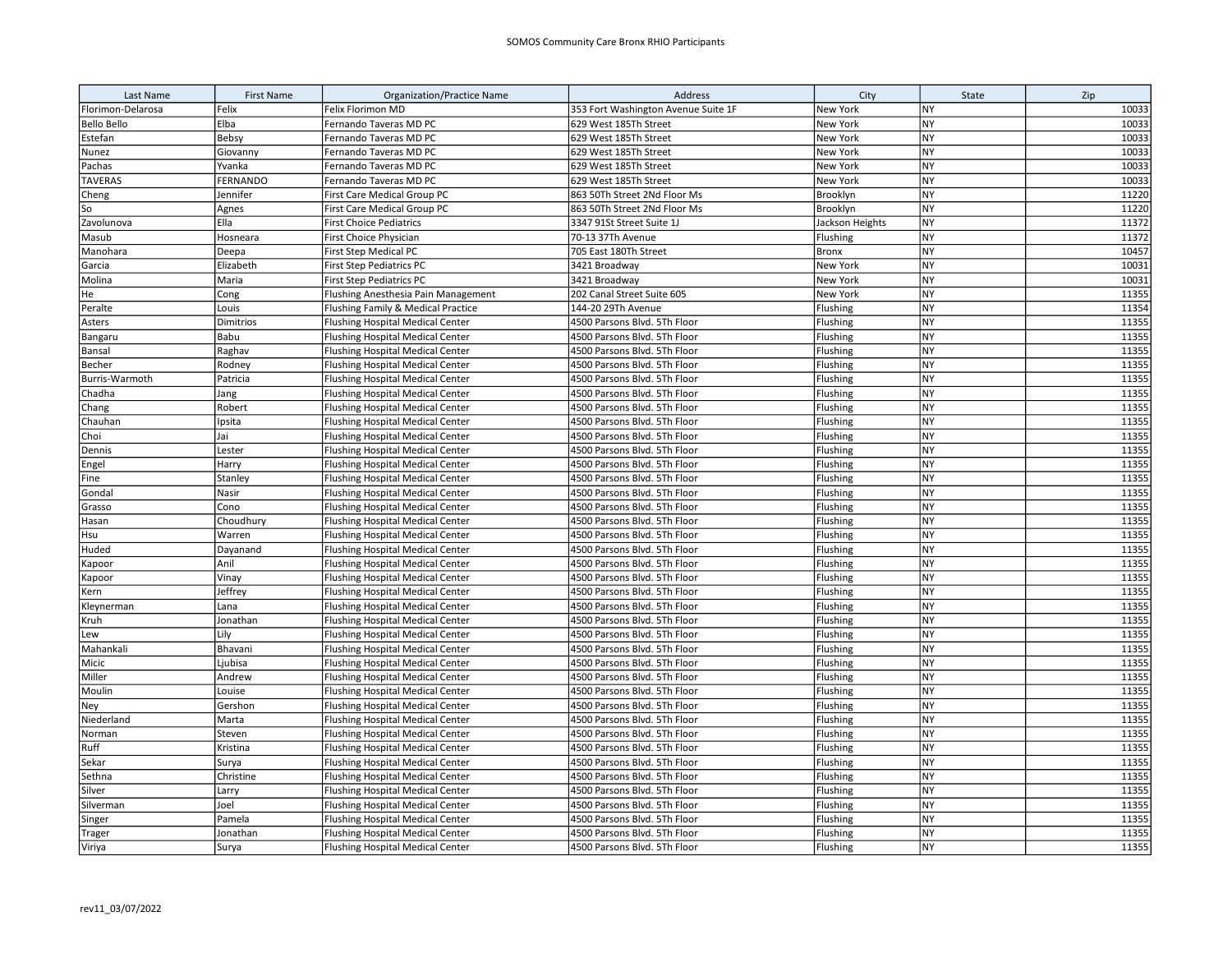| Last Name       | <b>First Name</b> | <b>Organization/Practice Name</b>                                     | Address                             | City            | State     | Zip   |
|-----------------|-------------------|-----------------------------------------------------------------------|-------------------------------------|-----------------|-----------|-------|
| Yeung           | Chung             | <b>Flushing Hospital Medical Center</b>                               | 4500 Parsons Blvd. 5Th Floor        | Flushing        | NY        | 11355 |
| Hu              | Mary              | Flushing Imaging Center                                               | 137-10 Northern Boulevard           | Flushing        | <b>NY</b> | 11354 |
| Liu             | Zova              | <b>Flushing Medical</b>                                               | 137-10 Franklin Avenue Suite L3     | Flushing        | NY        | 11355 |
| Yin             | June              | Flushing Neurology Services PC                                        | 136-20 38Th Avenue Suite 6G         | Flushing        | NY        | 11354 |
| Reddy           | Kavitha           | Flushing Primary Care Associates LLP                                  | 72-18 164Th Street                  | Flushing        | NY        | 11365 |
| Reddy           | Malikarjuna       | <b>Flushing Primary Care Associates LLP</b>                           | 72-18 164Th Street                  | Flushing        | NY        | 11365 |
| Shaikh          | Talha             | Flushing Radiation Oncology Services PLLC                             | 40-20 Main Street 4Th Floor         | Flushing        | <b>NY</b> | 11354 |
| Wang            | Lora              | Flushing Radiation Oncology Services PLLC                             | 40-20 Main Street 4Th Floor         | Flushing        | NY        | 11354 |
| Yeung           | Vincent           | Flushing Radiation Oncology Services PLLC                             | 40-20 Main Street 4Th Floor         | Flushing        | <b>NY</b> | 11354 |
| Mora-Mclaughlin | Fernando          | FM Mclaughlin Medical PLLC                                            | 20 West 190th Street                | Bronx           | <b>NY</b> | 10468 |
|                 |                   | Fordham Medical Complex/Juan Estevez                                  | 375 East Fordham Road               | <b>Bronx</b>    | <b>NY</b> | 10458 |
|                 |                   | Forest Hills Hospital                                                 | 102-01 66th Road                    | Forest Hills    | <b>NY</b> | 11375 |
|                 |                   | Forest View Nursing Home                                              | 71-20 110Th Street                  | Forest Hills    | <b>NY</b> | 11375 |
| Gonzalez        | Fausto            | Fort Washington Medical Office                                        | 65 Fort Washington Avenue           | New York        | <b>NY</b> | 10032 |
| De Lara         | Francisco         | Francisco A De Lara SR MD                                             | 1525 Pitkin Avenue                  | Brooklyn        | <b>NY</b> | 11212 |
| Martinez        | Francisco A       | Francisco A Martinez Pediatrics                                       | 27 West Merrick Road                | Freeport        | <b>NY</b> | 11520 |
| Estrella        | Gerard            | Frank Zhan Best PT PC                                                 | 185 Canal Street Suite 505          | New York        | <b>NY</b> | 10013 |
| Garcia          | Ramon             | Frank Zhan Best PT PC                                                 | 185 Canal Street Suite 505          | New York        | NY        | 10013 |
| Schmidt         | Yelena            | Friend And Family Home Care Services                                  | 1231 Lafayette Avenue               | <b>Bronx</b>    | <b>NY</b> | 10474 |
| Sahni           | Gunjeet           | FW Comprehensive Medical Care                                         | 46 Fort Washington Avenue           | New York        | <b>NY</b> | 10032 |
| Ganesh          | Lalith            | Ganesh Karim Physician PLLC                                           | 97-30 57Th Avenue Suite 1K          | Corona          | <b>NY</b> | 11368 |
| Karim           | Rukshana          | Ganesh Karim Physician PLLC                                           | 97-30 57Th Avenue Suite 1K          | Corona          | <b>NY</b> | 11368 |
| Gao             | Ling Min          | Gao Medical PLLC                                                      | 42-31 Colden Street #205            | Flushing        | <b>NY</b> | 11355 |
| Hirshfield      | Gary              | Gary S. Hirshfield Md Pc                                              | 176-60 Union Turnpike 110           | Fresh Meadows   | NY        | 11366 |
| Pena-Miches     | Cervantes         | <b>Gates Pediatric Center</b>                                         | 1532 Gates Avenue                   | Brooklyn        | NY        | 11237 |
| Pimentel        | Ramon             | General Medical Services of Queens PC                                 | 37-44 75Th Street                   | Jackson Heights | <b>NY</b> | 11372 |
| Cai             | James             | George Hall MD PC                                                     | 5708 7Th Avenue                     | Brooklyn        | <b>NY</b> | 10013 |
| Fan             | Yang              | George Hall MD PC                                                     | 5708 7Th Avenue                     | Brooklyn        | <b>NY</b> | 10013 |
| Hall            | George            | George Hall MD PC                                                     | 5708 7Th Avenue                     | Brooklyn        | NY        | 10013 |
| Jia             | Changping         | George Hall MD PC                                                     | 5708 7Th Avenue                     | Brooklyn        | <b>NY</b> | 10013 |
| Luo             | Ying              | George Hall MD PC                                                     | 5708 7Th Avenue                     | Brooklyn        | <b>NY</b> | 10013 |
| Wong            | Kaitlyn           | George Hall MD PC                                                     | 5708 7Th Avenue                     | Brooklyn        | <b>NY</b> | 10013 |
| Wong            | Peter             | George Hall MD PC                                                     | 5708 7Th Avenue                     | Brooklyn        | <b>NY</b> | 10013 |
| Yu              | Sean              | George Hall MD PC                                                     | 5708 7Th Avenue                     | Brooklyn        | <b>NY</b> | 10013 |
| Zeng            | Yi Ling           | George Hall MD PC                                                     | 5708 7Th Avenue                     | Brooklyn        | <b>NY</b> | 10013 |
| Ahmed           | Shamim            | Get Well Med-Care PC                                                  | 64-13 Broadway                      | Woodside        | <b>NY</b> | 11377 |
| Thangamuthu     | Arumugan          | <b>Getwell Medical PC</b>                                             | 172-27 Highland Avenue              | Jamaica         | <b>NY</b> | 11432 |
| Ghumman         | Chaudhry          | Ghumman Medical Care PLLC                                             | 218-38 Hillside Avenue              | Queens Village  | NY        | 11426 |
| Gilani          | Tajammal          | Gilani Medical Services PC                                            | 5721 A 5Th Avenue                   | Brooklyn        | <b>NY</b> | 11220 |
|                 |                   | Girling Healthcare Of New York Inc                                    | 118A Battery Avenue                 | Brooklyn        | <b>NY</b> | 11209 |
| Khelemsky       | Galina            | <b>GK Medical PC</b>                                                  | 3055 Third Avenue                   | <b>Bronx</b>    | <b>NY</b> | 10451 |
| Chang           | YaJu              | <b>Global Medical Associates PLLC</b>                                 | 41 Elizabeth Street Suite 203       | New York        | NY        | 10013 |
| Begum           | Ferdousi          | <b>Global Medical Care Associates PLLC</b>                            | 4032 74Th Street                    | Elmhurst        | NY        | 11373 |
| Rahman          | Mohammed          | Global Medical Care Associates PLLC                                   | 4032 74Th Street                    | Elmhurst        | <b>NY</b> | 11373 |
| Rahman          | Rumana            | <b>Global Medical Care Associates PLLC</b>                            | 4032 74Th Street                    | Elmhurst        | <b>NY</b> | 11373 |
| Saha            | Khokon            | <b>Global Medical Care Associates PLLC</b>                            | 4032 74Th Street                    | Elmhurst        | NY        | 11373 |
| Hernandez       | Miguel            | Global Psychiatric Services PC                                        | 286 Fort Washington Avenue Suite 1B | New York        | <b>NY</b> | 10032 |
| Wassung         | Alissa            | God's Love We Deliver Inc                                             | 166 6th Avenue                      | New York        | <b>NY</b> | 10013 |
| Perez           | Luisa             | <b>Godwin Medical</b>                                                 | 628 West 238Th Street 1St Floor     | <b>Bronx</b>    | <b>NY</b> | 10025 |
| Ziko            | Elda              | <b>Godwin Medical</b>                                                 | 628 West 238Th Street 1St Floor     | Bronx           | <b>NY</b> | 10025 |
| Deng            | Jing              | Good Care Medical PC                                                  | 800 2Nd Avenue #610                 | New York        | <b>NY</b> | 11355 |
| Ngai            | Yi                | Good Neighbor Family Practice & Geriatrics PC                         | 133-38 41St Road Suite Co3          | Flushing        | <b>NY</b> | 11355 |
| Torres          | Josefina          | Goodwill Industries of Greater New York & Northern Nd4-21 27TH AVENUE |                                     | New York        | <b>NY</b> | 11102 |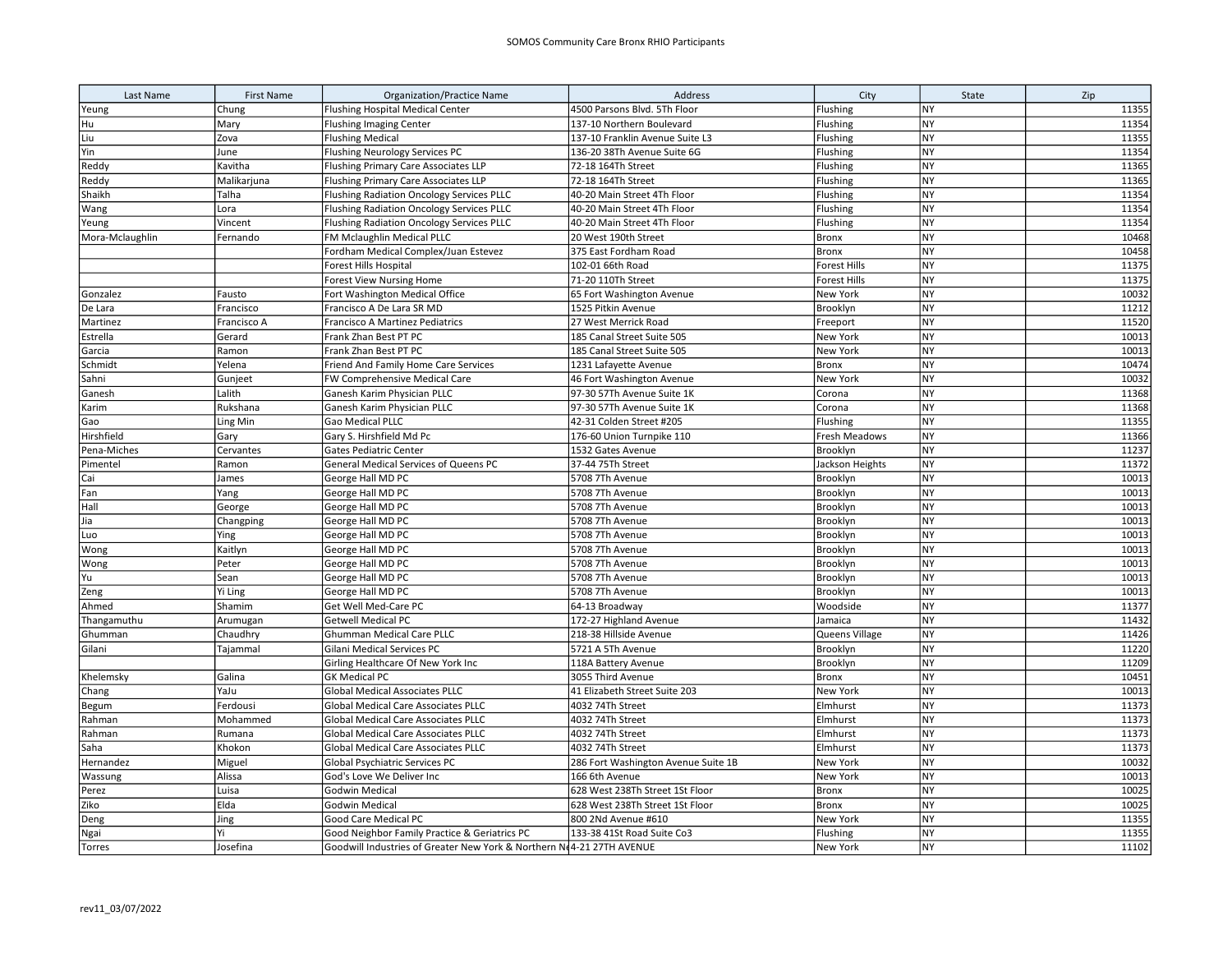| Last Name            | <b>First Name</b> | <b>Organization/Practice Name</b>                 | Address                                | City               | State     | Zip   |
|----------------------|-------------------|---------------------------------------------------|----------------------------------------|--------------------|-----------|-------|
| Wang                 | Bin               | <b>Grace Medical Care PLLC</b>                    | 133-47 Sanford Avenue Suite C1G        | Flushing           | <b>NY</b> | 11353 |
|                      |                   | Grand Buy Pharmacy Inc.                           | 4721a 8th Avenue                       | Brooklyn           | <b>NY</b> | 11220 |
| Mejia                | Manuel            | Grand Concourse Medical Practice PC               | 1831 Grand Concourse                   | Bronx              | <b>NY</b> | 10453 |
| Tam                  | Kenneth           | <b>Grand Cornell Cardiology</b>                   | 217 Grand Street 9Th Floor             | New York           | <b>NY</b> | 10013 |
| Cerri                | Ruben             | Greenpoint Pediatric Center                       | 47-10 Greenpoint Avenue Suite 2        | Sunnyside          | <b>NY</b> | 11104 |
| Mendez               | Jose              | Greenpoint Pediatric Center                       | 47-10 Greenpoint Avenue Suite 2        | Sunnyside          | <b>NY</b> | 11104 |
| Aziz                 | Samir             | Groupo Medico Dominicano                          | 629 West 185Th Street                  | New York           | <b>NY</b> | 10033 |
| Carreno              | Jacqueline        | Groupo Medico Dominicano                          | 629 West 185Th Street                  | New York           | <b>NY</b> | 10033 |
| Familia              | Carmen            | Groupo Medico Dominicano                          | 629 West 185Th Street                  | New York           | <b>NY</b> | 10033 |
| Sotelo-Garza         | Danilo            | Groupo Medico Dominicano                          | 629 West 185Th Street                  | New York           | <b>NY</b> | 10033 |
| Valdivia             | Martha            | Groupo Medico Dominicano                          | 629 West 185Th Street                  | New York           | <b>NY</b> | 10033 |
| Carreno              | Jacqueline        | Grupo Medico Dominicano                           | 629 West 185Th Street                  | New York           | <b>NY</b> | 10033 |
| Familia              | Carmen            | Grupo Medico Dominicano                           | 629 West 185Th Street                  | New York           | <b>NY</b> | 10033 |
| Valdivia             | Martha            | Grupo Medico Dominicano                           | 629 West 185Th Street                  | New York           | <b>NY</b> | 10033 |
| Laud                 | Gajanan           | GW Laud MD PC                                     | 66-49 Grand Avenue                     | Maspeth            | <b>NY</b> | 11378 |
| Zuo                  | Hailiu            | Hailiu Zuo Physician PC                           | 8318 Cornish Avenue                    | Elmhurst           | NY        | 11377 |
| Hanna                | Nader             | Hanna Medical                                     | 820 East Tremont Avenue                | <b>Bronx</b>       | <b>NY</b> | 10460 |
| Haque                | Sayera            | Haque Medical Office PC                           | 540 Mcdonald Avenue                    | Brooklyn           | <b>NY</b> | 11218 |
| Zhao                 | Jingbo            | Harbin Medical Care PLLC                          | 4316 215Th Street                      | Bayside            | NY        | 11355 |
| Jang                 | Hang Jun          | Harlem First Aid Medical PC                       | 150-09 Northern Boulevard Ground Floor | Flushing           | NY        | 11354 |
| Phang                | Christopher       | Harlem Pediatric Associates                       | 2235 8Th Avenue                        | New York           | <b>NY</b> | 10027 |
| Mitchell             | Harrison          | Harrison F Mitchell MD PC                         | 40 West 135Th Street                   | New York           | <b>NY</b> | 10037 |
| Moran-Almonte        | Roberto           | Haven Pediatric Office PC                         | 707 West 171St Suite W                 | New York           | NY        | 10032 |
| Perez                | Andrea            | Health Development & Restorative Medicine PC      | 1469 Beach Avenue                      | <b>Bronx</b>       | NY        | 10460 |
| Koreneeva-Vladmirsky | Irina             | Health Point Medical PC                           | 3065 Brighton 7Th Street 2Nd Floor     | Brooklyn           | NY        | 11235 |
| Gao                  | Pei               | <b>Healthland Medical Care PLLC</b>               | 9 York Drive (Billing Address)         | <b>Great Neck</b>  | <b>NY</b> | 11354 |
| Marte                | Grecia            | Healthy Children Pediatric Medicine PC            | 1240 Walton Avenue                     | Bronx              | NY        | 10452 |
| Ben-Meir             | David Amos        | <b>Healthy Living PLLC</b>                        | 1600 Harrison Avenue Suite 305         | Mamaroneck         | <b>NY</b> | 10543 |
| Castanos             | Dilia             | Heights Physician Medical Care PC                 | 616 West 184Th Street                  | New York           | <b>NY</b> | 10033 |
| Alvarado-Rivera      | Jorge             | <b>Heights Physicians Group PC</b>                | 609 W 188Th Street Suite               | New York           | <b>NY</b> | 10040 |
| Rojas                | Ana               | Heights Physicians Group PC                       | 609 W 188Th Street Suite               | New York           | <b>NY</b> | 10040 |
| Chen                 | Helen             | Helen H Chen DO PLLC                              | 136-36 39Th Avenue 5Th Floor           | Flushing           | <b>NY</b> | 11354 |
| Paul                 | Henry             | Henry R Paul                                      | 86 East 49Th Street Suite F            | Brooklyn           | NY        | 11203 |
| Khan                 | Nazmul            | <b>Highland Medical Care PLLC</b>                 | 87-30 167Th Street                     | Jamaica            | <b>NY</b> | 11432 |
| Patel                | Mayank            | <b>Hillside Pediatrics PC</b>                     | 256-02 Hillside Avenue                 | <b>Floral Park</b> | NY        | 11004 |
| Ani                  | Samuel            | Hillside Poleymedic Diagnostic & Treatment Center | 187 Hillside Avenue                    | Jamaica            | <b>NY</b> | 11432 |
| Baah                 | George            | Hillside Poleymedic Diagnostic & Treatment Center | 187 Hillside Avenue                    | Jamaica            | <b>NY</b> | 11432 |
| Beyda                | Daniel            | Hillside Poleymedic Diagnostic & Treatment Center | 187 Hillside Avenue                    | Jamaica            | NY        | 11432 |
| Chime                | Chudi             | Hillside Poleymedic Diagnostic & Treatment Center | 187 Hillside Avenue                    | Jamaica            | <b>NY</b> | 11432 |
| David                | Marian            | Hillside Poleymedic Diagnostic & Treatment Center | 187 Hillside Avenue                    | Jamaica            | <b>NY</b> | 11432 |
| Dudhia               | Bhupendra         | Hillside Poleymedic Diagnostic & Treatment Center | 187 Hillside Avenue                    | Jamaica            | <b>NY</b> | 11432 |
| Keli                 | Allan             | Hillside Poleymedic Diagnostic & Treatment Center | 187 Hillside Avenue                    | Jamaica            | <b>NY</b> | 11432 |
| Madeuekwe            | Nnamdi            | Hillside Poleymedic Diagnostic & Treatment Center | 187 Hillside Avenue                    | Jamaica            | <b>NY</b> | 11432 |
| Moussa               | Zobidatte         | Hillside Poleymedic Diagnostic & Treatment Center | 187 Hillside Avenue                    | Jamaica            | NY        | 11432 |
| Rivera               | Carmina           | Hillside Poleymedic Diagnostic & Treatment Center | 187 Hillside Avenue                    | Jamaica            | <b>NY</b> | 11432 |
| Sy                   | Sheldon           | Hillside Poleymedic Diagnostic & Treatment Center | 187 Hillside Avenue                    | Jamaica            | <b>NY</b> | 11432 |
| Mastan               | Alina             | Hispaniola Medical Care PC                        | 19 Hamilton Place                      | New York           | <b>NY</b> | 10031 |
| Rosario              | Francisco         | Hispaniola Medical Care PC                        | 19 Hamilton Place                      | New York           | NY        | 10031 |
| Saint-Hilaire        | Marlene           | Hispaniola Medical Care PC                        | 19 Hamilton Place                      | New York           | NY        | 10031 |
| Mendez               | Jose              | <b>Hispaniola Pediatrics</b>                      | 40-48 Junction Boulevard               | Queens             | <b>NY</b> | 11368 |
| Patron               | Maria             | <b>Hispaniola Pediatrics</b>                      | 40-48 Junction Boulevard               | Queens             | NY        | 11368 |
| Yim                  | Ho                | Ho Yim, DPM                                       | 42-31 Colden Street #202A              | Flushing           | <b>NY</b> | 11355 |
| Ozoude               | Sylverster        | <b>Hollis Medical Office</b>                      | 195-50 Jamaica Avenue                  | Hollis             | <b>NY</b> | 11423 |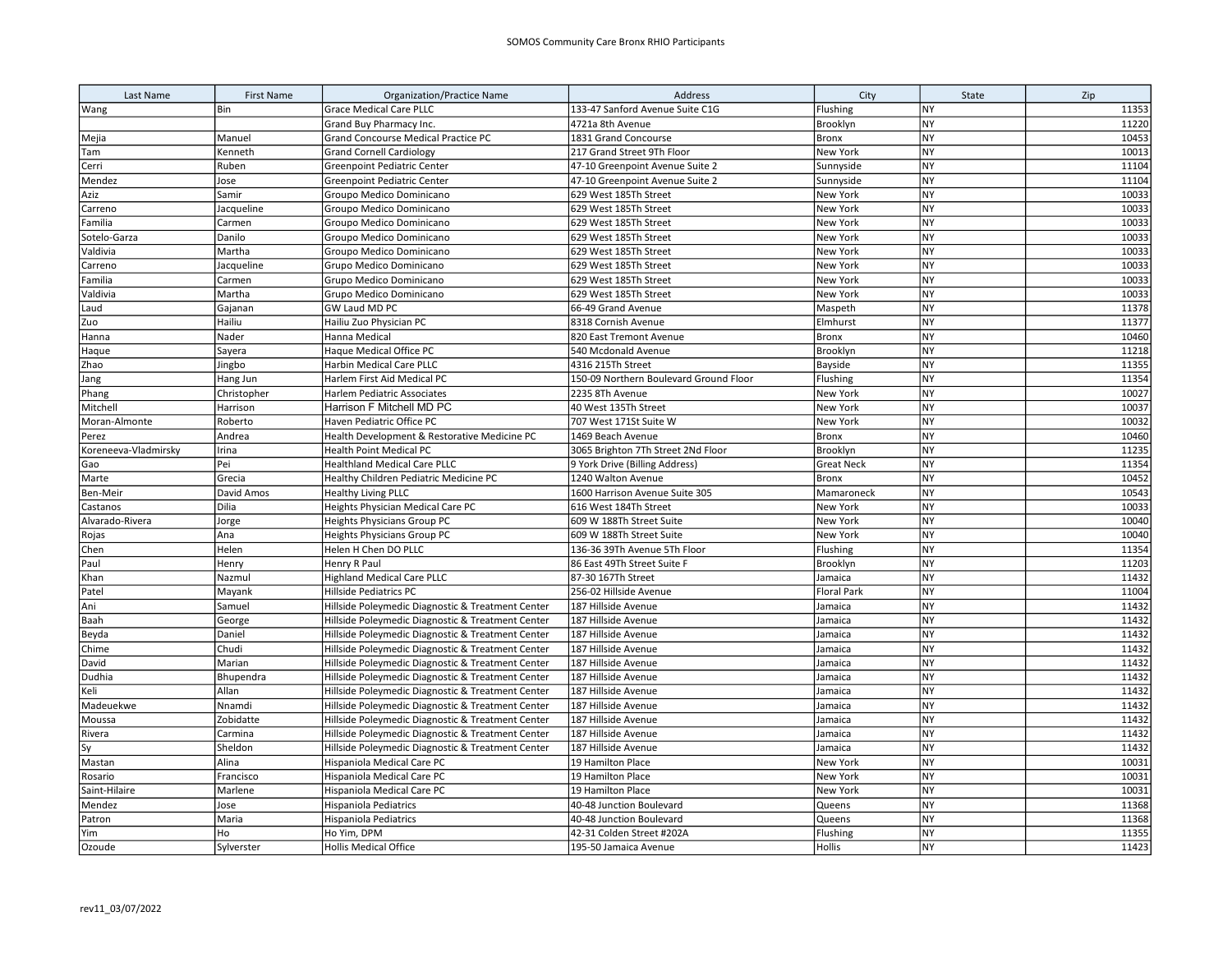| Last Name            | <b>First Name</b> | <b>Organization/Practice Name</b>                                                    | Address                           | City                | State     | Zip   |
|----------------------|-------------------|--------------------------------------------------------------------------------------|-----------------------------------|---------------------|-----------|-------|
|                      |                   | <b>Hollis Operating Co. LLC</b>                                                      | 195-44 Woodhull Avenue            | <b>Hollis</b>       | <b>NY</b> | 11423 |
| Hyeonhye             | Lee               | House Call Medical Services Of New York, Pllc                                        | 2015 Grand Concourse              | Hartsdale           | <b>NY</b> | 10530 |
| Hyndman              | Rhonald           | House Call Medical Services Of New York, Pllc                                        | 2015 Grand Concourse              | Hartsdale           | <b>NY</b> | 10530 |
| Kang                 | Miyoung           | House Call Medical Services Of New York, Pllc                                        | 2015 Grand Concourse              | Hartsdale           | <b>NY</b> | 10530 |
| Khashayar            | Yazdanbakhsh      | House Call Medical Services Of New York, Pllc                                        | 2015 Grand Concourse              | Hartsdale           | <b>NY</b> | 10530 |
| Mandalaywala         | Jasodaben         | House Call Medical Services Of New York, Pllc                                        | 2015 Grand Concourse              | Hartsdale           | <b>NY</b> | 10530 |
| Mortazavi            | Shervin           | House Call Medical Services Of New York, Pllc                                        | 2015 Grand Concourse              | Hartsdale           | <b>NY</b> | 10530 |
| <b>MYINT</b>         | <b>WIN</b>        | House Call Medical Services Of New York, Pllc                                        | 2015 Grand Concourse              | Hartsdale           | <b>NY</b> | 10530 |
| Pearce               | Katherine         | House Call Medical Services Of New York, Pllc                                        | 2015 Grand Concourse              | Hartsdale           | <b>NY</b> | 10530 |
| Ramaraju             | Thippa            | House Call Medical Services Of New York, Pllc                                        | 2015 Grand Concourse              | Hartsdale           | <b>NY</b> | 10530 |
| Sook Gu              | Yeon              | House Call Medical Services Of New York, Pllc                                        | 2015 Grand Concourse              | Hartsdale           | <b>NY</b> | 10530 |
| Yeon Lee             | Su                | House Call Medical Services Of New York, Pllc                                        | 2015 Grand Concourse              | Hartsdale           | <b>NY</b> | 10530 |
| Huey                 | Howard            | Howard Huey DO PC                                                                    | 210 Canal Street Suite 307        | New York            | <b>NY</b> | 10013 |
| Yang                 | Hui Chih          | Hui Chih Yang Physician PC                                                           | 133-19 41St Road Suite 1F         | Flushing            | <b>NY</b> | 11355 |
| Ng                   | Hung Fai          | Hung Fai Ng                                                                          | 109 Lafayette Street Suite 206    | New York            | <b>NY</b> | 10013 |
| Zhu                  | Hang              | HZ NP Family Health PLLC                                                             | 878 60Th Street 3Rd Floor         | Brooklyn            | <b>NY</b> | 11220 |
| Isreael              | Roza              | & R Medical Services PC                                                              | 112-41 Queens Boulevard Suite Llb | <b>Forest Hills</b> | <b>NY</b> | 11375 |
| Gonjon               | Cheng             | <b>Imperial Medical PC</b>                                                           | 9 Sickles Street Suite 1A         | New York            | <b>NY</b> | 10040 |
| Hossain              | Mohd              | Imran Medical Care                                                                   | 411 Brown Place (Billing Address) | New Hyde Park       | <b>NY</b> | 11423 |
| Ain                  | Qurrath           | Indo American Pediatrics PC                                                          | 8020 Broadway Suite 1F            | Elmhurst            | <b>NY</b> | 11373 |
| Huang                | Zhengbo           | Integrative Internal Medicine and Geriatric Practice PLL 142-18 38Th Avenue Unite 3E |                                   | Flushing            | <b>NY</b> | 11354 |
| Checo                | Yuderqui          | <b>International Pediatric Plus</b>                                                  | 93-20 A Roosevelt Avenue          | Jackson Heights     | <b>NY</b> | 11372 |
| <b>Felix Peralta</b> | Ingrid            | International Pediatric Plus                                                         | 93-20 A Roosevelt Avenue          | Jackson Heights     | <b>NY</b> | 11372 |
| Octaviani            | Melba             | <b>International Pediatric Plus</b>                                                  | 93-20 A Roosevelt Avenue          | Jackson Heights     | <b>NY</b> | 11372 |
| Peralta              | Victor            | <b>International Pediatric Plus</b>                                                  | 93-20 A Roosevelt Avenue          | Jackson Heights     | NY        | 11372 |
| Behfarin             | Parviz            | <b>Inwood Medical Diagnostic PC</b>                                                  | 44 Sherman Avenue                 | New York            | <b>NY</b> | 10040 |
|                      |                   | Isabella Geriatric Center Inc                                                        | 515 Audubon Avenue                | New York            | <b>NY</b> | 10040 |
| Pinckney             | Isaiah            | Isaiah Pinckney Ii Md                                                                | 592 Rockaway Avenue               | Brooklyn            | <b>NY</b> | 11210 |
| Wu                   | Qiong             | Ivy Medical Services PC                                                              | 3808 Union Street Suite 3J        | Flushing            | <b>NY</b> | 11354 |
| Chun Shuen           | Au                | <b>&amp; J Star Medical PLLC</b>                                                     | 143-55 37Th Avenue 1St Floor      | Flushing            | <b>NY</b> | 11354 |
|                      | Jim               | <b>8 J Star Medical PLLC</b>                                                         | 143-55 37Th Avenue 1St Floor      | Flushing            | <b>NY</b> | 11354 |
| Ashkar               | John              | JA Personal Medical Care Practice                                                    | 355 Ovington Avenue Suite 202     | Brooklyn            | <b>NY</b> | 11209 |
| Badin                | Shadi             | JA Personal Medical Care Practice                                                    | 355 Ovington Avenue Suite 202     | Brooklyn            | <b>NY</b> | 11209 |
| Perepelyuk           | Dina              | JA Personal Medical Care Practice                                                    | 355 Ovington Avenue Suite 202     | Brooklyn            | <b>NY</b> | 11209 |
| Osmani               | Ataul             | Jackson Medical PLLC                                                                 | 20 Arlington Place 1St Floor      | Brooklyn            | <b>NY</b> | 11216 |
| George               | Jacob             | Jacob V George MD                                                                    | 231 South 3Rd Street              | Brooklyn            | <b>NY</b> | 11211 |
|                      |                   | Jacqueline Carreno MD PC                                                             | 29 Wadsworth                      | New York            | <b>NY</b> | 10033 |
| Abreu                | Maribel           | Jacqueline Delmont MD PC DBA Delmont Medical Care 55 North Main Street               |                                   | Freeport            | <b>NY</b> | 11520 |
| Andrews-Reynolds     | Kimberly          | Jacqueline Delmont MD PC DBA Delmont Medical Care                                    | 55 North Main Street              | Freeport            | <b>NY</b> | 11520 |
| Bansal               | Pradeep           | Jacqueline Delmont MD PC DBA Delmont Medical Care                                    | 55 North Main Street              | Freeport            | <b>NY</b> | 11520 |
| Begum                | Noor              | Jacqueline Delmont MD PC DBA Delmont Medical Care 55 North Main Street               |                                   | Freeport            | <b>NY</b> | 11520 |
| Celestin             | Marie Florence    | Jacqueline Delmont MD PC DBA Delmont Medical Care 55 North Main Street               |                                   | Freeport            | <b>NY</b> | 11520 |
| Delmont              | Jacqueline        | Jacqueline Delmont MD PC DBA Delmont Medical Care 55 North Main Street               |                                   | Freeport            | <b>NY</b> | 11520 |
| Duchatellier         | Thierry           | Jacqueline Delmont MD PC DBA Delmont Medical Care 55 North Main Street               |                                   | Freeport            | <b>NY</b> | 11520 |
| Estrella             | Rosemary          | Jacqueline Delmont MD PC DBA Delmont Medical Care 55 North Main Street               |                                   | Freeport            | <b>NY</b> | 11520 |
| Guevara              | Ivelisse          | Jacqueline Delmont MD PC DBA Delmont Medical Care 55 North Main Street               |                                   | Freeport            | <b>NY</b> | 11520 |
| Jacqueline           | Delmont           | Jacqueline Delmont MD PC DBA Delmont Medical Care 55 North Main Street               |                                   | Freeport            | NY        | 11520 |
| Jamil                | Sonia             | Jacqueline Delmont MD PC DBA Delmont Medical Care 55 North Main Street               |                                   | Freeport            | <b>NY</b> | 11520 |
| Labranche            | Ottie             | Jacqueline Delmont MD PC DBA Delmont Medical Care 55 North Main Street               |                                   | Freeport            | <b>NY</b> | 11520 |
| Pepen-Romero         | Alejandro         | Jacqueline Delmont MD PC DBA Delmont Medical Care 55 North Main Street               |                                   | Freeport            | <b>NY</b> | 11520 |
| Pierre-Thompson      | Tamara            | Jacqueline Delmont MD PC DBA Delmont Medical Care 55 North Main Street               |                                   | Freeport            | <b>NY</b> | 11520 |
| Pollack              | Cary              | Jacqueline Delmont MD PC DBA Delmont Medical Care 55 North Main Street               |                                   | Freeport            | <b>NY</b> | 11520 |
| Stona                | Lurline           | Jacqueline Delmont MD PC DBA Delmont Medical Care 55 North Main Street               |                                   | Freeport            | <b>NY</b> | 11520 |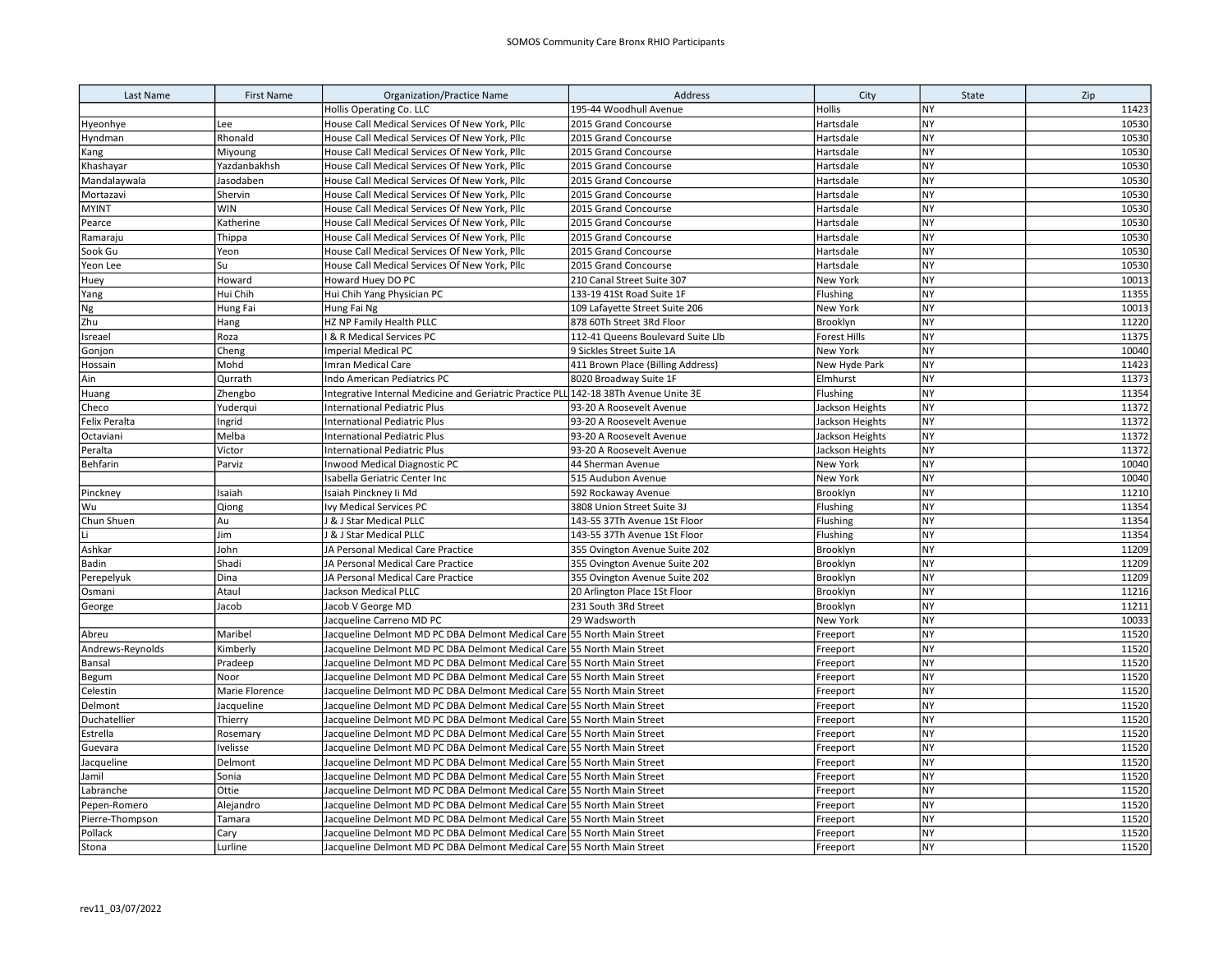| Last Name         | <b>First Name</b> | <b>Organization/Practice Name</b> | Address                           | City    | State     | Zip   |
|-------------------|-------------------|-----------------------------------|-----------------------------------|---------|-----------|-------|
| Anam              | Sadrul            | Jamaica Anesthesiologist PC       | 8900 Van Wyck Expressway          | Jamaica | NY        | 11418 |
| Benoit            | Vladimir          | Jamaica Anesthesiologist PC       | 8900 Van Wyck Expressway          | Jamaica | <b>NY</b> | 11418 |
| Dumitru           | Marian            | Jamaica Anesthesiologist PC       | 8900 Van Wyck Expressway          | Jamaica | <b>NY</b> | 11418 |
| Duvalsaint        | Fregens           | Jamaica Anesthesiologist PC       | 8900 Van Wyck Expressway          | Jamaica | <b>NY</b> | 11418 |
| Elsheryie         | Ahmed             | Jamaica Anesthesiologist PC       | 8900 Van Wyck Expressway          | Jamaica | <b>NY</b> | 11418 |
| Etienne           | Valcy             | Jamaica Anesthesiologist PC       | 8900 Van Wyck Expressway          | Jamaica | <b>NY</b> | 11418 |
| Haque             | Moinul            | Jamaica Anesthesiologist PC       | 8900 Van Wyck Expressway          | Jamaica | <b>NY</b> | 11418 |
| Jean-Baptiste     | Samuel            | Jamaica Anesthesiologist PC       | 8900 Van Wyck Expressway          | Jamaica | <b>NY</b> | 11418 |
| Jerome            | Roseline          | Jamaica Anesthesiologist PC       | 8900 Van Wyck Expressway          | Jamaica | <b>NY</b> | 11418 |
| Montelus          | Pierre            | Jamaica Anesthesiologist PC       | 8900 Van Wyck Expressway          | Jamaica | <b>NY</b> | 11418 |
| Morisco           | Antonietta        | Jamaica Anesthesiologist PC       | 8900 Van Wyck Expressway          | Jamaica | NY        | 11418 |
| Ozersky           | Norman            | Jamaica Anesthesiologist PC       | 8900 Van Wyck Expressway          | Jamaica | <b>NY</b> | 11418 |
| Passmore          | Craig             | Jamaica Anesthesiologist PC       | 8900 Van Wyck Expressway          | Jamaica | <b>NY</b> | 11418 |
| Saint-Cyrus       | Evens             | Jamaica Anesthesiologist PC       | 8900 Van Wyck Expressway          | Jamaica | <b>NY</b> | 11418 |
| St. Felix         | Raymond           | Jamaica Anesthesiologist PC       | 8900 Van Wyck Expressway          | Jamaica | <b>NY</b> | 11418 |
| Vaval             | Jean              | Jamaica Anesthesiologist PC       | 8900 Van Wyck Expressway          | Jamaica | <b>NY</b> | 11418 |
| Yukelis           | Igor              | Jamaica Anesthesiologist PC       | 8900 Van Wyck Expressway          | Jamaica | <b>NY</b> | 11418 |
| Ramanathan        | Deepak            | Jamaica Complete Medical PLLC     | 149-39 Hillside Avenue            | Jamaica | <b>NY</b> | 11435 |
| Dugue             | Marjorie          | Jamaica Family Medicine           | 90-50 Parsons Boulevard Suite 211 | Jamaica | NY        | 11432 |
| Alaia             | Michael           | Jamaica Hospital Medical Center   | 8900 Van Wyck Expressway          | Jamaica | <b>NY</b> | 11418 |
| Al-Husayni        | Husayn            | Jamaica Hospital Medical Center   | 8900 Van Wyck Expressway          | Jamaica | NY        | 11418 |
| Arnuk             | Omar              | Jamaica Hospital Medical Center   | 8900 Van Wyck Expressway          | Jamaica | <b>NY</b> | 11418 |
| Castellanos Reyes | Laura             | Jamaica Hospital Medical Center   | 8900 Van Wyck Expressway          | Jamaica | <b>NY</b> | 11418 |
| Chiu              | William           | Jamaica Hospital Medical Center   | 8900 Van Wyck Expressway          | Jamaica | <b>NY</b> | 11418 |
| Depaz             | Javier            | Jamaica Hospital Medical Center   | 8900 Van Wyck Expressway          | Jamaica | <b>NY</b> | 11418 |
| Dorantes          | Christine         | Jamaica Hospital Medical Center   | 8900 Van Wyck Expressway          | Jamaica | <b>NY</b> | 11418 |
| Eskaros           | Saphwat           | Jamaica Hospital Medical Center   | 8900 Van Wyck Expressway          | Jamaica | <b>NY</b> | 11418 |
| Fein              | Alan              | Jamaica Hospital Medical Center   | 8900 Van Wyck Expressway          | Jamaica | <b>NY</b> | 11418 |
| Friedman          | Joseph            | Jamaica Hospital Medical Center   | 8900 Van Wyck Expressway          | Jamaica | <b>NY</b> | 11418 |
| Gartenhaus        | Michael           | Jamaica Hospital Medical Center   | 8900 Van Wyck Expressway          | Jamaica | <b>NY</b> | 11418 |
| Gordon            | Samantha          | Jamaica Hospital Medical Center   | 8900 Van Wyck Expressway          | Jamaica | <b>NY</b> | 11418 |
| Greenbaum         | Robert            | Jamaica Hospital Medical Center   | 8900 Van Wyck Expressway          | Jamaica | <b>NY</b> | 11418 |
| Habib             | Mohsen            | Jamaica Hospital Medical Center   | 8900 Van Wyck Expressway          | Jamaica | <b>NY</b> | 11418 |
| Herskovits        | Mark              | Jamaica Hospital Medical Center   | 8900 Van Wyck Expressway          | Jamaica | <b>NY</b> | 11418 |
| Huang             | Albert            | Jamaica Hospital Medical Center   | 8900 Van Wyck Expressway          | Jamaica | <b>NY</b> | 11418 |
| Janczuk           | Peter             | Jamaica Hospital Medical Center   | 8900 Van Wyck Expressway          | Jamaica | <b>NY</b> | 11418 |
| Khurana           | Divya             | Jamaica Hospital Medical Center   | 8900 Van Wyck Expressway          | Jamaica | <b>NY</b> | 11418 |
| Konda             | Sanjit            | Jamaica Hospital Medical Center   | 8900 Van Wyck Expressway          | Jamaica | <b>NY</b> | 11418 |
| Kukar             | Narinder          | Jamaica Hospital Medical Center   | 8900 Van Wyck Expressway          | Jamaica | <b>NY</b> | 11418 |
| Kwon              | C. Stephan        | Jamaica Hospital Medical Center   | 8900 Van Wyck Expressway          | Jamaica | <b>NY</b> | 11418 |
| Maksumov          | Aleksandr         | Jamaica Hospital Medical Center   | 8900 Van Wyck Expressway          | Jamaica | <b>NY</b> | 11418 |
| Marcelonis        | Debra             | Jamaica Hospital Medical Center   | 8900 Van Wyck Expressway          | Jamaica | <b>NY</b> | 11418 |
| Mehra             | Sohita            | Jamaica Hospital Medical Center   | 8900 Van Wyck Expressway          | Jamaica | <b>NY</b> | 11418 |
| Melamed           | Eitan             | Jamaica Hospital Medical Center   | 8900 Van Wyck Expressway          | Jamaica | <b>NY</b> | 11418 |
| Mora              | Maximo            | Jamaica Hospital Medical Center   | 8900 Van Wyck Expressway          | Jamaica | <b>NY</b> | 11418 |
| Nair              | Pravina           | Jamaica Hospital Medical Center   | 8900 Van Wyck Expressway          | Jamaica | NY        | 11418 |
| Opam              | Osafradu          | Jamaica Hospital Medical Center   | 8900 Van Wyck Expressway          | Jamaica | <b>NY</b> | 11418 |
| Patel             | Yogita            | Jamaica Hospital Medical Center   | 8900 Van Wyck Expressway          | Jamaica | NY        | 11418 |
| Premkumar         | Angel             | Jamaica Hospital Medical Center   | 8900 Van Wyck Expressway          | Jamaica | <b>NY</b> | 11418 |
| Rafal             | Richard           | Jamaica Hospital Medical Center   | 8900 Van Wyck Expressway          | Jamaica | NY        | 11418 |
| Raoof             | Sabiha            | Jamaica Hospital Medical Center   | 8900 Van Wyck Expressway          | Jamaica | <b>NY</b> | 11418 |
| Ren               | Sicong            | Jamaica Hospital Medical Center   | 8900 Van Wyck Expressway          | Jamaica | NY        | 11418 |
| Rizvi             | Firdous           | Jamaica Hospital Medical Center   | 8900 Van Wyck Expressway          | Jamaica | <b>NY</b> | 11418 |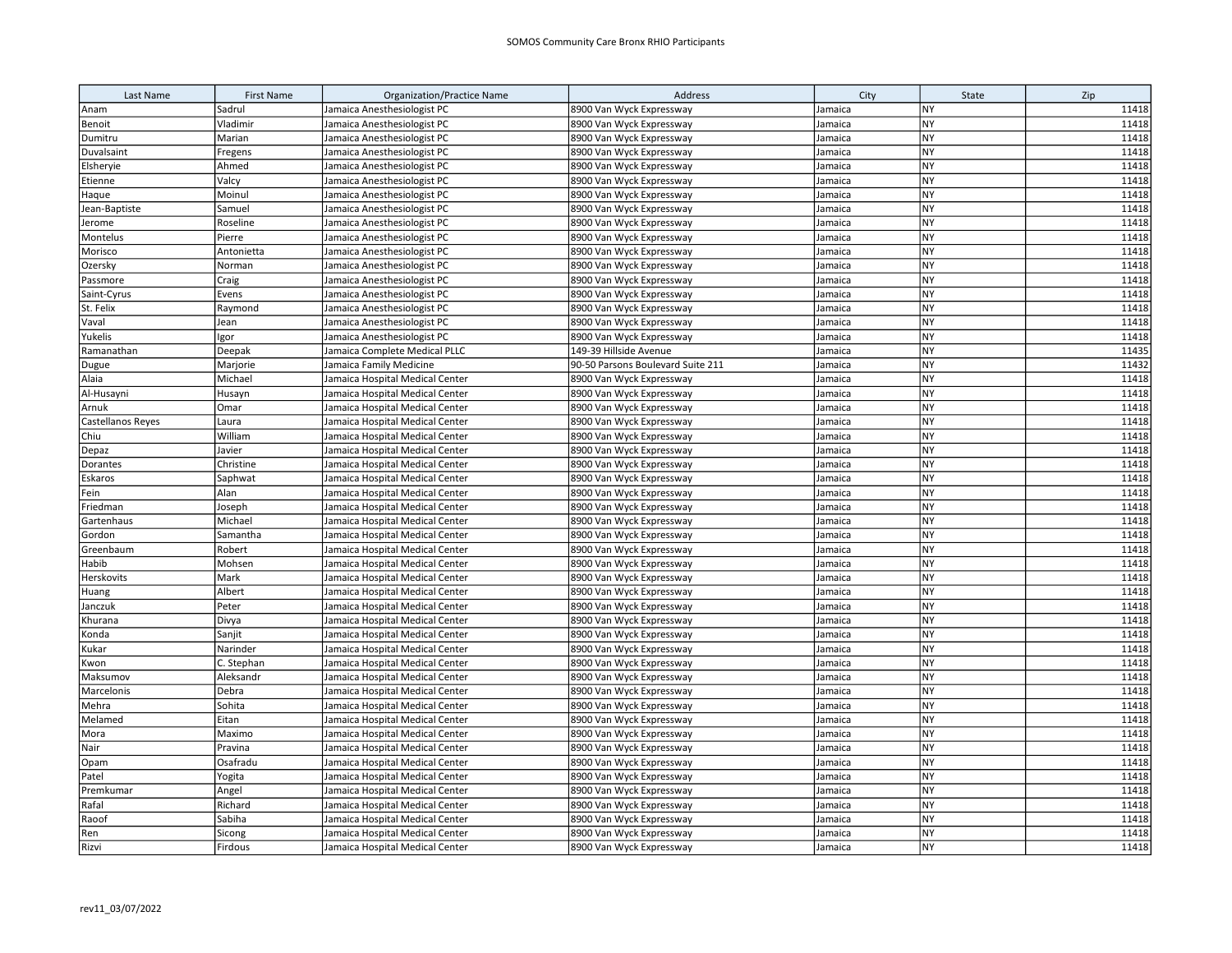| Last Name      | <b>First Name</b>     | <b>Organization/Practice Name</b>                                               | Address                  | City    | State     | Zip   |
|----------------|-----------------------|---------------------------------------------------------------------------------|--------------------------|---------|-----------|-------|
| Roth           | Lisa                  | Jamaica Hospital Medical Center                                                 | 8900 Van Wyck Expressway | Jamaica | NY        | 11418 |
| Sacks          | Harry                 | Jamaica Hospital Medical Center                                                 | 8900 Van Wyck Expressway | Jamaica | NY        | 11418 |
| Sahai          | Anuraag               | Jamaica Hospital Medical Center                                                 | 8900 Van Wyck Expressway | Jamaica | NY        | 11418 |
| Schabes        | George                | Jamaica Hospital Medical Center                                                 | 8900 Van Wyck Expressway | Jamaica | NY        | 11418 |
| Schiesel       | Elaine                | Jamaica Hospital Medical Center                                                 | 8900 Van Wyck Expressway | Jamaica | NY        | 11418 |
| Seidman        | David                 | Jamaica Hospital Medical Center                                                 | 8900 Van Wyck Expressway | Jamaica | NY        | 11418 |
| Sengupta       | Trina                 | Jamaica Hospital Medical Center                                                 | 8900 Van Wyck Expressway | Jamaica | NY        | 11418 |
| Shalonov       | Artur                 | Jamaica Hospital Medical Center                                                 | 8900 Van Wyck Expressway | Jamaica | NY        | 11418 |
| Smith          | Robert                | Jamaica Hospital Medical Center                                                 | 8900 Van Wyck Expressway | Jamaica | NY        | 11418 |
| Solomon        | Robert                | Jamaica Hospital Medical Center                                                 | 8900 Van Wyck Expressway | Jamaica | <b>NY</b> | 11418 |
| Sulh           | <b>Muhammad Samir</b> | Jamaica Hospital Medical Center                                                 | 8900 Van Wyck Expressway | Jamaica | <b>NY</b> | 11418 |
| Trepeta        | Scott                 | Jamaica Hospital Medical Center                                                 | 8900 Van Wyck Expressway | Jamaica | NY        | 11418 |
| Tsoumpariotis  | Spyros                | Jamaica Hospital Medical Center                                                 | 8900 Van Wyck Expressway | Jamaica | <b>NY</b> | 11418 |
| Veloudios      | Alice                 | Jamaica Hospital Medical Center                                                 | 8900 Van Wyck Expressway | Jamaica | <b>NY</b> | 11418 |
| Weiser         | Lori                  | Jamaica Hospital Medical Center                                                 | 8900 Van Wyck Expressway | Jamaica | <b>NY</b> | 11418 |
| Winkler        | Karyn                 | Jamaica Hospital Medical Center                                                 | 8900 Van Wyck Expressway | Jamaica | <b>NY</b> | 11418 |
| Yang           | John                  | Jamaica Hospital Medical Center                                                 | 8900 Van Wyck Expressway | Jamaica | <b>NY</b> | 11418 |
| Yoeli          | Gideon                | Jamaica Hospital Medical Center                                                 | 8900 Van Wyck Expressway | Jamaica | <b>NY</b> | 11418 |
| Zelman         | David                 | Jamaica Hospital Medical Center                                                 | 8900 Van Wyck Expressway | Jamaica | <b>NY</b> | 11418 |
| Aranow         | Cynthia               | Jamaica Hospital Medical Center, Diagnostic and Treatr 8900 Van Wyck Expressway |                          | Jamaica | <b>NY</b> | 11418 |
| Auguiste       | Lex                   | Jamaica Hospital Medical Center, Diagnostic and Treatn 8900 Van Wyck Expressway |                          | Jamaica | <b>NY</b> | 11418 |
| <b>Badalov</b> | Isak                  | Jamaica Hospital Medical Center, Diagnostic and Treatr 8900 Van Wyck Expressway |                          | Jamaica | NY        | 11418 |
| Dalton Ayoung  | Joanna                | Jamaica Hospital Medical Center, Diagnostic and Treatr 8900 Van Wyck Expressway |                          | Jamaica | <b>NY</b> | 11418 |
| Gosturani      | Artur                 | Jamaica Hospital Medical Center, Diagnostic and Treatr 8900 Van Wyck Expressway |                          | Jamaica | NY        | 11418 |
|                |                       | Jamaica Hospital Nursing Home                                                   | 89-40 135th Street       | Queens  | NY        | 11418 |
| Badhey         | Vasantha              | Jamaica Psychiatric Services, P.C.                                              | 8900 Van Wyck Expressway | Jamaica | NY        | 11418 |
| Bamji          | Dinshaw               | Jamaica Psychiatric Services, P.C.                                              | 8900 Van Wyck Expressway | Jamaica | NY        | 11418 |
| Bhojani        | Shabnamzehra          | Jamaica Psychiatric Services, P.C.                                              | 8900 Van Wyck Expressway | Jamaica | <b>NY</b> | 11418 |
| Bisangwa       | Alexis                | Jamaica Psychiatric Services, P.C.                                              | 8900 Van Wyck Expressway | Jamaica | NY        | 11418 |
| Cervantes      | Lober                 | Jamaica Psychiatric Services, P.C.                                              | 8900 Van Wyck Expressway | Jamaica | NY        | 11418 |
| Chester        | Adam                  | Jamaica Psychiatric Services, P.C.                                              | 8900 Van Wyck Expressway | Jamaica | NY        | 11418 |
| Chu            | Peter                 | Jamaica Psychiatric Services, P.C.                                              | 8900 Van Wyck Expressway | Jamaica | <b>NY</b> | 11418 |
| Edelman        | Martha                | Jamaica Psychiatric Services, P.C.                                              | 8900 Van Wyck Expressway | Jamaica | <b>NY</b> | 11418 |
| Georges        | Joseph                | Jamaica Psychiatric Services, P.C.                                              | 8900 Van Wyck Expressway | Jamaica | NY        | 11418 |
| Gold           | Eleanor               | Jamaica Psychiatric Services, P.C.                                              | 8900 Van Wyck Expressway | Jamaica | <b>NY</b> | 11418 |
| Islam          | Tanvira               | Jamaica Psychiatric Services, P.C.                                              | 8900 Van Wyck Expressway | Jamaica | <b>NY</b> | 11418 |
| Jemio          | Franz                 | Jamaica Psychiatric Services, P.C.                                              | 8900 Van Wyck Expressway | Jamaica | <b>NY</b> | 11418 |
| Joshi          | Kshamta               | Jamaica Psychiatric Services, P.C.                                              | 8900 Van Wyck Expressway | Jamaica | NY        | 11418 |
| Kalasapudi     | Vasundhara            | Jamaica Psychiatric Services, P.C.                                              | 8900 Van Wyck Expressway | Jamaica | <b>NY</b> | 11418 |
| Khaimov        | Daniel                | Jamaica Psychiatric Services, P.C.                                              | 8900 Van Wyck Expressway | Jamaica | <b>NY</b> | 11418 |
| Khanna         | Sangeet               | Jamaica Psychiatric Services, P.C.                                              | 8900 Van Wyck Expressway | Jamaica | <b>NY</b> | 11418 |
| Lokireddy      | Mastan                | Jamaica Psychiatric Services, P.C.                                              | 8900 Van Wyck Expressway | Jamaica | <b>NY</b> | 11418 |
| Malhotra       | Madhu                 | Jamaica Psychiatric Services, P.C.                                              | 8900 Van Wyck Expressway | Jamaica | <b>NY</b> | 11418 |
| Marzia         | Syeda                 | Jamaica Psychiatric Services, P.C.                                              | 8900 Van Wyck Expressway | Jamaica | NY        | 11418 |
| Mehdi          | Askar                 | Jamaica Psychiatric Services, P.C.                                              | 8900 Van Wyck Expressway | Jamaica | <b>NY</b> | 11418 |
| Michael        | Rose                  | Jamaica Psychiatric Services, P.C.                                              | 8900 Van Wyck Expressway | Jamaica | <b>NY</b> | 11418 |
| Paya           | Shagufta              | Jamaica Psychiatric Services, P.C.                                              | 8900 Van Wyck Expressway | Jamaica | NY        | 11418 |
| Peteru         | Sachidanand           | Jamaica Psychiatric Services, P.C.                                              | 8900 Van Wyck Expressway | Jamaica | NY        | 11418 |
| Rajanna        | Madhu                 | Jamaica Psychiatric Services, P.C.                                              | 8900 Van Wyck Expressway | Jamaica | <b>NY</b> | 11418 |
| Ruiz           | Teresita              | Jamaica Psychiatric Services, P.C.                                              | 8900 Van Wyck Expressway | Jamaica | NY        | 11418 |
| Sanikam        | Sreenivasa            | Jamaica Psychiatric Services, P.C.                                              | 8900 Van Wyck Expressway | Jamaica | <b>NY</b> | 11418 |
| Sen            | Kamalendra            | Jamaica Psychiatric Services, P.C.                                              | 8900 Van Wyck Expressway | Jamaica | NY        | 11418 |
| Sheth          | Sandip                | Jamaica Psychiatric Services, P.C.                                              | 8900 Van Wyck Expressway | Jamaica | <b>NY</b> | 11418 |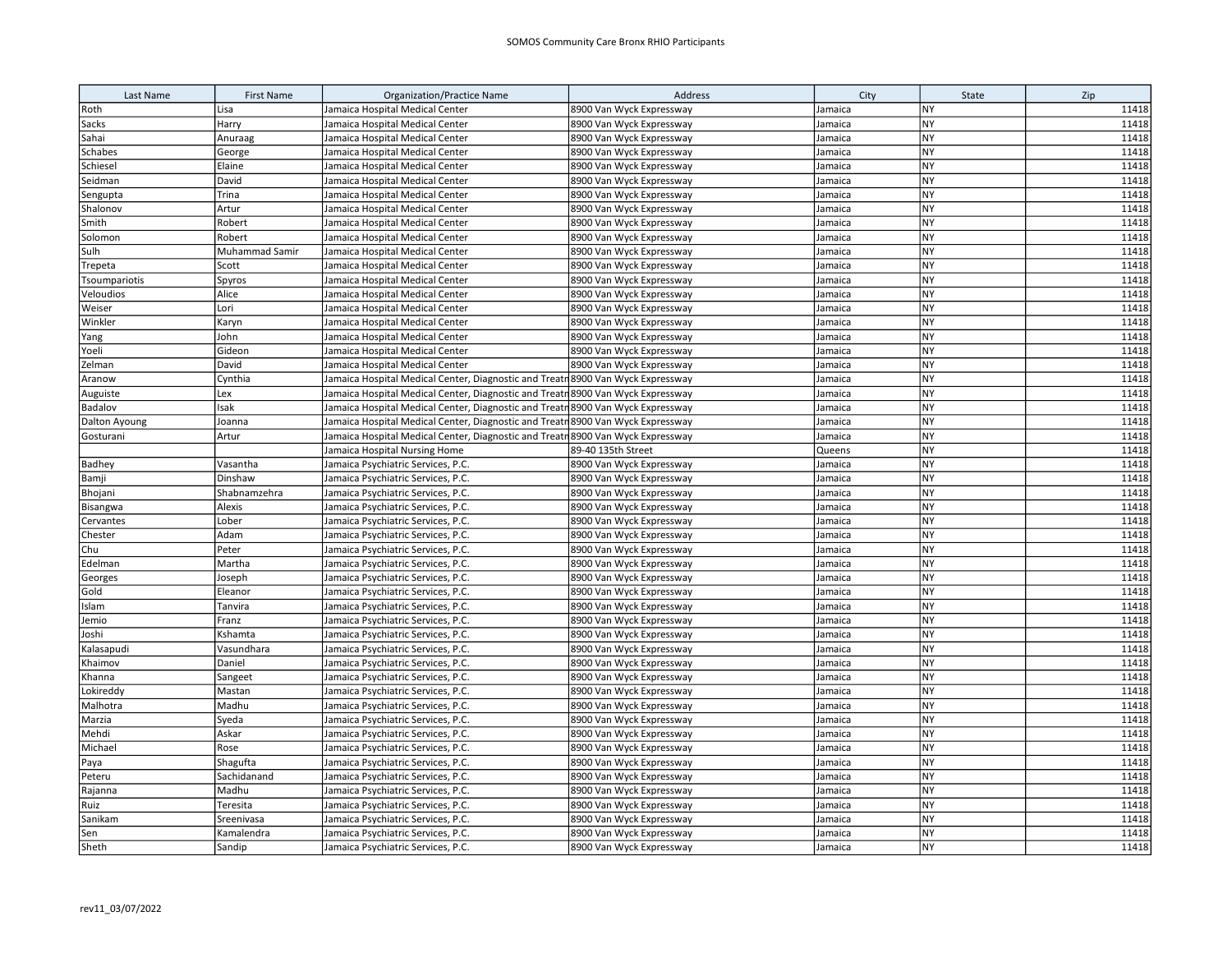| Last Name      | <b>First Name</b> | <b>Organization/Practice Name</b>                                                      | Address                                              | City               | State           | Zip            |
|----------------|-------------------|----------------------------------------------------------------------------------------|------------------------------------------------------|--------------------|-----------------|----------------|
| Shipu          | Sohal             | Jamaica Psychiatric Services, P.C.                                                     | 8900 Van Wyck Expressway                             | Jamaica            | NY              | 11418          |
| Surdhar        | Amarjot           | Jamaica Psychiatric Services, P.C.                                                     | 8900 Van Wyck Expressway                             | Jamaica            | <b>NY</b>       | 11418          |
| Tahir          | Rana              | Jamaica Psychiatric Services, P.C.                                                     | 8900 Van Wyck Expressway                             | Jamaica            | NY              | 11418          |
| Thertus        | Ketty             | Jamaica Psychiatric Services, P.C.                                                     | 8900 Van Wyck Expressway                             | Jamaica            | NY              | 11418          |
| Vivek          | Seeth             | Jamaica Psychiatric Services, P.C.                                                     | 8900 Van Wyck Expressway                             | Jamaica            | <b>NY</b>       | 11418          |
|                |                   | Jamaica RX Inc.                                                                        | 8900 Van Wyck Expressway                             | Queens             | <b>NY</b>       | 11418          |
| Chan           | Robin             | Janlian Medical Group LLC                                                              | 833 58Th Street                                      | Brooklyn           | <b>NY</b>       | 11220          |
| He             | Fufu              | Janlian Medical Group LLC                                                              | 833 58Th Street                                      | Brooklyn           | NY              | 11220          |
| Lee            | Paul Chun-Kit     | Janlian Medical Group LLC                                                              | 833 58Th Street                                      | Brooklyn           | <b>NY</b>       | 11220          |
| lLi.           | Xian Min          | Janlian Medical Group LLC                                                              | 833 58Th Street                                      | Brooklyn           | NY              | 11220          |
| Shan           | Zihe              | Janlian Medical Group LLC                                                              | 833 58Th Street                                      | Brooklyn           | NY              | 11220          |
| Zhang          | Han               | Janlian Medical Group LLC                                                              | 833 58Th Street                                      | Brooklyn           | NY              | 11220          |
| Ozuna          | Janny             | Janny A Ozuna MD                                                                       | 1295 St Nicholas Avenue                              | New York           | <b>NY</b>       | 10032          |
| Cano-Landivar  | Jeannette         | <b>JCL Medical PC</b>                                                                  | 101-19 Jamaica Avenue                                | Richmond Hill      | NY              | 11418          |
| Burphy         | Eugenia           | Jean Joseph Lochard MD PC                                                              | 102-11 Roosevelt Avenue                              | Corona             | NY              | 11368          |
| Lochard        | Jean Joseph       | Jean Joseph Lochard MD PC                                                              | 102-11 Roosevelt Avenue                              | Corona             | <b>NY</b>       | 11368          |
| Lochard        | Jean              | Jean Joseph Lochard MD PC                                                              | 102-11 Roosevelt Avenue                              | Corona             | <b>NY</b>       | 11368          |
| D'Augustine    | Jean              | Jean Mars D'Augustine                                                                  | 1530 Bedford Avenue                                  | Brooklyn           | NY              | 11216          |
| Chan           | Sandy             | Jennan Comprehensive Medical PC                                                        | 757 60Th Street 1St Floor                            | Brooklyn           | <b>NY</b>       | 11220          |
| Chen           | Henry             | Jennan Comprehensive Medical PC                                                        | 757 60Th Street 1St Floor                            | Brooklyn           | <b>NY</b>       | 11220          |
| Huang          | Yanhan            | Jennan Comprehensive Medical PC                                                        | 757 60Th Street 1St Floor                            | Brooklyn           | <b>NY</b>       | 11220          |
| Huang          | Qing Xiang        | Jennan Comprehensive Medical PC                                                        | 757 60Th Street 1St Floor                            | Brooklyn           | <b>NY</b>       | 11220          |
| Wong           | Tina              | Jennan Comprehensive Medical PC                                                        | 757 60Th Street 1St Floor                            | Brooklyn           | <b>NY</b>       | 11220          |
| Yiu            | John              | Jennan Comprehensive Medical PC                                                        | 757 60Th Street 1St Floor                            | Brooklyn           | <b>NY</b>       | 11220          |
| Cheng          | Jenny             | Jenny Cheng MD PC                                                                      | 139 Center Street Suite 608                          | New York           | <b>NY</b>       | 10013          |
| Ramirez        | Julio             | Jerome Medical Office                                                                  | 1 East Tremont Avenue                                | <b>Bronx</b>       | NY              | 10453          |
| Martinez       | Virgina           | Jerome Medical PC                                                                      | 2386 Jerome Ave                                      | <b>Bronx</b>       | <b>NY</b>       | 10468          |
| <b>Byfield</b> | Celecia           | Jerome Pediatrics PC                                                                   | 2386 Jerome Avenue                                   | Bronx              | <b>NY</b>       | 10468          |
| Guido          | Giancarlo         | Jerome Pediatrics PC                                                                   | 2386 Jerome Avenue                                   | <b>Bronx</b>       | <b>NY</b>       | 10468          |
| Uduevbo        | Jerry             | Jerry Uduevbo MD PC                                                                    | 2503 Church Avenue                                   | Brooklyn           | NY              | 11226          |
| Garrido        | Fanny             | Jesus Pichardo MD PC                                                                   | 1623 Weirfield Street                                | Ridgewood          | NY              | 11385          |
| Pichardo       | Jesus             | Jesus Pichardo MD PC                                                                   | 1623 Weirfield Street                                | Ridgewood          | <b>NY</b>       | 11385          |
| Singh          | Sherry            | Jesus Pichardo MD PC                                                                   | 1623 Weirfield Street                                | Ridgewood          | <b>NY</b>       | 11385          |
| Cui            | James             | Jian Cui Dermatology PC                                                                | 6402 8Th Avenue #505                                 | Brooklyn           | NY              | 11354          |
| Gan            | <b>Jiang Ping</b> | Jiang Ping Gan MD                                                                      | 136-30 Maple Avenue Suite 1B                         | Flushing           | $\overline{NY}$ | 11355          |
| Zhao           | Jiansheng         | Jiangsheng Zhao                                                                        | 39-07 Prince Street Suite 4F                         | Flushing           | <b>NY</b>       | 11354          |
| Chen           | Nancy             | Jianjun Li Gi Medical PC                                                               | 8686 Bay Parkway M1                                  | Brooklyn           | <b>NY</b>       | 11220          |
| Li             | Jianjun           | Jianjun Li Gi Medical PC                                                               | 8686 Bay Parkway M1                                  | Brooklyn           | NY              | 11220          |
| Tang           | Linda             | Jianjun Li Gi Medical PC                                                               | 8686 Bay Parkway M1                                  | Brooklyn           | NY              | 11220          |
| Tin            | Hui Hing          | Jianjun Li Gi Medical PC                                                               | 8686 Bay Parkway M1                                  | Brooklyn           | NY              | 11220          |
| Xu             | Bingru            | Jianjun Li Gi Medical PC                                                               | 8686 Bay Parkway M1                                  | Brooklyn           | NY              | 11220          |
|                |                   | Jing Deng MD Rehabilitation PC                                                         |                                                      |                    | NY              |                |
| Sanchez        | Janet             | Jis Medical Office                                                                     | 40-32 Forley Street                                  | Elmhurst           | NY<br><b>NY</b> | 11373          |
| Leibowitz      | Jonathan S        | Jonathan S Leibowitz, MD PC                                                            | 1343 55Th Street                                     | Brooklyn           |                 | 11219          |
| Pena           | Jacobo            | Jose Goris MD PC                                                                       | 435 Fort Washington Avenue Suite 1C                  | New York           | NY              | 10033          |
| Ahern          | Barbara           | Joseph P Addabbo Family Health Center Inc                                              | 6200 Beach Channel Drive                             | Arverne            | NY              | 11692          |
| Akhand         | Abdul             | Joseph P Addabbo Family Health Center Inc                                              | 6200 Beach Channel Drive                             | Arverne            | NY<br><b>NY</b> | 11692          |
| Alapati        | Prameela          | Joseph P Addabbo Family Health Center Inc                                              | 6200 Beach Channel Drive                             | Arverne            | NY              | 11692<br>11692 |
| Altman         | Daryl             | Joseph P Addabbo Family Health Center Inc                                              | 6200 Beach Channel Drive                             | Arverne            | <b>NY</b>       |                |
| Alwani         | Salima<br>Maritza | Joseph P Addabbo Family Health Center Inc                                              | 6200 Beach Channel Drive<br>6200 Beach Channel Drive | Arverne<br>Arverne | NY              | 11692<br>11692 |
| Archbold       |                   | Joseph P Addabbo Family Health Center Inc<br>Joseph P Addabbo Family Health Center Inc | 6200 Beach Channel Drive                             | Arverne            | <b>NY</b>       | 11692          |
| Augustin       | Kimberley         |                                                                                        | 6200 Beach Channel Drive                             |                    | <b>NY</b>       | 11692          |
| Azamy          | Taufiq            | Joseph P Addabbo Family Health Center Inc                                              |                                                      | Arverne            |                 |                |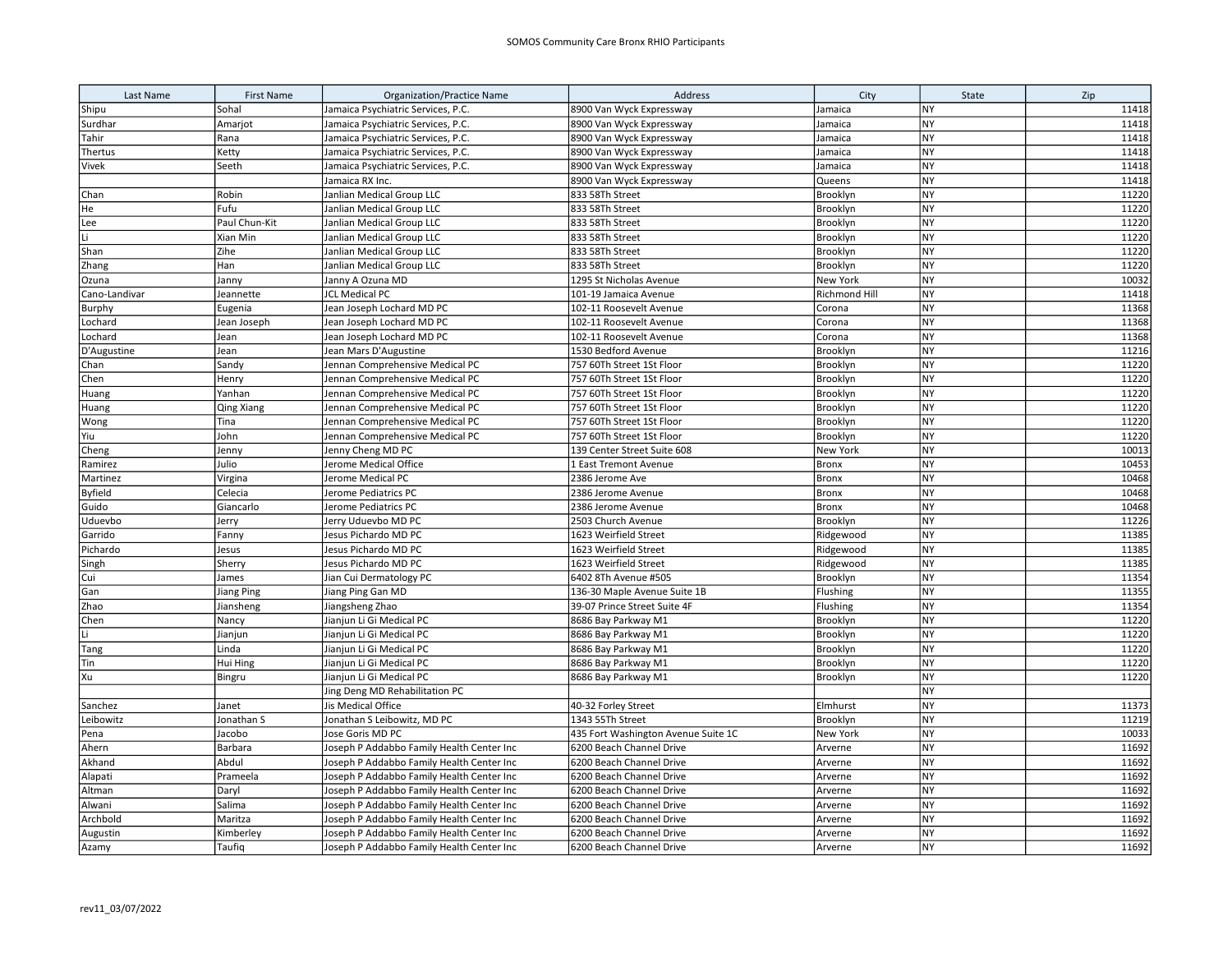| Last Name                                                                                                                                                             | <b>First Name</b> | <b>Organization/Practice Name</b>         | Address                  | City    | State     | Zip   |
|-----------------------------------------------------------------------------------------------------------------------------------------------------------------------|-------------------|-------------------------------------------|--------------------------|---------|-----------|-------|
| Barcia                                                                                                                                                                | Rafael            | Joseph P Addabbo Family Health Center Inc | 6200 Beach Channel Drive | Arverne | <b>NY</b> | 11692 |
| <b>Briley</b>                                                                                                                                                         | James             | Joseph P Addabbo Family Health Center Inc | 6200 Beach Channel Drive | Arverne | <b>NY</b> | 11692 |
| Brown                                                                                                                                                                 | Elaine            | Joseph P Addabbo Family Health Center Inc | 6200 Beach Channel Drive | Arverne | NY        | 11692 |
| <b>Burgos</b>                                                                                                                                                         | Javier            | Joseph P Addabbo Family Health Center Inc | 6200 Beach Channel Drive | Arverne | NY        | 11692 |
| Cadet-Valeus                                                                                                                                                          | Sergelyne         | Joseph P Addabbo Family Health Center Inc | 6200 Beach Channel Drive | Arverne | NY        | 11692 |
| Chen                                                                                                                                                                  | Charlie           | Joseph P Addabbo Family Health Center Inc | 6200 Beach Channel Drive | Arverne | <b>NY</b> | 11692 |
| Chernyshenko                                                                                                                                                          | Vladislav         | Joseph P Addabbo Family Health Center Inc | 6200 Beach Channel Drive | Arverne | <b>NY</b> | 11692 |
| Chopra                                                                                                                                                                | Rajpal            | Joseph P Addabbo Family Health Center Inc | 6200 Beach Channel Drive | Arverne | NY        | 11692 |
| Chowdhry                                                                                                                                                              | Mohammed          | Joseph P Addabbo Family Health Center Inc | 6200 Beach Channel Drive | Arverne | <b>NY</b> | 11692 |
| Deleon                                                                                                                                                                | Jacqueline        | Joseph P Addabbo Family Health Center Inc | 6200 Beach Channel Drive | Arverne | <b>NY</b> | 11692 |
| Desir                                                                                                                                                                 | Mergie            | Joseph P Addabbo Family Health Center Inc | 6200 Beach Channel Drive | Arverne | <b>NY</b> | 11692 |
| Dhillon                                                                                                                                                               | Lakhbir           | Joseph P Addabbo Family Health Center Inc | 6200 Beach Channel Drive | Arverne | NY        | 11692 |
| Duda                                                                                                                                                                  | Olha              | Joseph P Addabbo Family Health Center Inc | 6200 Beach Channel Drive | Arverne | <b>NY</b> | 11692 |
| Ferdous                                                                                                                                                               | Razia             | Joseph P Addabbo Family Health Center Inc | 6200 Beach Channel Drive | Arverne | <b>NY</b> | 11692 |
| Go                                                                                                                                                                    | Eddie             | Joseph P Addabbo Family Health Center Inc | 6200 Beach Channel Drive | Arverne | <b>NY</b> | 11692 |
| Golamco                                                                                                                                                               | Florence          | Joseph P Addabbo Family Health Center Inc | 6200 Beach Channel Drive | Arverne | NY        | 11692 |
| Gray                                                                                                                                                                  | Andre             | Joseph P Addabbo Family Health Center Inc | 6200 Beach Channel Drive | Arverne | <b>NY</b> | 11692 |
| Hana                                                                                                                                                                  | Mervat            | Joseph P Addabbo Family Health Center Inc | 6200 Beach Channel Drive | Arverne | NY        | 11692 |
| Hellman                                                                                                                                                               | Roberta           | Joseph P Addabbo Family Health Center Inc | 6200 Beach Channel Drive | Arverne | <b>NY</b> | 11692 |
| Holalkere                                                                                                                                                             | Rajagopal         | Joseph P Addabbo Family Health Center Inc | 6200 Beach Channel Drive | Arverne | <b>NY</b> | 11692 |
| Jacob                                                                                                                                                                 | Sunitha           | Joseph P Addabbo Family Health Center Inc | 6200 Beach Channel Drive | Arverne | <b>NY</b> | 11692 |
| Kalepu                                                                                                                                                                | Mallikharjanudu   | Joseph P Addabbo Family Health Center Inc | 6200 Beach Channel Drive | Arverne | NY        | 11692 |
| Kamran                                                                                                                                                                | Muhammed          | Joseph P Addabbo Family Health Center Inc | 6200 Beach Channel Drive | Arverne | <b>NY</b> | 11692 |
| Khan                                                                                                                                                                  | Naznin            | Joseph P Addabbo Family Health Center Inc | 6200 Beach Channel Drive | Arverne | <b>NY</b> | 11692 |
| Kopelowitz                                                                                                                                                            | Wally             | Joseph P Addabbo Family Health Center Inc | 6200 Beach Channel Drive | Arverne | NY        | 11692 |
| <umar< td=""><td>Nanjundaiah</td><td>Joseph P Addabbo Family Health Center Inc</td><td>6200 Beach Channel Drive</td><td>Arverne</td><td>NY</td><td>11692</td></umar<> | Nanjundaiah       | Joseph P Addabbo Family Health Center Inc | 6200 Beach Channel Drive | Arverne | NY        | 11692 |
| Lavian                                                                                                                                                                | Emil              | Joseph P Addabbo Family Health Center Inc | 6200 Beach Channel Drive | Arverne | <b>NY</b> | 11692 |
| Lee                                                                                                                                                                   | Wai-Kwan          | Joseph P Addabbo Family Health Center Inc | 6200 Beach Channel Drive | Arverne | <b>NY</b> | 11692 |
| Ling-Chung                                                                                                                                                            | Edmund            | Joseph P Addabbo Family Health Center Inc | 6200 Beach Channel Drive | Arverne | <b>NY</b> | 11692 |
| Lopez                                                                                                                                                                 | Margarita         | Joseph P Addabbo Family Health Center Inc | 6200 Beach Channel Drive | Arverne | NY        | 11692 |
| Madama                                                                                                                                                                | Sukanya           | Joseph P Addabbo Family Health Center Inc | 6200 Beach Channel Drive | Arverne | NY        | 11692 |
| Mayard                                                                                                                                                                | Jules             | Joseph P Addabbo Family Health Center Inc | 6200 Beach Channel Drive | Arverne | <b>NY</b> | 11692 |
| Mondesir-Harewood                                                                                                                                                     | Carlene           | Joseph P Addabbo Family Health Center Inc | 6200 Beach Channel Drive | Arverne | <b>NY</b> | 11692 |
| Mushiyev                                                                                                                                                              | Savi              | Joseph P Addabbo Family Health Center Inc | 6200 Beach Channel Drive | Arverne | <b>NY</b> | 11692 |
| Okunpolor                                                                                                                                                             | Clementina        | Joseph P Addabbo Family Health Center Inc | 6200 Beach Channel Drive | Arverne | NY        | 11692 |
| Ortiz                                                                                                                                                                 | Grace             | Joseph P Addabbo Family Health Center Inc | 6200 Beach Channel Drive | Arverne | <b>NY</b> | 11692 |
| Patel                                                                                                                                                                 | Sanjay            | Joseph P Addabbo Family Health Center Inc | 6200 Beach Channel Drive | Arverne | <b>NY</b> | 11692 |
| Popa                                                                                                                                                                  | Anca              | Joseph P Addabbo Family Health Center Inc | 6200 Beach Channel Drive | Arverne | <b>NY</b> | 11692 |
| Rao                                                                                                                                                                   | Sudha             | Joseph P Addabbo Family Health Center Inc | 6200 Beach Channel Drive | Arverne | <b>NY</b> | 11692 |
| Rhim                                                                                                                                                                  | Changsoo          | Joseph P Addabbo Family Health Center Inc | 6200 Beach Channel Drive | Arverne | <b>NY</b> | 11692 |
| Rodriguez                                                                                                                                                             | Maria             | Joseph P Addabbo Family Health Center Inc | 6200 Beach Channel Drive | Arverne | <b>NY</b> | 11692 |
| Rodriguez                                                                                                                                                             | Wanda             | Joseph P Addabbo Family Health Center Inc | 6200 Beach Channel Drive | Arverne | <b>NY</b> | 11692 |
| Rohatgi                                                                                                                                                               | Rajesh            | Joseph P Addabbo Family Health Center Inc | 6200 Beach Channel Drive | Arverne | NY        | 11692 |
| Sam                                                                                                                                                                   | Mirela            | Joseph P Addabbo Family Health Center Inc | 6200 Beach Channel Drive | Arverne | NY        | 11692 |
| Singh                                                                                                                                                                 | Gagandeep         | Joseph P Addabbo Family Health Center Inc | 6200 Beach Channel Drive | Arverne | <b>NY</b> | 11692 |
| Sionov                                                                                                                                                                | Katie             | Joseph P Addabbo Family Health Center Inc | 6200 Beach Channel Drive | Arverne | <b>NY</b> | 11692 |
| Sood                                                                                                                                                                  | Deepika           | Joseph P Addabbo Family Health Center Inc | 6200 Beach Channel Drive | Arverne | NY        | 11692 |
| Tan                                                                                                                                                                   | Edwin             | Joseph P Addabbo Family Health Center Inc | 6200 Beach Channel Drive | Arverne | NY        | 11692 |
| Tardio                                                                                                                                                                | Julio             | Joseph P Addabbo Family Health Center Inc | 6200 Beach Channel Drive | Arverne | NY        | 11692 |
| Udom-Rice                                                                                                                                                             | Izuka             | Joseph P Addabbo Family Health Center Inc | 6200 Beach Channel Drive | Arverne | <b>NY</b> | 11692 |
| Varghese                                                                                                                                                              | <b>Betsy</b>      | Joseph P Addabbo Family Health Center Inc | 6200 Beach Channel Drive | Arverne | <b>NY</b> | 11692 |
| Wiltshire                                                                                                                                                             | Veronica          | Joseph P Addabbo Family Health Center Inc | 6200 Beach Channel Drive | Arverne | <b>NY</b> | 11692 |
| Wong                                                                                                                                                                  | Helen             | Joseph P Addabbo Family Health Center Inc | 6200 Beach Channel Drive | Arverne | <b>NY</b> | 11692 |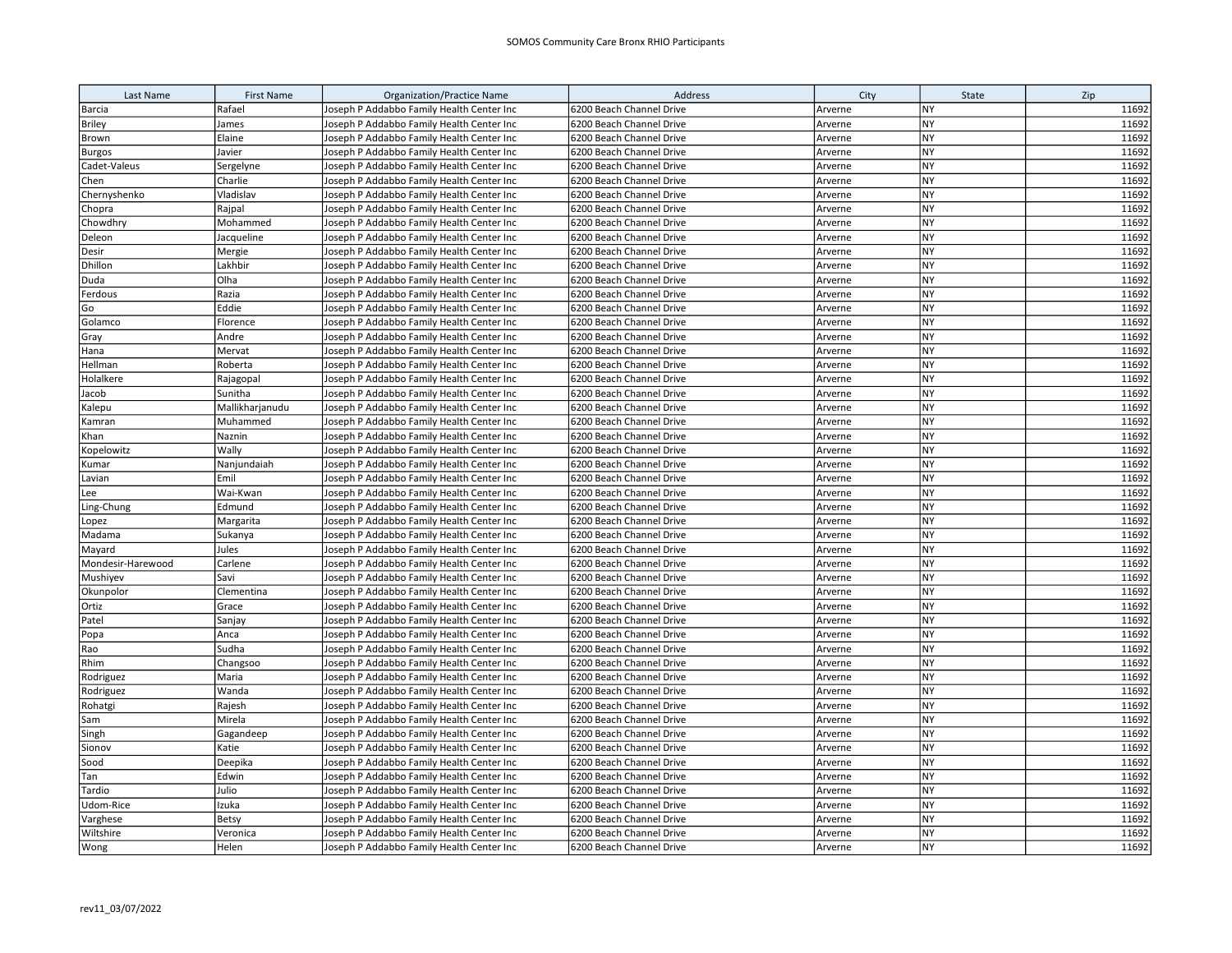| Last Name          | <b>First Name</b> | <b>Organization/Practice Name</b>         | Address                           | City               | State     | Zip   |
|--------------------|-------------------|-------------------------------------------|-----------------------------------|--------------------|-----------|-------|
| Young              | Perlita           | Joseph P Addabbo Family Health Center Inc | 6200 Beach Channel Drive          | Arverne            | <b>NY</b> | 11692 |
| Yuzon              | Myla              | Joseph P Addabbo Family Health Center Inc | 6200 Beach Channel Drive          | Arverne            | <b>NY</b> | 11692 |
| Haimi              | Joseph            | Joseph S Haimi MD                         | 43-70 Kissena Boulevard 1K        | Flushing           | <b>NY</b> | 11355 |
| Estevez            | Juan              | Juan Estevez MD PC                        | 375 East Fordham Road             | <b>Bronx</b>       | <b>NY</b> | 10458 |
| Estevez            | Juan              | Juan T Estevez MD PC                      | 375 East Fordham Road             | <b>Bronx</b>       | <b>NY</b> | 10458 |
| Arthur             | Jude              | Jude K Arthur                             | 860 Grand Concourse #1C           | Bronx              | NY        | 10451 |
| Wong               | Martha            | Jude K Arthur                             | 860 Grand Concourse #1C           | <b>Bronx</b>       | <b>NY</b> | 10451 |
|                    |                   | Julie Pharmacy Corp                       | 4121 Broadway                     | New York           | <b>NY</b> | 10033 |
|                    |                   | Junction Medical Office                   | 92-11 35Th Avenue Suite 1E        | Jackson Heights    | <b>NY</b> | 11372 |
| Fulgencio-Delmonte | Jose              | Junction Medical PC                       | 93-20A Roosevelt Avenue           | Jackson Heights    | NY        | 11373 |
| Chua               | Vincent           | Jyming Wang MD PC                         | 133-36 41St Road Suite 2M         | Flushing           | <b>NY</b> | 11355 |
| Wang               | Jyming            | Jyming Wang MD PC                         | 133-36 41St Road Suite 2M         | Flushing           | <b>NY</b> | 11355 |
| Jothianandan       | Kanthimathi       | K Jothianandan                            | 57 East Mount Eden Avenue         | Bronx              | <b>NY</b> | 10452 |
| Master             | Kalpana           | Kalpana R Master Physician PLLC           | 88-23 Justice Avenue              | Elmhurst           | <b>NY</b> | 11373 |
| Kam                | Yi Sheng          | Kam Primary Care PC                       | 24812 Northern Boulevard Suite 2A | <b>Little Neck</b> | NY        | 11362 |
| Karibandi          | Rama Krishna      | Karibandi Family Practice PC              | 471 Hart Street                   | Brooklyn           | NY        | 11221 |
| Chang              | Keith             | Keith Chang MD PLLC                       | 849 57Th Street 2Nd Floor         | Brooklyn           | <b>NY</b> | 11220 |
| Norowitz           | Kevin             | Kevin B Norowitz MD FAAP                  | 522 East 9 Street                 | Brooklyn           | <b>NY</b> | 11218 |
| Guo                | Kevin             | Kevin J guo Medical PC                    | 70 Bowery Suite 308               | New York           | NY        | 10013 |
| Lin                | Kevin             | Kevin N T Lin MD PC                       | 198 Canal Street Suite 401        | New York           | <b>NY</b> | 10013 |
| Chaughtai          | Khalid            | Khalid Chaughtai MD                       | 493 Marcy Avenue                  | Brooklyn           | <b>NY</b> | 11206 |
| Khoobyar           | Neda              | Klein & Khoobyar DPM PC                   | 814 East 156Th Street             | <b>Bronx</b>       | <b>NY</b> | 10454 |
| Hassan             | Syed              | Knickerbocker Medical Care                | 88-20 169 Street                  | Jamaica            | <b>NY</b> | 11221 |
| Nash-Daniel        | Yulan             | Knickerbocker Medical Care                | 88-20 169 Street                  | Jamaica            | NY        | 11221 |
| Kontoh             | Stacey            | Kontoh Stacey                             | 200 Park Ave S 1103               | New York           | NY        | 10003 |
| Jhaveri            | Krishna           | Krishna K. Jhaveri Physician Pc           | 60-08 Junction Boulevard A1       | Elmhurst           | <b>NY</b> | 11373 |
| Karibandi          | Karthik           | KS Medical PC                             | 3350 Victory Boulevard Suite #A   | Staten Island      | <b>NY</b> | 11214 |
| Kumar              | Manish            | Kumar Physician Office PC                 | 250-12B Hillside Avenue           | Bellerose          | <b>NY</b> | 11426 |
| Anderson           | Angelique         | Kzark Medical PC                          | 575 West 161St Street             | New York           | <b>NY</b> | 10025 |
| Blanchette         | Dennis A.         | Kzark Medical PC                          | 575 West 161St Street             | New York           | <b>NY</b> | 10025 |
| Guzman             | Pedro             | Kzark Medical PC                          | 575 West 161St Street             | New York           | <b>NY</b> | 10025 |
| Guzman             | Jeannette         | <b>Kzark Medical PC</b>                   | 575 West 161St Street             | New York           | <b>NY</b> | 10025 |
| Rivas              | Sadhis            | Kzark Medical PC                          | 575 West 161St Street             | New York           | NY        | 10025 |
| Tetrok             | Mikhail           | Kzark Medical PC                          | 575 West 161St Street             | New York           | <b>NY</b> | 10025 |
| Zarkadas           | Konstantinos      | Kzark Medical PC                          | 575 West 161St Street             | New York           | <b>NY</b> | 10025 |
| Ahmad              | Laeeq             | Laeeg Ahmad                               | 37-58 108Th Street                | Flushing           | <b>NY</b> | 11368 |
|                    |                   | Lan He Physician PC                       | 81 Elizabeth Street Suite 501     | New York           | NY        | 10013 |
| Khan               | Zaber             | Latina Medical Office PC                  | 809 Stanley Avenue                | Brooklyn           | <b>NY</b> | 11218 |
| Akinboboye         | Olakunle          | Laurelton Heart Specialist PC             | 234-36 Merrick Boulevard          | Rosedale           | NY        | 11422 |
| Liang              | Lawrence          | Lawrence Y Liang Medical PC               | 53 Elizabeth Street Suite 5A      | New York           | <b>NY</b> | 11354 |
| Huang              | Jennifer          | Le Kiong Huang MD PC                      | 4355 Furman Avenue                | <b>Bronx</b>       | <b>NY</b> | 10466 |
| Wong               | Lei               | Lei Wong MD Medical Office                | 16 East John Street               | Hicksville         | <b>NY</b> | 11801 |
| Tepper             | Oren              | Lenox Hill Hospital                       | 100 East 77Th Street              | New York           | <b>NY</b> | 10065 |
| Ren                | Lili              | LiLi Ren MD PC                            | 134-21 Maple Avenue 1St Floor     | Flushing           | <b>NY</b> | 11355 |
| Liverpool          | Steven            | Linden Medical                            | 322 Linden Boulevard              | Brooklyn           | NY        | 11226 |
| Quist              | Joseph            | <b>Linden Medical</b>                     | 322 Linden Boulevard              | Brooklyn           | <b>NY</b> | 11226 |
| Steven             | Liverpool         | <b>Linden Medical</b>                     | 322 Linden Boulevard              | Brooklyn           | <b>NY</b> | 11226 |
| Zeng               | Ling Ling         | Ling Ling Zeng Pediatrics PC              | 136-20 38Th Avenue Suite 5C       | Flushing           | NY        | 11354 |
| Cheng              | Ling O            | Ling O Cheng MD PC                        | 198 Canal Street Suite 303        | New York           | NY        | 10013 |
| Cheng              | Ling              | Ling O Cheng MD PC                        | 198 Canal Street Suite 303        | New York           | <b>NY</b> | 10013 |
| Yan-Rosenberg      | Linli             | Linli Yan-Rosenberg Physician PC          | 825 57Th Street Suite 102         | Brooklyn           | NY        | 11220 |
| Lee                | Simon             | Lion Medical                              | 903 60Th Street                   | Brooklyn           | <b>NY</b> | 11219 |
| Lee                | Simon             | Lion Medical Pc                           | 903 60Th Street                   | Brooklyn           | <b>NY</b> | 11219 |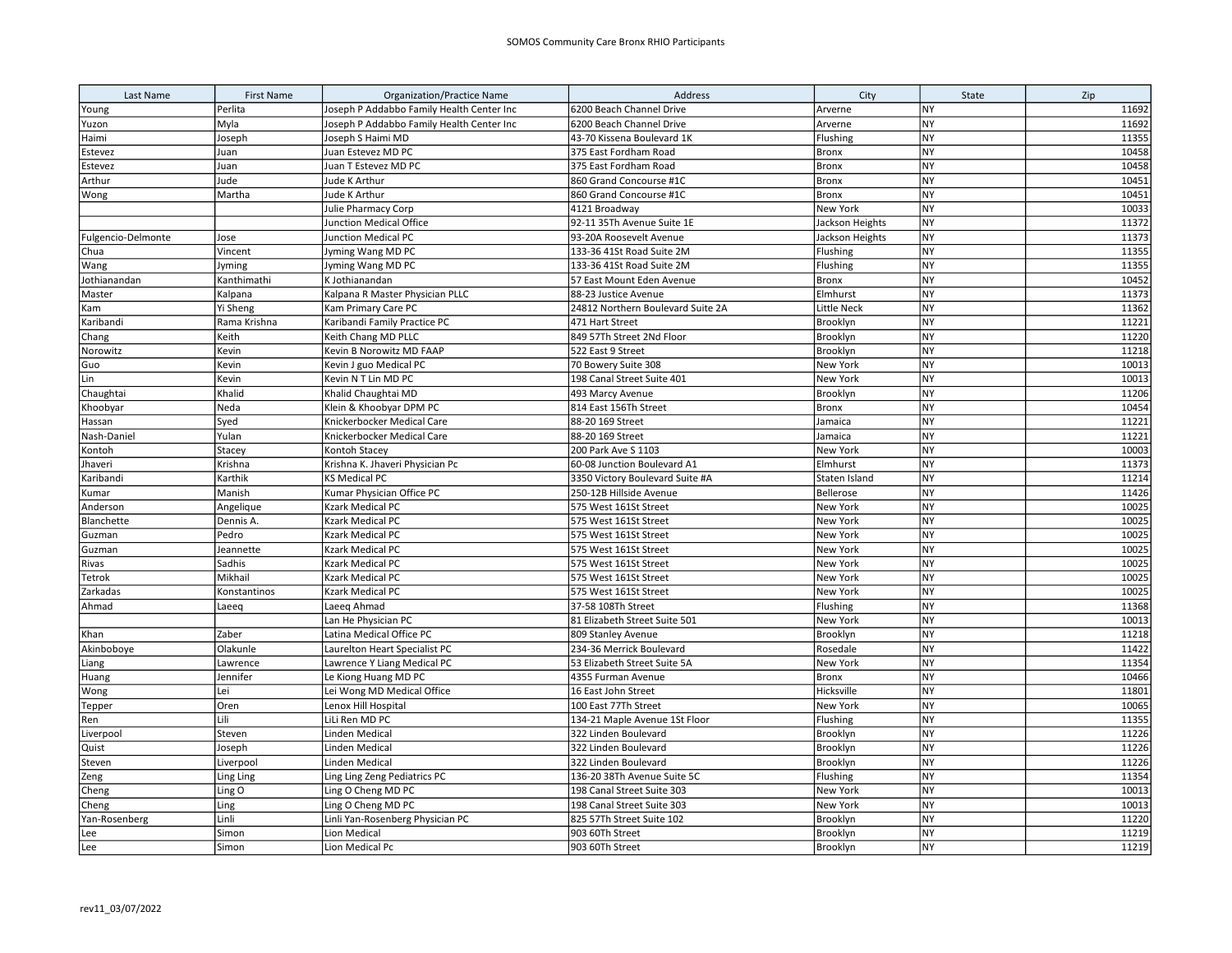| Last Name                | <b>First Name</b>    | <b>Organization/Practice Name</b>                                  | Address                            | City                          | State                  | Zip            |
|--------------------------|----------------------|--------------------------------------------------------------------|------------------------------------|-------------------------------|------------------------|----------------|
| LEE                      | JENNY                | Lion Medical Pc                                                    | 903 60Th Street                    | Brooklyn                      | NY                     | 11219          |
| Z Lee                    | George               | Lion Medical Pc                                                    | 903 60Th Street                    | Brooklyn                      | <b>NY</b>              | 11219          |
| Bobb-Inniss              | Celine               | Living Positive Inc                                                | 147 Prince Street                  | Brooklyn                      | <b>NY</b>              | 11201          |
| Liang                    | Weining              | LNW Medical Office PLLC                                            | 132-34 41St Avenue 1St Floor       | Flushing                      | <b>NY</b>              | 11355          |
| Ackerman                 | David                | Long Island Consultation Center                                    | 97-29 64Th Road                    | Rego Park                     | NY                     | 11374          |
| Amatenstein              | Sherry               | Long Island Consultation Center                                    | 97-29 64Th Road                    | Rego Park                     | <b>NY</b>              | 11374          |
| Baird                    | Denise               | Long Island Consultation Center                                    | 97-29 64Th Road                    | Rego Park                     | <b>NY</b>              | 11374          |
| Becker                   | Naomi                | Long Island Consultation Center                                    | 97-29 64Th Road                    | Rego Park                     | <b>NY</b>              | 11374          |
| Bennett                  | <b>Brenda</b>        | Long Island Consultation Center                                    | 97-29 64Th Road                    | Rego Park                     | <b>NY</b>              | 11374          |
| Bissoondial              | Carrol               | Long Island Consultation Center                                    | 97-29 64Th Road                    | Rego Park                     | NY                     | 11374          |
| Blakely                  | Carolin              | Long Island Consultation Center                                    | 97-29 64Th Road                    | Rego Park                     | <b>NY</b>              | 11374          |
| Bolsom                   | Lara                 | Long Island Consultation Center                                    | 97-29 64Th Road                    | Rego Park                     | <b>NY</b>              | 11374          |
| Chouldjian-Baghdassarian | Ani Adrine           | Long Island Consultation Center                                    | 97-29 64Th Road                    | Rego Park                     | <b>NY</b>              | 11374          |
| Cohen                    | Joseph               | Long Island Consultation Center                                    | 97-29 64Th Road                    | Rego Park                     | NY                     | 11374          |
| Copeland                 | Gail                 | Long Island Consultation Center                                    | 97-29 64Th Road                    | Rego Park                     | <b>NY</b>              | 11374          |
| Cotterell                | Kevin                | Long Island Consultation Center                                    | 97-29 64Th Road                    | Rego Park                     | <b>NY</b>              | 11374          |
| Crecca                   | Melissa              | Long Island Consultation Center                                    | 97-29 64Th Road                    | Rego Park                     | NY                     | 11374          |
| Creighton                | Edward               | Long Island Consultation Center                                    | 97-29 64Th Road                    | Rego Park                     | <b>NY</b>              | 11374          |
| Dharni                   | Poonam               | Long Island Consultation Center                                    | 97-29 64Th Road                    | Rego Park                     | NY                     | 11374          |
| Drucker                  | George               | Long Island Consultation Center                                    | 97-29 64Th Road                    | Rego Park                     | <b>NY</b>              | 11374          |
| Ferguson                 | Rosalyn              | Long Island Consultation Center                                    | 97-29 64Th Road                    | Rego Park                     | NY                     | 11374          |
| Fernandez                | Loren                | Long Island Consultation Center                                    | 97-29 64Th Road                    | Rego Park                     | <b>NY</b>              | 11374          |
| Ferrara                  | Anne                 | Long Island Consultation Center                                    | 97-29 64Th Road                    | Rego Park                     | <b>NY</b>              | 11374          |
| Fiskus                   | Rachel               | Long Island Consultation Center                                    | 97-29 64Th Road                    | Rego Park                     | <b>NY</b>              | 11374          |
| Fohn                     | Gila                 | Long Island Consultation Center                                    | 97-29 64Th Road                    | Rego Park                     | <b>NY</b>              | 11374          |
| Ford                     | Edwina               | Long Island Consultation Center                                    | 97-29 64Th Road                    | Rego Park                     | NY                     | 11374          |
| <b>GARCIA</b>            | <b>GLADYS</b>        | Long Island Consultation Center                                    | 97-29 64Th Road                    | Rego Park                     | <b>NY</b>              | 11374          |
| <b>GARCIA</b>            | <b>FELIX</b>         | Long Island Consultation Center                                    | 97-29 64Th Road                    | Rego Park                     | <b>NY</b>              | 11374          |
| Ginzburg                 | Vladmir              | Long Island Consultation Center                                    | 97-29 64Th Road                    | Rego Park                     | <b>NY</b>              | 11374          |
| Goldfarb                 | Frances              | Long Island Consultation Center                                    | 97-29 64Th Road                    | Rego Park                     | NY                     | 11374          |
| Goldstein-Steue          | Erika                | Long Island Consultation Center                                    | 97-29 64Th Road                    | Rego Park                     | <b>NY</b>              | 11374          |
| Guerrier                 | Walthride            | Long Island Consultation Center                                    | 97-29 64Th Road                    | Rego Park                     | <b>NY</b>              | 11374          |
| Hyatt                    | Phyllis              | Long Island Consultation Center                                    | 97-29 64Th Road                    | Rego Park                     | <b>NY</b>              | 11374          |
| Iorio                    | Joanne               | Long Island Consultation Center                                    | 97-29 64Th Road                    | Rego Park                     | <b>NY</b>              | 11374          |
| Jayasekara               | Weerasingheg         | Long Island Consultation Center                                    | 97-29 64Th Road                    | Rego Park                     | NY                     | 11374          |
| Joseph                   | Miriam               | Long Island Consultation Center                                    | 97-29 64Th Road                    | Rego Park                     | <b>NY</b>              | 11374          |
| Joseph                   | Laura                | Long Island Consultation Center                                    | 97-29 64Th Road                    | Rego Park                     | <b>NY</b>              | 11374          |
| Kaufman                  | Jonathan             | Long Island Consultation Center                                    | 97-29 64Th Road                    | Rego Park                     | NY                     | 11374          |
| Kelly                    | Renee                | Long Island Consultation Center                                    | 97-29 64Th Road                    | <b>Rego Park</b>              | NY                     | 11374          |
| La Rosa                  | Anita                | Long Island Consultation Center                                    | 97-29 64Th Road                    | Rego Park                     | NY                     | 11374          |
| Lacks                    | Geri                 | Long Island Consultation Center                                    | 97-29 64Th Road                    | Rego Park                     | <b>NY</b>              | 11374          |
| Lederer                  | Elaine               | Long Island Consultation Center                                    | 97-29 64Th Road                    | Rego Park                     | <b>NY</b><br>NY        | 11374          |
| Lesser                   | David                | Long Island Consultation Center                                    | 97-29 64Th Road                    | Rego Park                     |                        | 11374<br>11374 |
| Liciaga                  | Nellie               | Long Island Consultation Center                                    | 97-29 64Th Road                    | Rego Park                     | <b>NY</b>              |                |
| Lieberman                | Laurie               | Long Island Consultation Center                                    | 97-29 64Th Road                    | Rego Park                     | <b>NY</b>              | 11374          |
| MARTINEZ                 | ALTAGRACIA           | Long Island Consultation Center                                    | 97-29 64Th Road                    | Rego Park                     | <b>NY</b>              | 11374          |
| Mc Dermott               | Patricia             | Long Island Consultation Center                                    | 97-29 64Th Road                    | Rego Park                     | <b>NY</b>              | 11374<br>11374 |
| Mcdowell                 | Dawnann              | Long Island Consultation Center                                    | 97-29 64Th Road                    | <b>Rego Park</b>              | <b>NY</b><br><b>NY</b> | 11374          |
| Miner                    | Phyllis              | Long Island Consultation Center                                    | 97-29 64Th Road                    | Rego Park                     | <b>NY</b>              | 11374          |
| Moroz                    | Georges              | Long Island Consultation Center                                    | 97-29 64Th Road<br>97-29 64Th Road | Rego Park                     | NY                     | 11374          |
| Oxier<br>Patino          | Michele<br>Francesca | Long Island Consultation Center<br>Long Island Consultation Center | 97-29 64Th Road                    | Rego Park<br><b>Rego Park</b> | NY                     | 11374          |
|                          | Alexis               | Long Island Consultation Center                                    | 97-29 64Th Road                    | Rego Park                     | <b>NY</b>              | 11374          |
| Rigby                    |                      |                                                                    |                                    |                               |                        |                |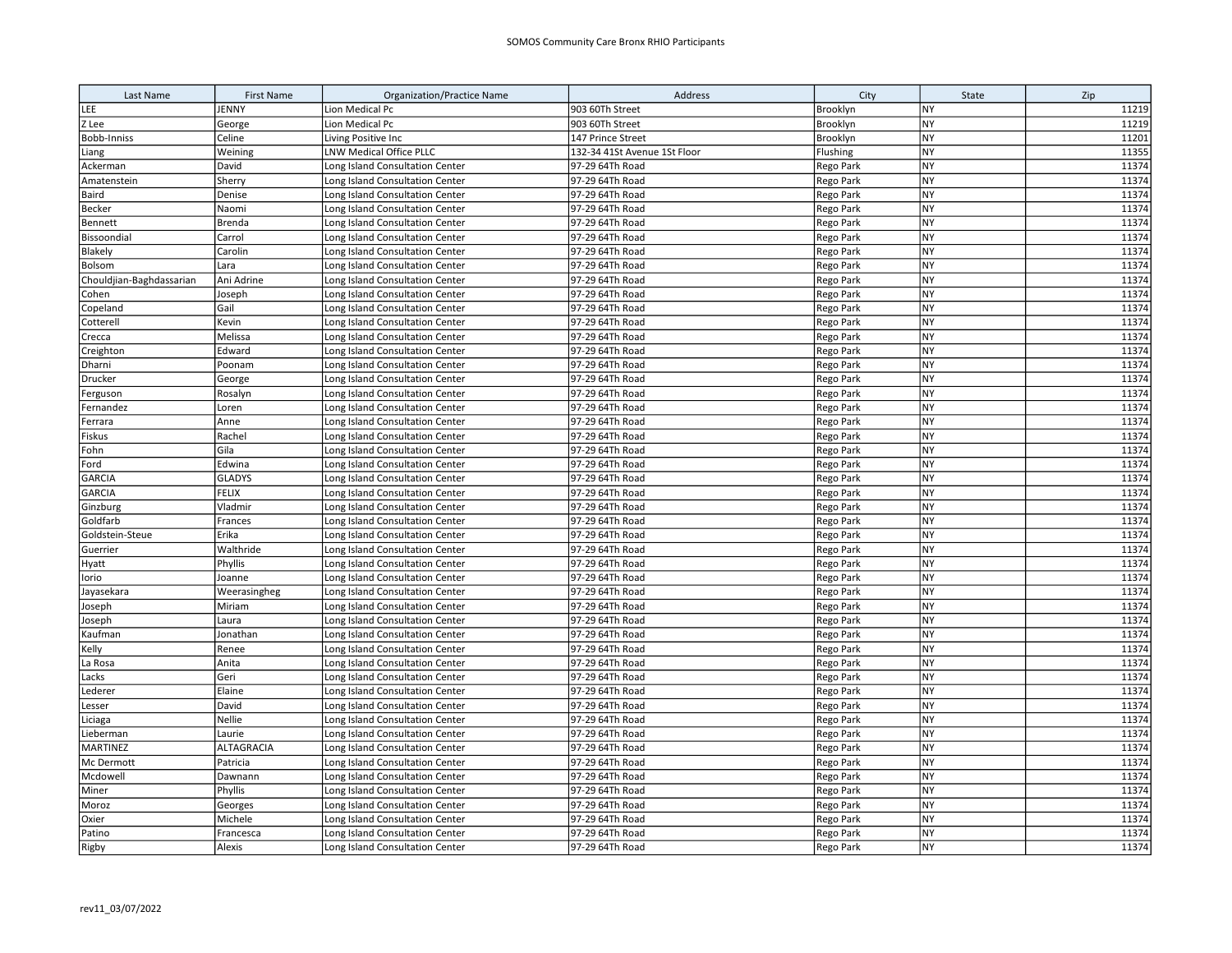| Last Name       | <b>First Name</b>   | <b>Organization/Practice Name</b>                                 | Address                                                    | City                             | State                  | Zip            |
|-----------------|---------------------|-------------------------------------------------------------------|------------------------------------------------------------|----------------------------------|------------------------|----------------|
| Robinson        | Albert              | Long Island Consultation Center                                   | 97-29 64Th Road                                            | Rego Park                        | <b>NY</b>              | 11374          |
| Romero          | Wallace             | Long Island Consultation Center                                   | 97-29 64Th Road                                            | <b>Rego Park</b>                 | <b>NY</b>              | 11374          |
| Rosenmann       | Carl                | Long Island Consultation Center                                   | 97-29 64Th Road                                            | Rego Park                        | <b>NY</b>              | 11374          |
| Rothman         | Steven              | Long Island Consultation Center                                   | 97-29 64Th Road                                            | Rego Park                        | <b>NY</b>              | 11374          |
| Rowe            | Catherine           | Long Island Consultation Center                                   | 97-29 64Th Road                                            | Rego Park                        | <b>NY</b>              | 11374          |
| Sahad           | Sylena              | Long Island Consultation Center                                   | 97-29 64Th Road                                            | Rego Park                        | <b>NY</b>              | 11374          |
| <b>SANTIAGO</b> | <b>BRUNILDA</b>     | Long Island Consultation Center                                   | 97-29 64Th Road                                            | Rego Park                        | <b>NY</b>              | 11374          |
| Sasagawa        | Kaya                | Long Island Consultation Center                                   | 97-29 64Th Road                                            | Rego Park                        | <b>NY</b>              | 11374          |
| Schlafrig       | Cypora              | Long Island Consultation Center                                   | 97-29 64Th Road                                            | Rego Park                        | <b>NY</b>              | 11374          |
| Shapiro         | Deborah             | Long Island Consultation Center                                   | 97-29 64Th Road                                            | Rego Park                        | <b>NY</b>              | 11374          |
| Shuler          | Arlene              | Long Island Consultation Center                                   | 97-29 64Th Road                                            | Rego Park                        | <b>NY</b>              | 11374          |
| Silver          | Cheryl              | Long Island Consultation Center                                   | 97-29 64Th Road                                            | Rego Park                        | <b>NY</b>              | 11374          |
| Sionit          | Katayoun            | Long Island Consultation Center                                   | 97-29 64Th Road                                            | Rego Park                        | <b>NY</b>              | 11374          |
| Smikle          | Marlene             | Long Island Consultation Center                                   | 97-29 64Th Road                                            | Rego Park                        | <b>NY</b>              | 11374          |
| Smith           | Darcy               | Long Island Consultation Center                                   | 97-29 64Th Road                                            | Rego Park                        | NY                     | 11374          |
| Sokolski        | Michele             | Long Island Consultation Center                                   | 97-29 64Th Road                                            | Rego Park                        | <b>NY</b>              | 11374          |
| Solomon         | Elaine              | Long Island Consultation Center                                   | 97-29 64Th Road                                            | Rego Park                        | <b>NY</b>              | 11374          |
| <b>Stearns</b>  | Alan                | Long Island Consultation Center                                   | 97-29 64Th Road                                            | Rego Park                        | <b>NY</b>              | 11374          |
| Tam             | Raymond             | Long Island Consultation Center                                   | 97-29 64Th Road                                            | <b>Rego Park</b>                 | NY                     | 11374          |
| Tandon          | Usha                | Long Island Consultation Center                                   | 97-29 64Th Road                                            | Rego Park                        | <b>NY</b>              | 11374          |
| Tartakoff       | Nancy               | Long Island Consultation Center                                   | 97-29 64Th Road                                            | Rego Park                        | <b>NY</b>              | 11374          |
| Valdes          | Lazaro              | Long Island Consultation Center                                   | 97-29 64Th Road                                            | Rego Park                        | <b>NY</b>              | 11374          |
| Waring          | Victoria            | Long Island Consultation Center                                   | 97-29 64Th Road                                            | Rego Park                        | NY                     | 11374          |
| Washington      | Debra               | Long Island Consultation Center                                   | 97-29 64Th Road                                            | Rego Park                        | NY                     | 11374          |
| Wolford         | Mary                | Long Island Consultation Center                                   | 97-29 64Th Road                                            | Rego Park                        | NY                     | 11374          |
| Yekutiel        | Shira               | Long Island Consultation Center                                   | 97-29 64Th Road                                            | Rego Park                        | <b>NY</b>              | 11374          |
| Chen            | Yuchun              | Long Island Home Visiting Physician PC                            | 136-33 37Th Avenue Suite 6A                                | Flushing                         | NY                     | 11354          |
| Dai             | Guorong             | Longevous Medical Health Care PC                                  | 825 57Th Street 2Nd Floor Rear                             | Brooklyn                         | <b>NY</b>              | 11220          |
| Nejati          | Golali              | Loring Medical PC                                                 | 810 Rogers Avenue                                          | Brooklyn                         | <b>NY</b>              | 11226          |
| McDonald        | Ann Marie           | Loving Care Medical                                               | 418 East 138Th Street                                      | <b>Bronx</b>                     | <b>NY</b>              | 11420          |
| Vladutiu        | Pompeiu             | Lower Manhattan Cardiovascular Disease PC                         | 201 East 21St Street                                       | New York                         | <b>NY</b>              | 10010          |
| Sayad           | Karim               | Lower Manhattan Gastroenterology Group PC                         | 60 Gramercy Park North 1B                                  | New York                         | <b>NY</b>              | 10010          |
| Nina-Ortega     | Luis                | Luis C Nina-Ortega MD MPH FAAP PC                                 | 135 Haven Avenue                                           | New York                         | <b>NY</b>              | 10032          |
| Acevedo         | Mabel               | Luis F Stiller MD PC                                              | 1 Haven Plaza                                              | New York                         | <b>NY</b>              | 10009          |
| Achonu          | Geoffrey            | Luis O Herrera MD FAAP                                            | 43 Church Street                                           | Freeport                         | <b>NY</b>              | 11520          |
| Herrera         | Luis                | Luis O Herrera MD FAAP                                            | 43 Church Street                                           | Freeport                         | <b>NY</b>              | 11520          |
| Guseynov        | Luiza               | Luiza Guseynov Physician PLLC                                     | 3108 Kingsbridge Avenue Office B                           | Bronx                            | <b>NY</b>              | 10463          |
| lLu             | Chao                | Lu's Medical Associates PLLC                                      | 41 Elizabeth Street Suite 703                              | New York                         | <b>NY</b>              | 10013          |
| Krivitskaya     | Nataliya            | Lydig Pediatrics PC                                               | 627 Lydig Avenue                                           | <b>Bronx</b>                     | <b>NY</b><br><b>NY</b> | 10462          |
| Holson          | Hector              | M & H Family Health Care, PLLC                                    | 562 East 93Rd Street                                       | Brooklyn                         |                        | 11236          |
| Rahman          | Sultana<br>Mohammed | Magnum Physicians PC                                              | 151 Hempstead Turnpike<br>151 Hempstead Turnpike           | West Hempstead<br>West Hempstead | NY<br><b>NY</b>        | 11552<br>11552 |
| Rahman<br>Colon | <b>Belkis</b>       | Magnum Physicians PC<br><b>Main Street Pediatrics</b>             | 481 Main Street Suite 204                                  | New Rochelle                     | <b>NY</b>              |                |
|                 |                     |                                                                   | 185 Canal Street Suite 305                                 | New York                         | <b>NY</b>              | 10013          |
| Zhu<br>Chan     | Dening<br>Anna      | Manhattan Advanced Medical PLLC<br>Manhattan Pediatric Associates |                                                            | Brooklyn                         | <b>NY</b>              | 10013          |
| Han             | Nancy               | <b>Manhattan Pediatric Associates</b>                             | 859 60Th Street, Suite Cm1A<br>859 60Th Street, Suite Cm1A | Brooklyn                         | <b>NY</b>              | 10013          |
| Ho              | Helen               | Manhattan Pediatric Associates                                    | 859 60Th Street, Suite Cm1A                                | Brooklyn                         | <b>NY</b>              | 10013          |
| Kuo             | Josephine           | Manhattan Pediatric Associates                                    | 859 60Th Street, Suite Cm1A                                | Brooklyn                         | NY                     | 10013          |
| Law             | Anna                | Manhattan Pediatric Associates                                    | 859 60Th Street, Suite Cm1A                                | Brooklyn                         | NY                     | 10013          |
| Leung-Eng       | Lucy                | Manhattan Pediatric Associates                                    | 859 60Th Street, Suite Cm1A                                | Brooklyn                         | <b>NY</b>              | 10013          |
| Tsai            | Vivian              | <b>Manhattan Pediatric Associates</b>                             | 859 60Th Street, Suite Cm1A                                | Brooklyn                         | NY                     | 10013          |
| Wu              | Lynne Chang         | Manhattan Pediatric Associates                                    | 859 60Th Street, Suite Cm1A                                | Brooklyn                         | NY                     | 10013          |
|                 |                     | <b>Manhattan Radiation Center</b>                                 | 47 Essex Street                                            | New York                         | <b>NY</b>              | 10002          |
|                 |                     |                                                                   |                                                            |                                  |                        |                |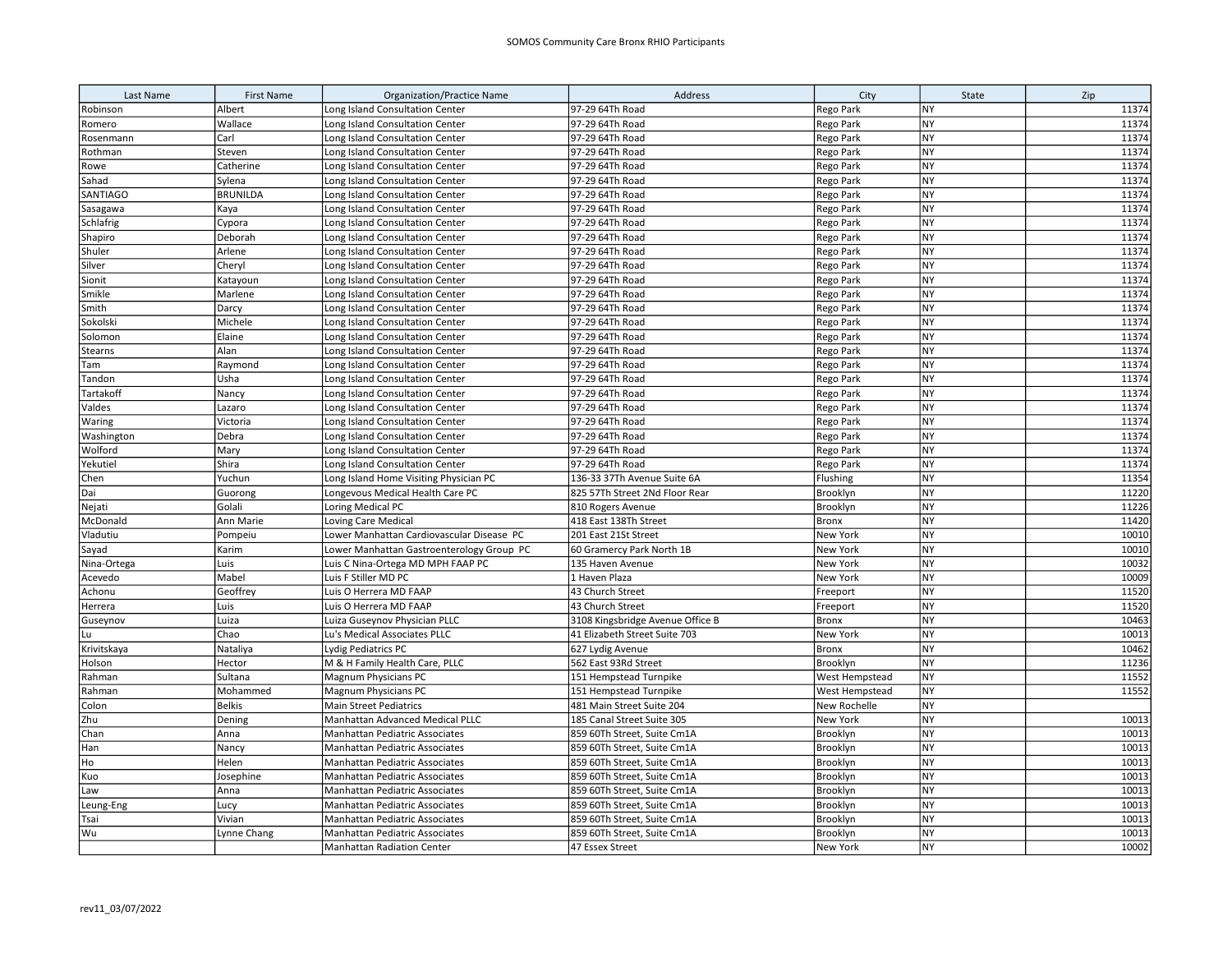| Last Name      | <b>First Name</b> | <b>Organization/Practice Name</b>     | Address                           | City                | State     | Zip   |
|----------------|-------------------|---------------------------------------|-----------------------------------|---------------------|-----------|-------|
| Munford        | Stephanie         | Maranatha Human Services SPV          | 108-23 Jamaica Avenue             | Richmond Hill       | NY        | 11418 |
| Duaban         | Maria             | Maria Paz Duaban MD PC                | 7711 5Th Avenue                   | Brooklyn            | <b>NY</b> | 11209 |
| Ayyanathanq    | Susana            | Marian David, MD PC                   | 125-10 Queens Boulevard, #2701    | <b>Kew Gardens</b>  | <b>NY</b> | 11415 |
| Tanenbaun      | Harold            | Marine Park Radiology PC              | 2270 Kimball Street Suite 102     | Brooklyn            | <b>NY</b> | 11234 |
| Caratao-Mojica | Rhea              | Marissa T Santos MD PC                | 9229 Queens Boulevard Suite Cb    | Rego Park           | <b>NY</b> | 11374 |
| Santos         | Marissa           | Marissa T Santos MD PC                | 9229 Queens Boulevard Suite Cb    | Rego Park           | <b>NY</b> | 11374 |
| Wong           | Martha            | Martha S. Wong                        | 860 Grand Concourse, 1C           | Bronx               | <b>NY</b> | 10451 |
| Awad           | Mary              | Mary Z Awad                           | 8419 Fort Hamilton Parkway        | Brooklyn            | <b>NY</b> | 11209 |
| <b>Ballas</b>  | Mayer             | Mayer Ballas MD                       | 110-45 Queens Boulevard Suite 114 | <b>Forest Hills</b> | <b>NY</b> | 11375 |
| Boccardo       | Daniel            | <b>MB Medical Associates PC</b>       | 87-08 Justice Avenue C-8          | Elmhurst            | <b>NY</b> | 11373 |
| Melamedoff     | Gustavo           | <b>MB Medical Associates PC</b>       | 87-08 Justice Avenue C-8          | Elmhurst            | <b>NY</b> | 11373 |
| Zhang          | Yuqing            | Medexplus Medical PC                  | 136-68 Roosevelt Avenue Floor C   | Flushing            | <b>NY</b> | 11354 |
| Pawlik         | Anna              | Medical Plaza                         | 225 Driggs Avenue                 | Brooklyn            | <b>NY</b> | 11222 |
| Jimenez        | Marcial           | Medikids Pediatric Medicine II PLLC   | 320 East 188Th Street             | <b>Bronx</b>        | <b>NY</b> | 10458 |
| Alla           | Vijay Kumar       | Medinova Physicians PLLC              | 814 East 156Th Street             | <b>Bronx</b>        | <b>NY</b> | 11102 |
| Chamberlin     | Joe W.            | Medinova Physicians PLLC              | 814 East 156Th Street             | Bronx               | <b>NY</b> | 11102 |
| Ravi           | Venkata           | Medinova Physicians PLLC              | 814 East 156Th Street             | <b>Bronx</b>        | <b>NY</b> | 11102 |
| Reynolds       | Eric K.           | Medinova Physicians PLLC              | 814 East 156Th Street             | <b>Bronx</b>        | <b>NY</b> | 11102 |
| Boppana        | Meera             | Meera Boppana                         | 104-15 101St Avenue               | Ozone Park          | <b>NY</b> | 11416 |
| Boppana        | Meera             | Meera Boppana MD PC                   | 104-15 101St Avenue               | Ozone Park          | <b>NY</b> | 11416 |
| Wang           | Mei               | Mei Wang MD                           | 136-30 Maple Avenue Suite 2K      | Flushing            | <b>NY</b> | 11355 |
| Desir          | Mergie            | Mergie Desir MD PLLC                  | 75-80 184Th Street                | Flushing            | <b>NY</b> | 11366 |
|                |                   | Mesbah Medical PC                     | 88 Parsons Boulevard              | Flushing            | <b>NY</b> | 11357 |
| Leung          | Ho Ning           | Metro True Care Medical PC            | 42-35 Main Street Suite 3N        | Flushing            | <b>NY</b> | 10013 |
| Shen           | Kuan              | Metro True Care Medical PC            | 42-35 Main Street Suite 3N        | Flushing            | <b>NY</b> | 10013 |
| Tam            | Anthony           | Metro True Care Medical PC            | 42-35 Main Street Suite 3N        | Flushing            | <b>NY</b> | 10013 |
| Tam            | Cynthia           | Metro True Care Medical PC            | 42-35 Main Street Suite 3N        | Flushing            | <b>NY</b> | 10013 |
| You            | Lu                | Metro True Care Medical PC            | 42-35 Main Street Suite 3N        | Flushing            | <b>NY</b> | 10013 |
| Zhang          | Jian Wei          | Metro True Care Medical PC            | 42-35 Main Street Suite 3N        | Flushing            | <b>NY</b> | 10013 |
| Ponieman       | Diego             | <b>Metropolis Medical</b>             | 111 West 110Th Street             | New York            | <b>NY</b> | 10026 |
| Torres         | Francisco         | <b>Metropolis Medical</b>             | 111 West 110Th Street             | New York            | <b>NY</b> | 10026 |
| Sencion        | Sergio            | <b>Metropolis Medical</b>             | 111 West 110Th Street             | New York            | <b>NY</b> | 10026 |
| Abernathy      | Jeanine           | Metropolitan Center for Mental Health | 160 West 86Th Street              | New York            | <b>NY</b> | 10024 |
| Abraham        | Julie             | Metropolitan Center for Mental Health | 160 West 86Th Street              | New York            | <b>NY</b> | 10024 |
| Abrams         | Margo             | Metropolitan Center for Mental Health | 160 West 86Th Street              | New York            | NY        | 10024 |
| Abreu          | Darwin            | Metropolitan Center for Mental Health | 160 West 86Th Street              | New York            | <b>NY</b> | 10024 |
| Alcantara      | Milka             | Metropolitan Center for Mental Health | 160 West 86Th Street              | New York            | <b>NY</b> | 10024 |
| Amighi         | Chloe             | Metropolitan Center for Mental Health | 160 West 86Th Street              | New York            | <b>NY</b> | 10024 |
| Angel          | Catalina          | Metropolitan Center for Mental Health | 160 West 86Th Street              | New York            | <b>NY</b> | 10024 |
| <b>AQUINO</b>  | <b>MARIA</b>      | Metropolitan Center for Mental Health | 160 West 86Th Street              | New York            | <b>NY</b> | 10024 |
| Ardila         | Alba              | Metropolitan Center for Mental Health | 160 West 86Th Street              | New York            | <b>NY</b> | 10024 |
| Arzu           | Sade              | Metropolitan Center for Mental Health | 160 West 86Th Street              | New York            | <b>NY</b> | 10024 |
| Astacio        | Caroline          | Metropolitan Center for Mental Health | 160 West 86Th Street              | New York            | <b>NY</b> | 10024 |
| Avissar        | Michael           | Metropolitan Center for Mental Health | 160 West 86Th Street              | New York            | <b>NY</b> | 10024 |
| Bakal          | Jennifer          | Metropolitan Center for Mental Health | 160 West 86Th Street              | New York            | <b>NY</b> | 10024 |
| <b>Baker</b>   | Pamela            | Metropolitan Center for Mental Health | 160 West 86Th Street              | New York            | <b>NY</b> | 10024 |
| <b>Baker</b>   | Carla             | Metropolitan Center for Mental Health | 160 West 86Th Street              | New York            | <b>NY</b> | 10024 |
| Baker          | Alison            | Metropolitan Center for Mental Health | 160 West 86Th Street              | New York            | NY        | 10024 |
| Balyberdina    | Elena             | Metropolitan Center for Mental Health | 160 West 86Th Street              | New York            | <b>NY</b> | 10024 |
| Barnstone      | Wayne             | Metropolitan Center for Mental Health | 160 West 86Th Street              | New York            | <b>NY</b> | 10024 |
| Barton         | Sonia             | Metropolitan Center for Mental Health | 160 West 86Th Street              | New York            | <b>NY</b> | 10024 |
| <b>Basile</b>  | Robert            | Metropolitan Center for Mental Health | 160 West 86Th Street              | New York            | <b>NY</b> | 10024 |
| Batista        | Tomas             | Metropolitan Center for Mental Health | 160 West 86Th Street              | <b>New York</b>     | <b>NY</b> | 10024 |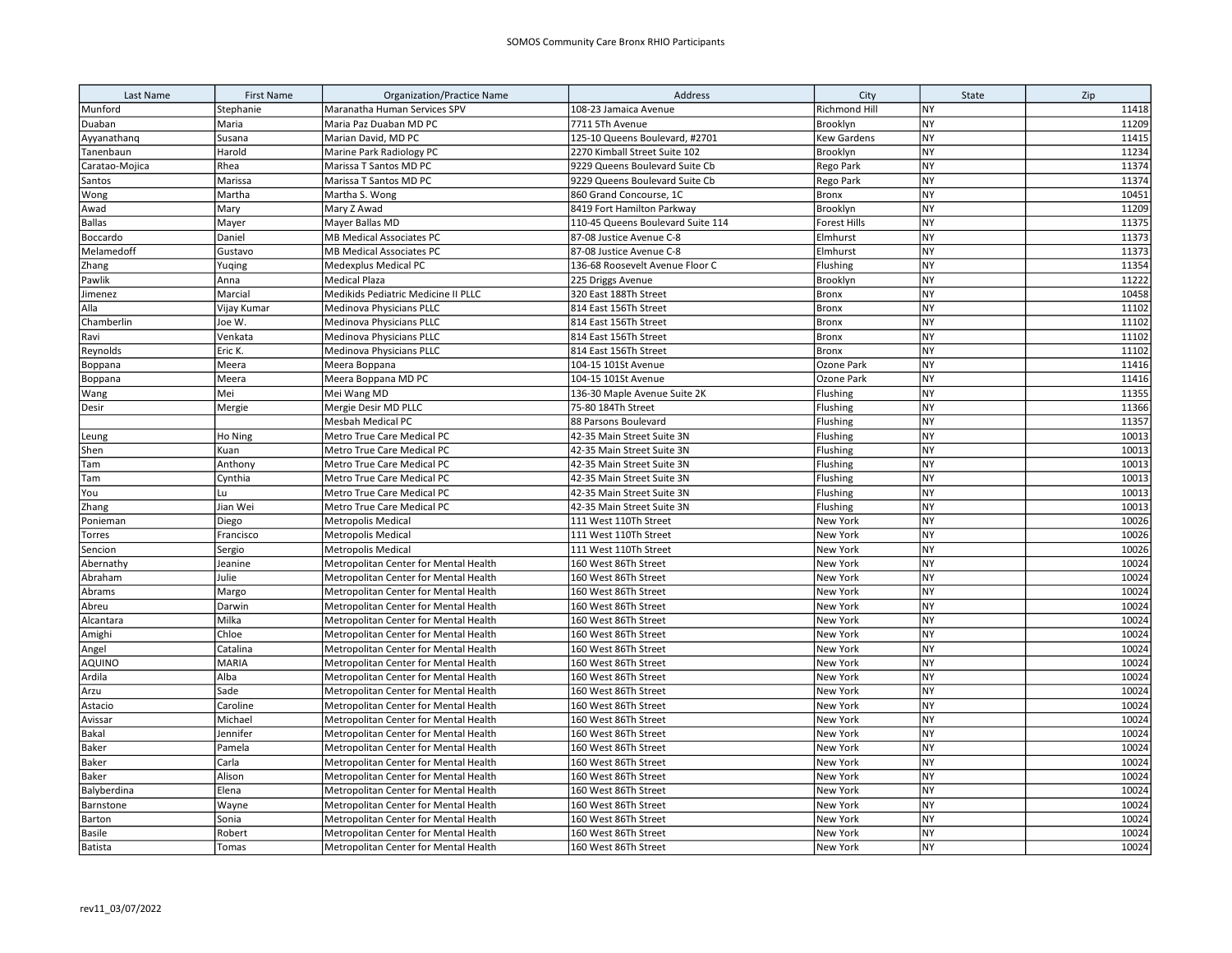| Last Name             | <b>First Name</b> | <b>Organization/Practice Name</b>     | Address              | City     | State     | Zip   |
|-----------------------|-------------------|---------------------------------------|----------------------|----------|-----------|-------|
| <b>Behrens Porras</b> | Jimena            | Metropolitan Center for Mental Health | 160 West 86Th Street | New York | <b>NY</b> | 10024 |
| Benitez               | Joachim           | Metropolitan Center for Mental Health | 160 West 86Th Street | New York | <b>NY</b> | 10024 |
| Bennett               | Jaime             | Metropolitan Center for Mental Health | 160 West 86Th Street | New York | NY        | 10024 |
| <b>Blevins</b>        | Derek             | Metropolitan Center for Mental Health | 160 West 86Th Street | New York | NY        | 10024 |
| Borenstein            | Annette           | Metropolitan Center for Mental Health | 160 West 86Th Street | New York | <b>NY</b> | 10024 |
| <b>Boyd Browne</b>    | Mona              | Metropolitan Center for Mental Health | 160 West 86Th Street | New York | <b>NY</b> | 10024 |
| Boyle                 | Dennis            | Metropolitan Center for Mental Health | 160 West 86Th Street | New York | <b>NY</b> | 10024 |
| <b>Braffett</b>       | Stacey            | Metropolitan Center for Mental Health | 160 West 86Th Street | New York | <b>NY</b> | 10024 |
| Braverman             | Marcie            | Metropolitan Center for Mental Health | 160 West 86Th Street | New York | <b>NY</b> | 10024 |
| Bravo                 | Gisela            | Metropolitan Center for Mental Health | 160 West 86Th Street | New York | <b>NY</b> | 10024 |
| Bravo                 | Carlos            | Metropolitan Center for Mental Health | 160 West 86Th Street | New York | <b>NY</b> | 10024 |
| <b>Bruno Cortes</b>   | Omayra            | Metropolitan Center for Mental Health | 160 West 86Th Street | New York | NY        | 10024 |
| <b>Brus</b>           | Michael           | Metropolitan Center for Mental Health | 160 West 86Th Street | New York | <b>NY</b> | 10024 |
| Bush                  | Fredrick          | Metropolitan Center for Mental Health | 160 West 86Th Street | New York | <b>NY</b> | 10024 |
| Caligiuri             | Angelique         | Metropolitan Center for Mental Health | 160 West 86Th Street | New York | <b>NY</b> | 10024 |
| Campetta              | Carlos            | Metropolitan Center for Mental Health | 160 West 86Th Street | New York | <b>NY</b> | 10024 |
| Carpio                | Solange           | Metropolitan Center for Mental Health | 160 West 86Th Street | New York | <b>NY</b> | 10024 |
| Chow                  | Jennifer          | Metropolitan Center for Mental Health | 160 West 86Th Street | New York | <b>NY</b> | 10024 |
| Christian             | Tiffany           | Metropolitan Center for Mental Health | 160 West 86Th Street | New York | <b>NY</b> | 10024 |
| Claridge              | Erin              | Metropolitan Center for Mental Health | 160 West 86Th Street | New York | <b>NY</b> | 10024 |
| Cohen                 | Daniel            | Metropolitan Center for Mental Health | 160 West 86Th Street | New York | <b>NY</b> | 10024 |
| Coradin               | Vanessa           | Metropolitan Center for Mental Health | 160 West 86Th Street | New York | <b>NY</b> | 10024 |
| Cruz                  | Sheri             | Metropolitan Center for Mental Health | 160 West 86Th Street | New York | <b>NY</b> | 10024 |
| Cyr                   | Alexandra         | Metropolitan Center for Mental Health | 160 West 86Th Street | New York | <b>NY</b> | 10024 |
| Dandona               | Kabir             | Metropolitan Center for Mental Health | 160 West 86Th Street | New York | NY        | 10024 |
| D'Antonio             | Kristina          | Metropolitan Center for Mental Health | 160 West 86Th Street | New York | <b>NY</b> | 10024 |
| Davis                 | Jamil             | Metropolitan Center for Mental Health | 160 West 86Th Street | New York | <b>NY</b> | 10024 |
| De Holl               | Nancy             | Metropolitan Center for Mental Health | 160 West 86Th Street | New York | <b>NY</b> | 10024 |
| De Lardemelle         | Cecile            | Metropolitan Center for Mental Health | 160 West 86Th Street | New York | <b>NY</b> | 10024 |
| Dean                  | Noelle            | Metropolitan Center for Mental Health | 160 West 86Th Street | New York | <b>NY</b> | 10024 |
| Delacruz              | Heydi             | Metropolitan Center for Mental Health | 160 West 86Th Street | New York | <b>NY</b> | 10024 |
| Dent                  | Katherine         | Metropolitan Center for Mental Health | 160 West 86Th Street | New York | <b>NY</b> | 10024 |
| Deutsch               | Carol             | Metropolitan Center for Mental Health | 160 West 86Th Street | New York | <b>NY</b> | 10024 |
| Dodds                 | Roxanne           | Metropolitan Center for Mental Health | 160 West 86Th Street | New York | <b>NY</b> | 10024 |
| Dominguez             | Hector            | Metropolitan Center for Mental Health | 160 West 86Th Street | New York | <b>NY</b> | 10024 |
| Drozdowicz            | Linda             | Metropolitan Center for Mental Health | 160 West 86Th Street | New York | <b>NY</b> | 10024 |
| Eckstein              | Carrie            | Metropolitan Center for Mental Health | 160 West 86Th Street | New York | <b>NY</b> | 10024 |
| Epshteyn              | Irene             | Metropolitan Center for Mental Health | 160 West 86Th Street | New York | <b>NY</b> | 10024 |
| Escott                | Jessica           | Metropolitan Center for Mental Health | 160 West 86Th Street | New York | NY        | 10024 |
| Evans-Allen           | Sonia             | Metropolitan Center for Mental Health | 160 West 86Th Street | New York | <b>NY</b> | 10024 |
| Figueroa              | Nicholas          | Metropolitan Center for Mental Health | 160 West 86Th Street | New York | <b>NY</b> | 10024 |
| Finch                 | Thomas            | Metropolitan Center for Mental Health | 160 West 86Th Street | New York | <b>NY</b> | 10024 |
| Fizel                 | Laura             | Metropolitan Center for Mental Health | 160 West 86Th Street | New York | <b>NY</b> | 10024 |
| Formal                | Adam              | Metropolitan Center for Mental Health | 160 West 86Th Street | New York | <b>NY</b> | 10024 |
| Forman                | Rachel            | Metropolitan Center for Mental Health | 160 West 86Th Street | New York | <b>NY</b> | 10024 |
| Frasca-Ponce          | Ada               | Metropolitan Center for Mental Health | 160 West 86Th Street | New York | <b>NY</b> | 10024 |
| Freedman              | Margaret          | Metropolitan Center for Mental Health | 160 West 86Th Street | New York | <b>NY</b> | 10024 |
| Georgoulias           | Sofia             | Metropolitan Center for Mental Health | 160 West 86Th Street | New York | NY        | 10024 |
| Glazer                | Kate              | Metropolitan Center for Mental Health | 160 West 86Th Street | New York | <b>NY</b> | 10024 |
| Gonzalez              | Victoria          | Metropolitan Center for Mental Health | 160 West 86Th Street | New York | <b>NY</b> | 10024 |
| Gordon                | David             | Metropolitan Center for Mental Health | 160 West 86Th Street | New York | <b>NY</b> | 10024 |
| Gorseth               | Karin             | Metropolitan Center for Mental Health | 160 West 86Th Street | New York | <b>NY</b> | 10024 |
| Grant                 | Jennifer          | Metropolitan Center for Mental Health | 160 West 86Th Street | New York | <b>NY</b> | 10024 |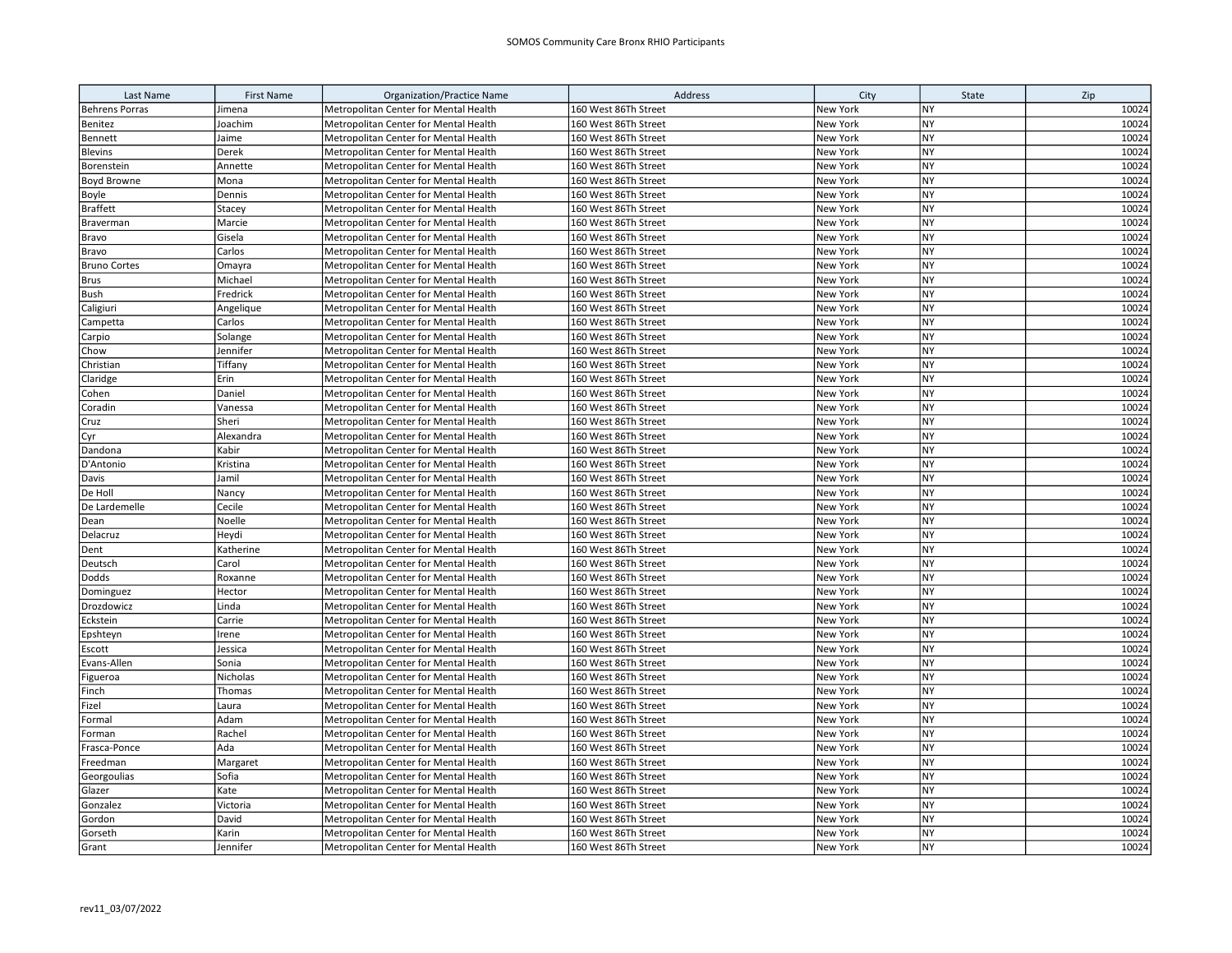| Last Name        | <b>First Name</b> | <b>Organization/Practice Name</b>     | Address              | City     | State     | Zip   |
|------------------|-------------------|---------------------------------------|----------------------|----------|-----------|-------|
| Gray             | Candida           | Metropolitan Center for Mental Health | 160 West 86Th Street | New York | <b>NY</b> | 10024 |
| Graziano         | Brendan           | Metropolitan Center for Mental Health | 160 West 86Th Street | New York | <b>NY</b> | 10024 |
| Guergue          | Margarita         | Metropolitan Center for Mental Health | 160 West 86Th Street | New York | NY        | 10024 |
| Harber           | Karen             | Metropolitan Center for Mental Health | 160 West 86Th Street | New York | NY        | 10024 |
| Harmon           | Rebecca           | Metropolitan Center for Mental Health | 160 West 86Th Street | New York | <b>NY</b> | 10024 |
| Hartmann         | Margaret          | Metropolitan Center for Mental Health | 160 West 86Th Street | New York | <b>NY</b> | 10024 |
| Henderson        | Alicia            | Metropolitan Center for Mental Health | 160 West 86Th Street | New York | <b>NY</b> | 10024 |
| Hickman          | Alison            | Metropolitan Center for Mental Health | 160 West 86Th Street | New York | NY        | 10024 |
| Hinojosa         | Claudia           | Metropolitan Center for Mental Health | 160 West 86Th Street | New York | <b>NY</b> | 10024 |
| Horenstein       | Veronica          | Metropolitan Center for Mental Health | 160 West 86Th Street | New York | <b>NY</b> | 10024 |
| Humber           | Charlene          | Metropolitan Center for Mental Health | 160 West 86Th Street | New York | <b>NY</b> | 10024 |
| Iglesias         | Ricardo           | Metropolitan Center for Mental Health | 160 West 86Th Street | New York | NY        | 10024 |
| Irvin            | Tanya             | Metropolitan Center for Mental Health | 160 West 86Th Street | New York | <b>NY</b> | 10024 |
| Irwin            | Chelsea           | Metropolitan Center for Mental Health | 160 West 86Th Street | New York | <b>NY</b> | 10024 |
| Ismailgeci       | Alma              | Metropolitan Center for Mental Health | 160 West 86Th Street | New York | <b>NY</b> | 10024 |
| Jacobs           | Jennifer          | Metropolitan Center for Mental Health | 160 West 86Th Street | New York | NY        | 10024 |
| Jha              | Madhuri           | Metropolitan Center for Mental Health | 160 West 86Th Street | New York | <b>NY</b> | 10024 |
| Johnson-Thomas   | Beverly           | Metropolitan Center for Mental Health | 160 West 86Th Street | New York | <b>NY</b> | 10024 |
| Katz             | Norma             | Metropolitan Center for Mental Health | 160 West 86Th Street | New York | <b>NY</b> | 10024 |
| King             | Stacy             | Metropolitan Center for Mental Health | 160 West 86Th Street | New York | <b>NY</b> | 10024 |
| Kipnis           | Svetlana          | Metropolitan Center for Mental Health | 160 West 86Th Street | New York | <b>NY</b> | 10024 |
| Klay             | Melissa           | Metropolitan Center for Mental Health | 160 West 86Th Street | New York | NY        | 10024 |
| Klinger          | Anna              | Metropolitan Center for Mental Health | 160 West 86Th Street | New York | <b>NY</b> | 10024 |
| Kuklevsky        | Megan             | Metropolitan Center for Mental Health | 160 West 86Th Street | New York | <b>NY</b> | 10024 |
| Laguna           | Maria             | Metropolitan Center for Mental Health | 160 West 86Th Street | New York | NY        | 10024 |
| Lala             | Karina            | Metropolitan Center for Mental Health | 160 West 86Th Street | New York | NY        | 10024 |
| Levi             | Cassandra         | Metropolitan Center for Mental Health | 160 West 86Th Street | New York | NY        | 10024 |
| Liben            | Soshanna          | Metropolitan Center for Mental Health | 160 West 86Th Street | New York | <b>NY</b> | 10024 |
| Lizzi            | Fernando          | Metropolitan Center for Mental Health | 160 West 86Th Street | New York | <b>NY</b> | 10024 |
| Losada           | Eric              | Metropolitan Center for Mental Health | 160 West 86Th Street | New York | NY        | 10024 |
| ugo.             | Carmen            | Metropolitan Center for Mental Health | 160 West 86Th Street | New York | NY        | 10024 |
| <b>MALDONADO</b> | <b>BRENDA</b>     | Metropolitan Center for Mental Health | 160 West 86Th Street | New York | <b>NY</b> | 10024 |
| Malle            | Marie             | Metropolitan Center for Mental Health | 160 West 86Th Street | New York | <b>NY</b> | 10024 |
| Malone           | Patrice           | Metropolitan Center for Mental Health | 160 West 86Th Street | New York | <b>NY</b> | 10024 |
| Mantovano        | Silvana           | Metropolitan Center for Mental Health | 160 West 86Th Street | New York | NY        | 10024 |
| <b>MARTINEZ</b>  | YOLANDA           | Metropolitan Center for Mental Health | 160 West 86Th Street | New York | <b>NY</b> | 10024 |
| Martinez-Rivera  | Julio             | Metropolitan Center for Mental Health | 160 West 86Th Street | New York | <b>NY</b> | 10024 |
| Mathurin         | Jasmine           | Metropolitan Center for Mental Health | 160 West 86Th Street | New York | <b>NY</b> | 10024 |
| Mazor            | Carol             | Metropolitan Center for Mental Health | 160 West 86Th Street | New York | NY        | 10024 |
| Mcconkey         | Sarah             | Metropolitan Center for Mental Health | 160 West 86Th Street | New York | <b>NY</b> | 10024 |
| Mcconnell        | Megan             | Metropolitan Center for Mental Health | 160 West 86Th Street | New York | <b>NY</b> | 10024 |
| Mcknight         | James             | Metropolitan Center for Mental Health | 160 West 86Th Street | New York | <b>NY</b> | 10024 |
| Mclaurin         | Frankie           | Metropolitan Center for Mental Health | 160 West 86Th Street | New York | NY        | 10024 |
| Mejia-Gonzalez   | Juliana           | Metropolitan Center for Mental Health | 160 West 86Th Street | New York | NY        | 10024 |
| Merow            | Renee             | Metropolitan Center for Mental Health | 160 West 86Th Street | New York | <b>NY</b> | 10024 |
| Milwood          | Racquel           | Metropolitan Center for Mental Health | 160 West 86Th Street | New York | <b>NY</b> | 10024 |
| Miranda-Lopez    | Juana             | Metropolitan Center for Mental Health | 160 West 86Th Street | New York | NY        | 10024 |
| Miyamori         | Anna              | Metropolitan Center for Mental Health | 160 West 86Th Street | New York | NY        | 10024 |
| Monde            | Kai-Mosadi        | Metropolitan Center for Mental Health | 160 West 86Th Street | New York | <b>NY</b> | 10024 |
| Montenegro       | Alexa             | Metropolitan Center for Mental Health | 160 West 86Th Street | New York | <b>NY</b> | 10024 |
| Morales          | Valerie           | Metropolitan Center for Mental Health | 160 West 86Th Street | New York | <b>NY</b> | 10024 |
| Morel            | Claudio           | Metropolitan Center for Mental Health | 160 West 86Th Street | New York | <b>NY</b> | 10024 |
| Nadell           | Nicole            | Metropolitan Center for Mental Health | 160 West 86Th Street | New York | <b>NY</b> | 10024 |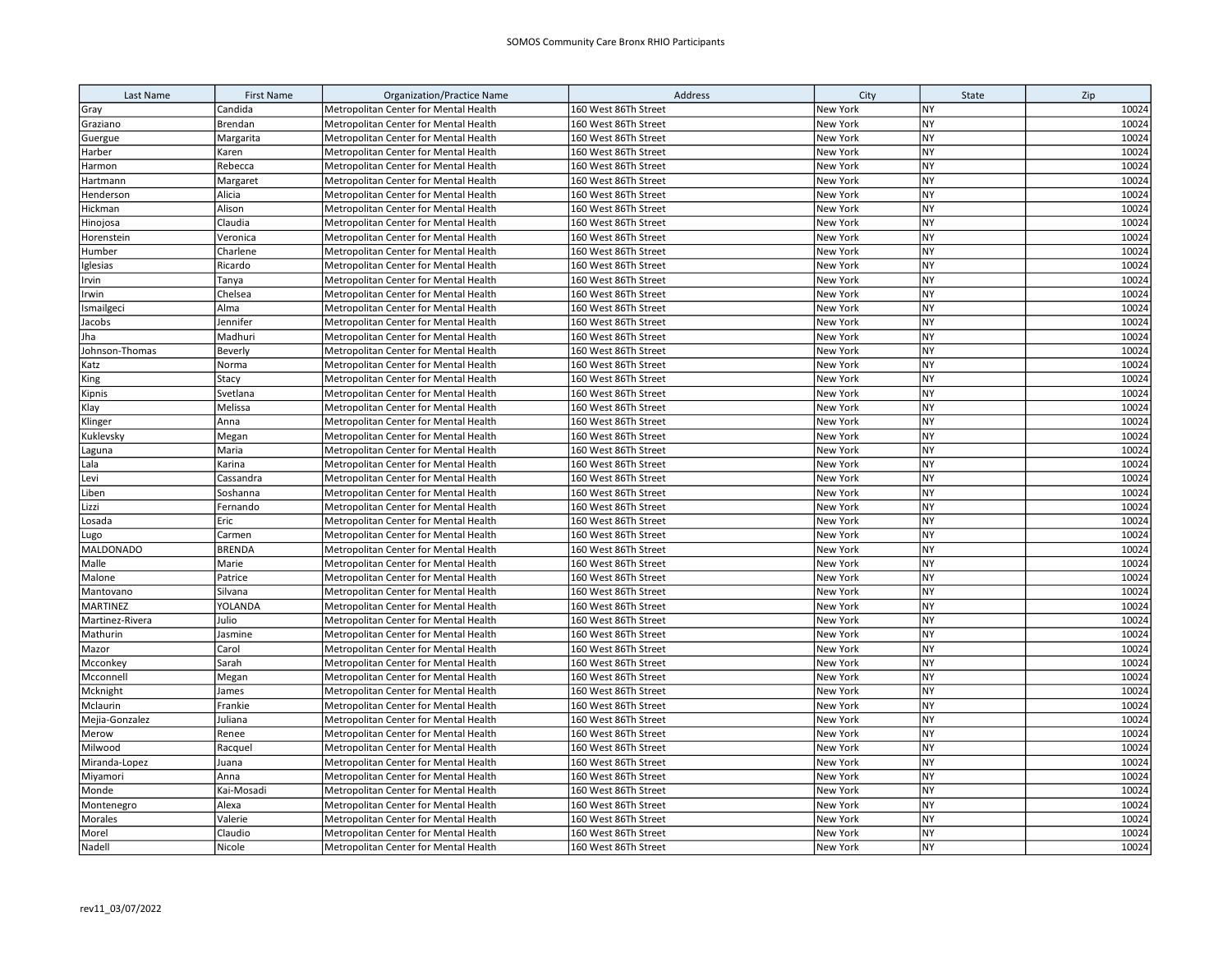| Last Name           | <b>First Name</b> | <b>Organization/Practice Name</b>     | Address              | City            | State     | Zip   |
|---------------------|-------------------|---------------------------------------|----------------------|-----------------|-----------|-------|
| Nobel               | Joshua            | Metropolitan Center for Mental Health | 160 West 86Th Street | New York        | NY        | 10024 |
| Nunez               | Begonia           | Metropolitan Center for Mental Health | 160 West 86Th Street | New York        | <b>NY</b> | 10024 |
| <b>NUNEZ</b>        | <b>INGRID</b>     | Metropolitan Center for Mental Health | 160 West 86Th Street | New York        | <b>NY</b> | 10024 |
| O'Hagan             | Harriet           | Metropolitan Center for Mental Health | 160 West 86Th Street | New York        | <b>NY</b> | 10024 |
| Olson               | Kari              | Metropolitan Center for Mental Health | 160 West 86Th Street | New York        | <b>NY</b> | 10024 |
| Palmero             | Joan              | Metropolitan Center for Mental Health | 160 West 86Th Street | New York        | <b>NY</b> | 10024 |
| Paquette            | Brian             | Metropolitan Center for Mental Health | 160 West 86Th Street | New York        | <b>NY</b> | 10024 |
| Pasternak           | Sara              | Metropolitan Center for Mental Health | 160 West 86Th Street | New York        | <b>NY</b> | 10024 |
| Paz Cuevas          | Maria             | Metropolitan Center for Mental Health | 160 West 86Th Street | New York        | <b>NY</b> | 10024 |
| Perez               | Lisa Marie        | Metropolitan Center for Mental Health | 160 West 86Th Street | New York        | <b>NY</b> | 10024 |
| PEREZ               | <b>ROLANDO</b>    | Metropolitan Center for Mental Health | 160 West 86Th Street | New York        | <b>NY</b> | 10024 |
| Perez-Ortiz         | Gisell            | Metropolitan Center for Mental Health | 160 West 86Th Street | New York        | <b>NY</b> | 10024 |
| Pillai              | Renu              | Metropolitan Center for Mental Health | 160 West 86Th Street | New York        | <b>NY</b> | 10024 |
| Portugal            | Sonia             | Metropolitan Center for Mental Health | 160 West 86Th Street | New York        | <b>NY</b> | 10024 |
| Prenner             | Allen             | Metropolitan Center for Mental Health | 160 West 86Th Street | New York        | <b>NY</b> | 10024 |
| Pressler            | Sarah             | Metropolitan Center for Mental Health | 160 West 86Th Street | New York        | <b>NY</b> | 10024 |
| Raez-Saavedra       | Maria Liliana     | Metropolitan Center for Mental Health | 160 West 86Th Street | New York        | <b>NY</b> | 10024 |
| Rivera              | Luma              | Metropolitan Center for Mental Health | 160 West 86Th Street | New York        | <b>NY</b> | 10024 |
| Roman               | Susan             | Metropolitan Center for Mental Health | 160 West 86Th Street | New York        | <b>NY</b> | 10024 |
| Rothberger          | Gabrielle         | Metropolitan Center for Mental Health | 160 West 86Th Street | New York        | <b>NY</b> | 10024 |
| Saltz               | Rifka             | Metropolitan Center for Mental Health | 160 West 86Th Street | New York        | <b>NY</b> | 10024 |
| Santana             | Jannett           | Metropolitan Center for Mental Health | 160 West 86Th Street | New York        | <b>NY</b> | 10024 |
| Schreiber           | Florentine        | Metropolitan Center for Mental Health | 160 West 86Th Street | New York        | <b>NY</b> | 10024 |
| Sepulveda           | Jazmin            | Metropolitan Center for Mental Health | 160 West 86Th Street | New York        | <b>NY</b> | 10024 |
| Shea                | Molly             | Metropolitan Center for Mental Health | 160 West 86Th Street | New York        | <b>NY</b> | 10024 |
| Shin                | Eun Kyung         | Metropolitan Center for Mental Health | 160 West 86Th Street | New York        | <b>NY</b> | 10024 |
| Silver              | Jessica           | Metropolitan Center for Mental Health | 160 West 86Th Street | New York        | <b>NY</b> | 10024 |
| Simonson            | Melanie           | Metropolitan Center for Mental Health | 160 West 86Th Street | New York        | <b>NY</b> | 10024 |
| Sinkman             | Laura             | Metropolitan Center for Mental Health | 160 West 86Th Street | New York        | <b>NY</b> | 10024 |
| Slevin              | Joanna            | Metropolitan Center for Mental Health | 160 West 86Th Street | New York        | <b>NY</b> | 10024 |
| Smith-Menjivar      | Eleise            | Metropolitan Center for Mental Health | 160 West 86Th Street | New York        | <b>NY</b> | 10024 |
| Spiridon            | Barbara           | Metropolitan Center for Mental Health | 160 West 86Th Street | New York        | <b>NY</b> | 10024 |
| St. Amand Poliakoff | Cyrus             | Metropolitan Center for Mental Health | 160 West 86Th Street | New York        | <b>NY</b> | 10024 |
| Stevens             | Danielle          | Metropolitan Center for Mental Health | 160 West 86Th Street | New York        | <b>NY</b> | 10024 |
| Sticklor            | Katherine         | Metropolitan Center for Mental Health | 160 West 86Th Street | New York        | NY        | 10024 |
| Suarez              | Lidia             | Metropolitan Center for Mental Health | 160 West 86Th Street | New York        | <b>NY</b> | 10024 |
| Tahiraj             | Emine             | Metropolitan Center for Mental Health | 160 West 86Th Street | New York        | <b>NY</b> | 10024 |
| Tesema              | Christian         | Metropolitan Center for Mental Health | 160 West 86Th Street | New York        | <b>NY</b> | 10024 |
| Turner              | Sandra            | Metropolitan Center for Mental Health | 160 West 86Th Street | New York        | <b>NY</b> | 10024 |
| Vassiliadou         | Evienia           | Metropolitan Center for Mental Health | 160 West 86Th Street | New York        | <b>NY</b> | 10024 |
| Venkatarmanan       | Sweta             | Metropolitan Center for Mental Health | 160 West 86Th Street | New York        | <b>NY</b> | 10024 |
| Walter              | Jason             | Metropolitan Center for Mental Health | 160 West 86Th Street | New York        | <b>NY</b> | 10024 |
| Warchol             | Capri             | Metropolitan Center for Mental Health | 160 West 86Th Street | New York        | <b>NY</b> | 10024 |
| Ward                | Rhonda            | Metropolitan Center for Mental Health | 160 West 86Th Street | New York        | <b>NY</b> | 10024 |
| Wechsler            | Nathalie          | Metropolitan Center for Mental Health | 160 West 86Th Street | New York        | <b>NY</b> | 10024 |
| Weinstein           | Miriam            | Metropolitan Center for Mental Health | 160 West 86Th Street | New York        | <b>NY</b> | 10024 |
| Weinstock           | Joan              | Metropolitan Center for Mental Health | 160 West 86Th Street | New York        | <b>NY</b> | 10024 |
| Willinger           | Robert            | Metropolitan Center for Mental Health | 160 West 86Th Street | New York        | <b>NY</b> | 10024 |
| Winters             | Lena              | Metropolitan Center for Mental Health | 160 West 86Th Street | New York        | <b>NY</b> | 10024 |
| YANG                | <b>THOMAS</b>     | Metropolitan Center for Mental Health | 160 West 86Th Street | New York        | <b>NY</b> | 10024 |
| Yaqubi              | Sahab             | Metropolitan Center for Mental Health | 160 West 86Th Street | New York        | <b>NY</b> | 10024 |
| Zimner              | Alison            | Metropolitan Center for Mental Health | 160 West 86Th Street | New York        | <b>NY</b> | 10024 |
| Zorilla             | Marcia            | Metropolitan Center for Mental Health | 160 West 86Th Street | <b>New York</b> | <b>NY</b> | 10024 |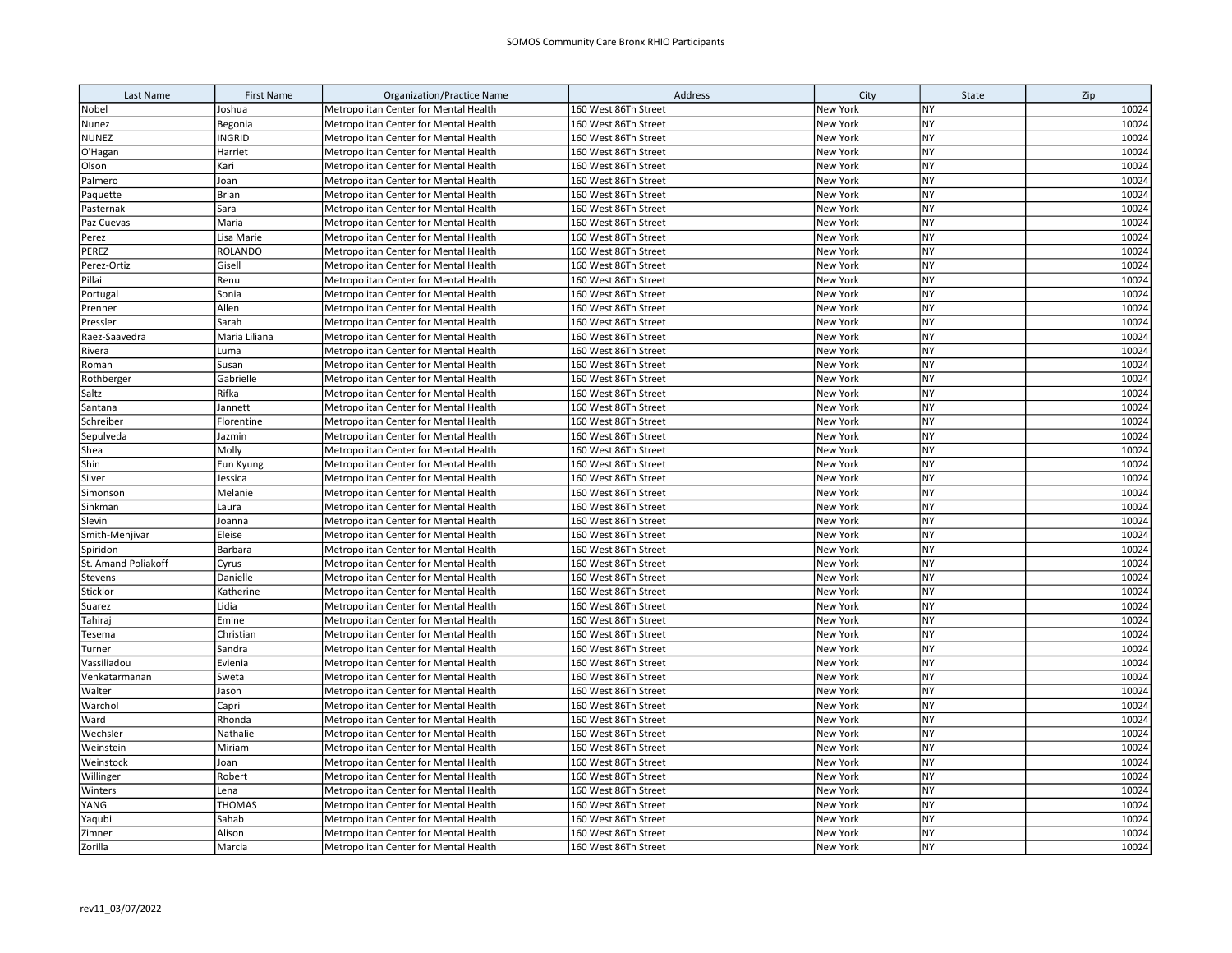| Last Name         | <b>First Name</b> | Organization/Practice Name                  | Address                            | City                | State     | Zip   |
|-------------------|-------------------|---------------------------------------------|------------------------------------|---------------------|-----------|-------|
| Correa            | Michael           | Michael Correa MD PC                        | 1302 Amsterdam Avenue              | New York            | NY        | 10027 |
| Gregory           | Tiesha            | Michael Correa MD PC                        | 1302 Amsterdam Avenue              | New York            | <b>NY</b> | 10027 |
| Sandar            | Nan               | Michael Li Md Pllc                          | 13620 38Th Ave Ste 6F              | Flushing            | <b>NY</b> | 11354 |
|                   | Michael           | Michael Li PLLC                             | 136-20 38Th Avenue Suite 6F        | Flushing            | NY        | 11354 |
| Richter           | Michael           | Michael Richter MD                          | 92-15 63Rd Drive                   | Rego Park           | <b>NY</b> | 11374 |
| Kwong             | Michael           | Michael Y Kwong DPM                         | 139-07 Franklin Avenue             | Flushing            | <b>NY</b> | 11355 |
| Fernando          | Fernando          | MIH Experience LTD                          | 4580 Broadway 1st Floor            | New York            | <b>NY</b> | 10040 |
| Francisco         | Richard           | Millennium Medical Group                    | 9320A Roosevelt Avenue 2Nd Floor   | Jackson Heights     | NY        | 11372 |
| Zhu               | Ming              | Ming Zhu MD PC                              | 136-20 38Th Avenue Suite 5J        | Flushing            | <b>NY</b> | 11354 |
| Ming              | Chen Chun         | Minsheng Pain Management of Anesthesia PLLC | 39-16 Prince Street Unit 353       | Flushing            | NY        | 11354 |
|                   |                   | Miracle City LLC                            | 7 Tyler Ct                         | Putnam Valeey       | NY        | 10579 |
| Charles           | Michel-Jose       | <b>MJC Medical</b>                          | 9602 Avenue L                      | Brooklyn            | NY        | 11210 |
| Amitina           | Marina            | MK Healthcare Medical P.C.                  | 5635 Metropolitan Avenue           | Ridgewood           | <b>NY</b> | 11385 |
| Auricchio         | John              | MK Healthcare Medical P.C.                  | 5635 Metropolitan Avenue           | Ridgewood           | NY        | 11385 |
| D'Amore           | Joseph            | MK Healthcare Medical P.C.                  | 5635 Metropolitan Avenue           | Ridgewood           | NY        | 11385 |
| Dary              | Andrew            | MK Healthcare Medical P.C.                  | 5635 Metropolitan Avenue           | Ridgewood           | NY        | 11385 |
| Ilyaev            | Stella            | MK Healthcare Medical P.C.                  | 5635 Metropolitan Avenue           | Ridgewood           | <b>NY</b> | 11385 |
| Kaphan            | Mitchell          | MK Healthcare Medical P.C.                  | 5635 Metropolitan Avenue           | Ridgewood           | NY        | 11385 |
| Kulkarni          | Anant             | MK Healthcare Medical P.C.                  | 5635 Metropolitan Avenue           | Ridgewood           | <b>NY</b> | 11385 |
| Morgenstern       | Neil              | MK Healthcare Medical P.C.                  | 5635 Metropolitan Avenue           | Ridgewood           | NY        | 11385 |
| Paez              | Harold            | MK Healthcare Medical P.C.                  | 5635 Metropolitan Avenue           | Ridgewood           | <b>NY</b> | 11385 |
| Romsaitong        | Panus             | MK Healthcare Medical P.C.                  | 5635 Metropolitan Avenue           | Ridgewood           | NY        | 11385 |
| Nahar             | Most              | ML Nahar Medical Office PPLC                | 81-07 101St Avenue                 | Ozone Park          | <b>NY</b> | 11416 |
| Siddique          | Mohammed          | Modern East West Medical PC                 | 76-07 101 Avenue                   | Ozone Park          | <b>NY</b> | 11416 |
| Rahman            | Mohammad          | Mohammad M Rahman                           | 1219 Liberty Avenue                | Brooklyn            | <b>NY</b> | 11208 |
| Kawser            | Ahmed             | Mohammed Rashid MD PC                       | 168-32 Highland Boulevard          | Jamaica             | NY        | 11432 |
| Chan              | Edward            | Mott Women Healthcare PLLC                  | 128 Mott Street Suite 501          | New York            | <b>NY</b> | 10013 |
| Ding              | Le                | Mott Women Healthcare PLLC                  | 128 Mott Street Suite 501          | New York            | <b>NY</b> | 10013 |
| Li                | Angie             | Mott Women Healthcare PLLC                  | 128 Mott Street Suite 501          | New York            | <b>NY</b> | 10013 |
| Sheng             | Steven            | Mott Women Healthcare PLLC                  | 128 Mott Street Suite 501          | New York            | NY        | 10013 |
| Yongming          | Mao               | Mountview Medical PC                        | 829 57Th Street Suite #5           | Brooklyn            | NY        | 11220 |
| Jenkins           | Krystel           | MS Family Medicine Healthcare PC            | 241-08 140Th Avenue                | Rosedale            | NY        | 11422 |
| Reed              | Michele           | MS Family Medicine Healthcare PC            | 241-08 140Th Avenue                | Rosedale            | <b>NY</b> | 11422 |
| Walker            | Suzanne           | MS Family Medicine Healthcare PC            | 241-08 140Th Avenue                | Rosedale            | NY        | 11422 |
| Hasan             | Muhammad A        | Muhammad A Hasan                            | 86-18 101 Avenue                   | Ozone Park          | NY        | 11416 |
| Adam              | Muhammad          | Muhammad Sanni Adam MD PC                   | 1983 University Avenue             | <b>Bronx</b>        | <b>NY</b> | 10453 |
| Raja              | Khalika           | Muhammad Tariq MD                           | 1121 Coney Island Avenue           | Brooklyn            | <b>NY</b> | 11230 |
| Tariq             | Muhammad          | Muhammad Tarig MD                           | 1121 Coney Island Avenue           | Brooklyn            | NY        | 11230 |
| Raoof             | Nabil             | Nabil & Rebecca Raoof MD PC                 | 231 South 3Rd Street               | Brooklyn            | NY        | 11211 |
| Raoof             | Rebecca           | Nabil & Rebecca Raoof MD PC                 | 231 South 3Rd Street               | Brooklyn            | <b>NY</b> | 11211 |
| Florimon-Delarosa | Hector            | National Pediatric MD PC                    | 102-11 Roosevelt Avenue            | Corona              | NY        | 11368 |
| Gonzalez          | Paul              | National Pediatric MD PC                    | 102-11 Roosevelt Avenue            | Corona              | NY        | 11368 |
| Reynoso           | Elsa              | National Pediatric MD PC                    | 102-11 Roosevelt Avenue            | Corona              | NY        | 11368 |
| Bouallali         | Hind              | <b>Neopeds Medical Services PC</b>          | 800 Grand Concourse #3             | <b>Bronx</b>        | <b>NY</b> | 10451 |
| Neufville         | Sherie            | Neopeds Medical Services PC                 | 800 Grand Concourse #3             | <b>Bronx</b>        | NY        | 10451 |
| Verna             | Yves              | <b>Neopeds Medical Services PC</b>          | 800 Grand Concourse #3             | <b>Bronx</b>        | NY        | 10451 |
| Lipton            | Herrick           | New Horizon Counseling Center               | 108-19 Rockaway Boulevard          | Ozone Park          | NY        | 11420 |
| Teng              | Rui Er            | New Star Medical PC                         | 6805 Fort Hamilton Parkway Floor 1 | Brooklyn            | <b>NY</b> | 11219 |
| Griffith-Reece    | Wendy             | New Start Family Medical PC                 | 145-24 230Th Street                | Springfield Gardens | NY        | 11413 |
| Avshalomov        | Gad               | New York Allergy Asthma & Immunology PC     | 2084 East 67Th Street              | Brooklyn            | <b>NY</b> | 11234 |
| Cardillo          | Kristin           | New York Allergy Asthma & Immunology PC     | 2084 East 67Th Street              | Brooklyn            | NY        | 11234 |
| Galanti           | Ayelet            | New York Allergy Asthma & Immunology PC     | 2084 East 67Th Street              | Brooklyn            | <b>NY</b> | 11234 |
| Locke             | Deborah           | New York Allergy Asthma & Immunology PC     | 2084 East 67Th Street              | Brooklyn            | <b>NY</b> | 11234 |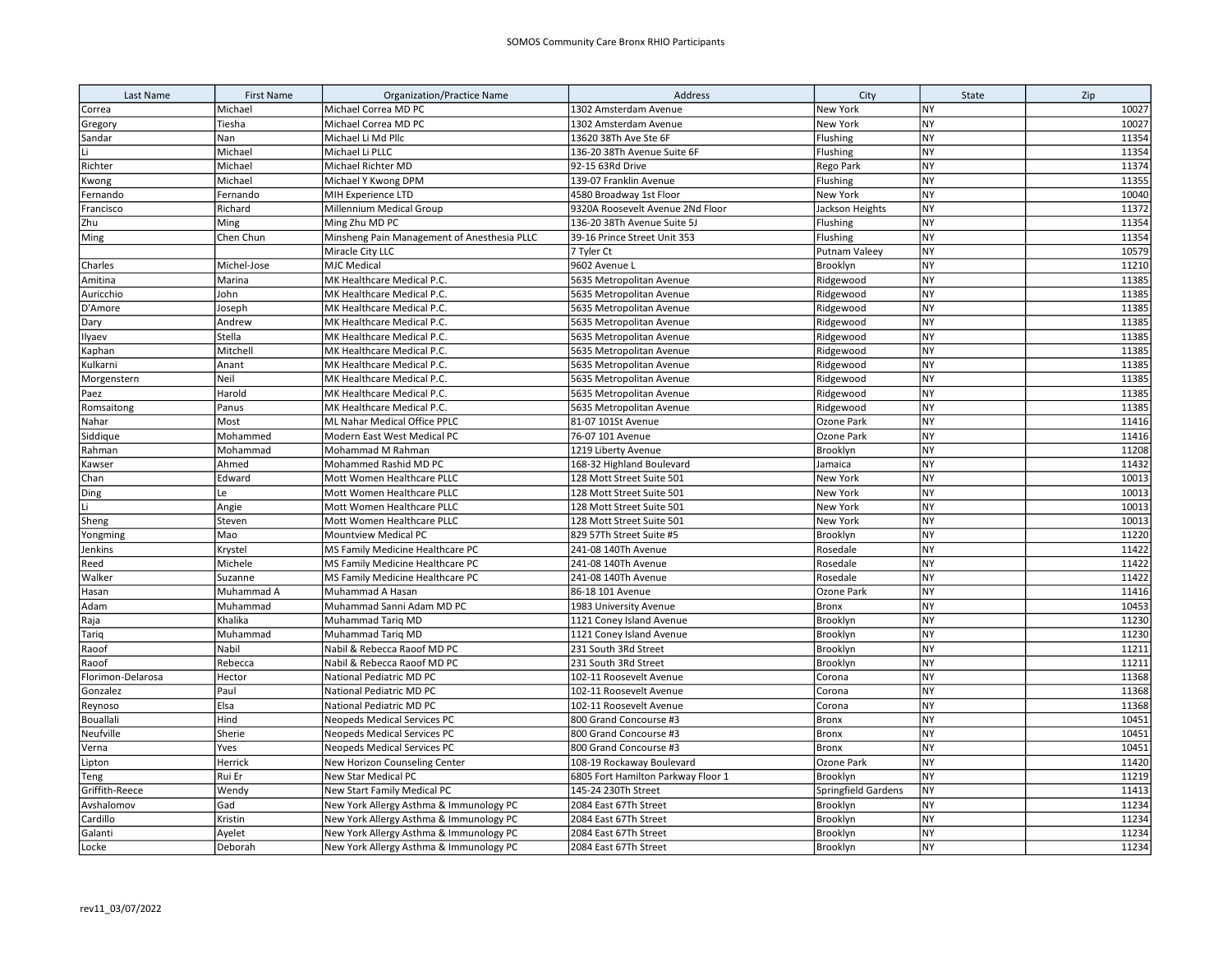| Last Name    | <b>First Name</b> | <b>Organization/Practice Name</b>                                        | Address                                         | City                  | State     | Zip   |
|--------------|-------------------|--------------------------------------------------------------------------|-------------------------------------------------|-----------------------|-----------|-------|
|              |                   | New York Congregational Certified Home Health Agenc 135 Linden Boulevard |                                                 | Brooklyn              | <b>NY</b> | 11226 |
| Chabla       | Juan              | New York Primary Care Medicine PC                                        | 639 West 185Th Street                           | New York              | NY        | 10033 |
| Ablan        | Danilo            | New York Pulmonary & Sleep Medicine PC                                   | 198 Canal Street Suite 602                      | New York              | NY        | 10013 |
| Chan         | Thomas            | New York Pulmonary & Sleep Medicine PC                                   | 198 Canal Street Suite 602                      | New York              | NY        | 10013 |
| Flaminiano   | Lourdes           | New York Pulmonary & Sleep Medicine PC                                   | 198 Canal Street Suite 602                      | New York              | <b>NY</b> | 10013 |
| Varma        | Seep              | New York Therapeutic Communities Inc                                     | 266 West 37th Street 21st Floor                 | New York              | NY        | 10018 |
| Ng           | Anthony           | Ng Medical PLLC                                                          | 39-07 Prince Street Suite 354                   | Flushing              | NY        | 10013 |
| Oji          | Ngozi             | Ngozi A. Oji Physician PC                                                | 1336 Utica Avenue                               | Brooklyn              | NY        | 11203 |
| Amanquah     | Lena              | Niaz Medical Services PC                                                 | 78 40 Parson Boulevard                          | Flushing              | <b>NY</b> | 10029 |
| Haroon       | Sameera           | Niaz Medical Services PC                                                 | 78 40 Parson Boulevard                          | Flushing              | NY        | 10029 |
| Qureshi      | Shahina           | Niaz Medical Services PC                                                 | 78 40 Parson Boulevard                          | Flushing              | NY        | 10029 |
| Lefevre      | Cluny             | Night and Day Medical                                                    | 15 Wadsworth Avenue                             | New York              | NY        | 10033 |
| Patel        | Niki              | Niki Patel MD PC                                                         | 1715 University Avenue                          | <b>Bronx</b>          | <b>NY</b> | 10453 |
| Zai          | Muzaffar          | North Shore Primary Care PC                                              | 159-17 Hillside Avenue                          | Jamaica               | <b>NY</b> | 11418 |
| Batista      | Jimberlyn         | Northern Manhattan Improvement Corporation                               | 45 Wadsworth Avenue                             | New York              | NY        | 10033 |
| Zheng        | Diana             | Nova Medical PLLC                                                        | 71-44 160Th Street                              | Flushing              | <b>NY</b> | 11365 |
| Urena        | Alberto           | NY Hispanic Family Medical PC                                            | 620 West 190Th Street                           | <b>New York</b>       | NY        | 10040 |
| Huo          | Jerry             | NY Otolaryngology PLLC                                                   | 757 60Th Street 5Th Floor                       | Brooklyn              | NY        | 11354 |
| Jen          | Albert            | NY Otolaryngology PLLC                                                   | 757 60Th Street 5Th Floor                       | Brooklyn              | NY        | 11354 |
| Yan          | Wayne             | NY Otolaryngology PLLC                                                   | 757 60Th Street 5Th Floor                       | Brooklyn              | <b>NY</b> | 11354 |
| Chowdhury    | Ataul             | <b>NYC Community Medical Care</b>                                        | 372 East 204Th Street                           | <b>Bronx</b>          | NY        | 10472 |
| Francisco    | Alonso            | <b>NYC Pediatrics</b>                                                    | 225 East 148Th Street                           | <b>Bronx</b>          | <b>NY</b> | 10451 |
| Nunez        | Randolph          | <b>NYC Pediatrics</b>                                                    | 225 East 148Th Street                           | Bronx                 | NY        | 10451 |
| Ariam        | Diaz              | Ola Pediatrics PC                                                        | 761 Lydig Avenue                                | <b>Bronx</b>          | <b>NY</b> | 10467 |
| Crespo       | Efrain            | Ola Pediatrics PC                                                        | 761 Lydig Avenue                                | <b>Bronx</b>          | <b>NY</b> | 10467 |
| Olivero      | Ana               | Ola Pediatrics PC                                                        | 761 Lydig Avenue                                | <b>Bronx</b>          | <b>NY</b> | 10467 |
| Crevecoeur   | Evans             | Omnicare Anesthesia PC                                                   | 765 Nostrond Avenue                             | Brooklyn              | NY        | 11106 |
| Chang        | Chuan             | <b>Omnipediatrics PC</b>                                                 | 202 Canal Street Suite 304                      | <b>New York</b>       | NY        | 10013 |
| Mazza        | Michael           | One Hanson Place Pediatrics PC                                           | 1 Hason Place Suite 708                         | Brooklyn              | <b>NY</b> | 11243 |
| Vinas        | Sonia             | One Hanson Place Pediatrics PC                                           | 1 Hason Place Suite 708                         | Brooklyn              | <b>NY</b> | 11243 |
| Mo           | Lihua             | Optimal Physical Medicine and Rehabilitation                             | 800 2Nd Ave #610                                | New York              | NY        | 11355 |
| Adeyanju     | Olufunmilayo      | <b>Optimum Family Medicine</b>                                           | 675 Nereid Avenue                               | Bronx                 | NY        | 10470 |
| Aslam        | Mohammad          | Optimum Primary Care Medical PC                                          | 80 Hillside Avenue                              | <b>Williston Park</b> | <b>NY</b> | 11596 |
| Lipel        | Aleksandr         | Ora Medical PLLC                                                         | 1120 Brighton Beach Avenue                      | Brooklyn              | <b>NY</b> | 11235 |
| Miranda      | Kimberly P.       | Org Medical PLLC                                                         | 99 Moore Street                                 | Brooklyn              | NY        | 11206 |
| Pallapothula | Hareesh           | Org Medical PLLC                                                         | 99 Moore Street                                 | Brooklyn              | NY        | 11206 |
| Tyuleneva    | Olga              | Org Medical PLLC                                                         | 99 Moore Street                                 | Brooklyn              | NY        | 11206 |
| Vilnits      | Anatoliy          | Org Medical PLLC                                                         | 99 Moore Street                                 | Brooklyn              | NY        | 11206 |
| Zakursky     | Gregory           | Org Medical PLLC                                                         | 99 Moore Street                                 | Brooklyn              | NY        | 11206 |
| Fukilman     | Oscar             | Oscar Fukilman MD                                                        | 2531 30Th Road Suite 1A                         | Astoria               | NY        | 11102 |
| Pantin       | Debra             | Outreach Development Corporation                                         | 117-11 Myrtle Avenue                            | Richmond Hill         | NY        | 11418 |
| Rashid       | Mohammed          | Ozone Park Medical                                                       | 168-32 Highland Boulevard                       | Jamaica               | <b>NY</b> | 11432 |
| Vijaykumar   | Sudha             | <b>P&amp;P Pediatrics PC</b>                                             | 88-10 175 Street                                | Jamaica               | NY        | 14432 |
| Nwaishienyi  | <b>Silas</b>      | Pancare Medical PC                                                       | 159-15 Hillside Avenue                          | Jamaica               | <b>NY</b> | 11432 |
| Das          | Provat            | Parkchester Medical                                                      | 1211 White Plains Road                          | <b>Bronx</b>          | <b>NY</b> | 10472 |
| Krevze       | Jeantte           | Parkchester Medical                                                      | 1211 White Plains Road                          | <b>Bronx</b>          | NY        | 10472 |
| Simons       | Stephan           | Parkchester Medical                                                      | 1211 White Plains Road                          | <b>Bronx</b>          | <b>NY</b> | 10472 |
| Weiss        | David             | Parkchester Medical                                                      | 1211 White Plains Road                          | Bronx                 | NY        | 10472 |
| CASTILLO     | <b>NICOLE</b>     | <b>Parkchester Medical Services</b>                                      | 1211 White Plains Road                          | <b>Bronx</b>          | <b>NY</b> | 10472 |
| P. Babich    | Jay               | <b>Parkchester Medical Services</b>                                      | 1211 White Plains Road                          | <b>Bronx</b>          | <b>NY</b> | 10472 |
| Mesbah       | Reza              | Parsons Medical                                                          | 88-01 Parsons Boulevard                         | Jamaica               | <b>NY</b> | 11432 |
| Bharel       | Virednra          | <b>Parsons Medical Building</b>                                          | 88-01 Parsons Boulevard                         | Jamaica               | NY        | 11432 |
| Patel        | Baldevbhai        | Patel Baldevbhai MD PC                                                   | 1715 Doctor Martin Luther King Junior Boulevard | <b>Bronx</b>          | <b>NY</b> | 10453 |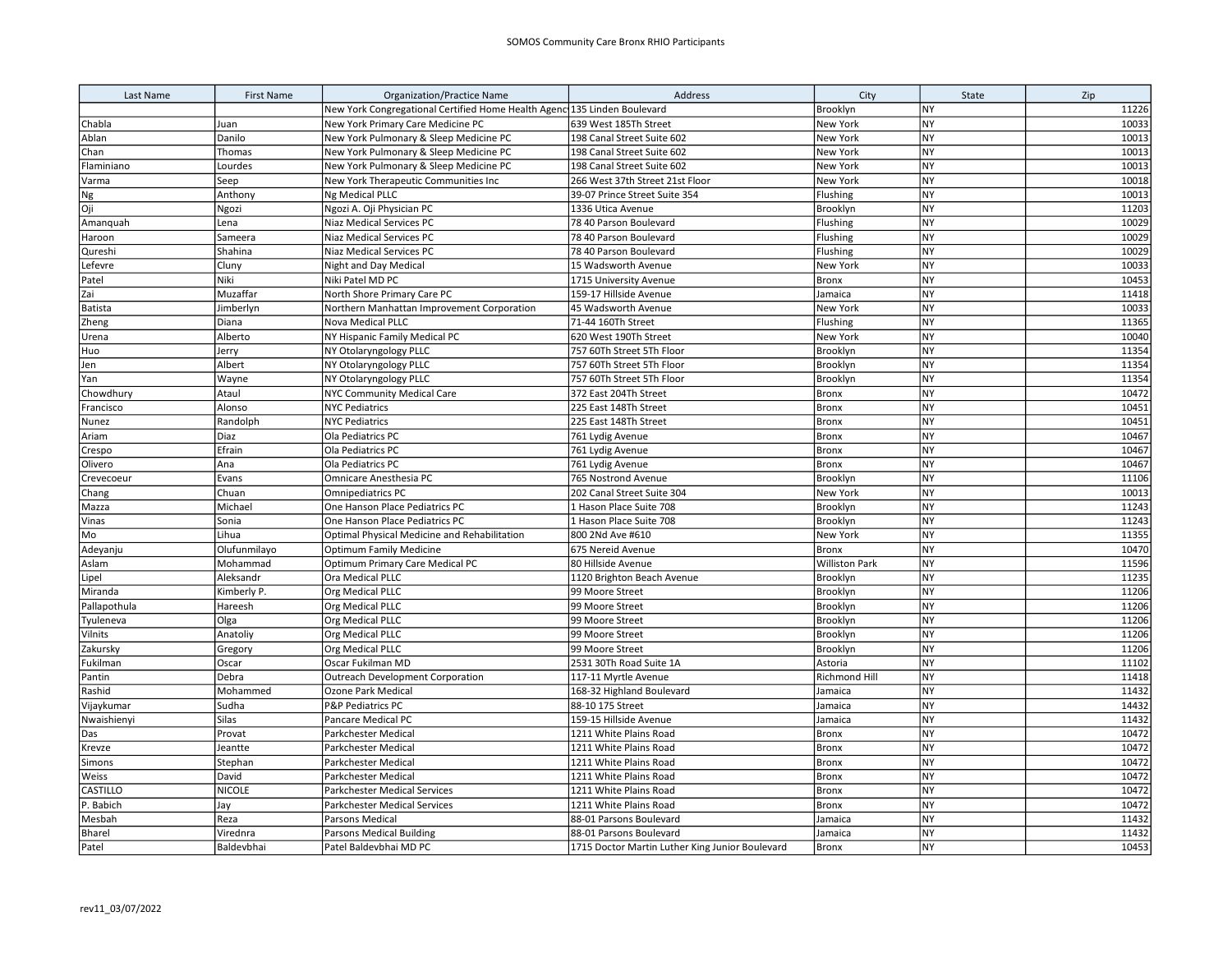| Last Name           | <b>First Name</b> | <b>Organization/Practice Name</b>           | Address                                  | City                      | State                  | Zip            |
|---------------------|-------------------|---------------------------------------------|------------------------------------------|---------------------------|------------------------|----------------|
| Patel               | Himanshu          | Patel Himanshu                              | 220 A St. Nicholas Avenue                | Brooklyn                  | <b>NY</b>              | 11237          |
| Valencia            | Hector            | Pediatric Family MD PC                      | 37-52 82Nd Street 2Nd Floor              | Jackson Heights           | <b>NY</b>              | 11372          |
| Duran-Soriano       | Maria             | Pediatric Neurology of Queens PC            | 9131 Queens Boulevard Suite 322          | Elmhurst                  | <b>NY</b>              | 11373          |
| Flores-Castillo     | Edgar             | Pediatric Plaza/Edgar Flores-Castillo MD PC | 40-53 75Th Street                        | Elmhurst                  | <b>NY</b>              | 11368          |
| O'Bryan             | Erika             | Pediatric Plaza/Edgar Flores-Castillo MD PC | 40-53 75Th Street                        | Elmhurst                  | NY                     | 11368          |
| Vega                | Coralys           | Pediatric Plaza/Edgar Flores-Castillo MD PC | 40-53 75Th Street                        | Elmhurst                  | <b>NY</b>              | 11368          |
| Gupta               | Indranil          | <b>Pediatric Plus</b>                       | 31-87 Steinway Street Suite 6            | Astoria                   | <b>NY</b>              | 11103          |
| Holson              | Hector            | Pediatric Specialties of Queens             | 59-17 Junction Boulevard                 | Corona                    | <b>NY</b>              | 11368          |
| Sencion             | Franklin          | Pediatric Specialties of Queens             | 59-17 Junction Boulevard                 | Corona                    | <b>NY</b>              | 11368          |
| Villegas            | Emilio            | <b>Pediatric Specialties of Queens</b>      | 59-17 Junction Boulevard                 | Corona                    | <b>NY</b>              | 11368          |
| Barayev             | Vladimir          | Pediatrics 2000 at 207 PLLC                 | 515 West 207Th Street                    | New York                  | <b>NY</b>              | 10034          |
| Chou                | Christina         | Pediatrics 2000 at 207 PLLC                 | 515 West 207Th Street                    | New York                  | <b>NY</b>              | 10034          |
| Hsu                 | Jolie             | Pediatrics 2000 at 207 PLLC                 | 515 West 207Th Street                    | New York                  | <b>NY</b>              | 10034          |
| Lopez Collado       | Sandra            | Pediatrics 2000 at 207 PLLC                 | 515 West 207Th Street                    | New York                  | <b>NY</b>              | 10034          |
| Perello             | Robert            | Pediatrics 2000 at 207 PLLC                 | 515 West 207Th Street                    | New York                  | <b>NY</b>              | 10034          |
| Quijada             | Reucar            | Pediatrics 2000 at 207 PLLC                 | 515 West 207Th Street                    | New York                  | NY                     | 10034          |
| Solar               | Brittany          | Pediatrics 2000 at 207 PLLC                 | 515 West 207Th Street                    | New York                  | NY                     | 10034          |
| Tapia-Mendoza       | Juan              | Pediatrics 2000 at 207 PLLC                 | 515 West 207Th Street                    | New York                  | <b>NY</b>              | 10034          |
| Baracaldo           | Vanessa           | Pediatrics 2000 II PC                       | 515 West 207 Street                      | New York                  | <b>NY</b>              | 10031          |
| Echenique           | Gabriela          | Pediatrics 2000 II PC                       | 515 West 207 Street                      | New York                  | <b>NY</b>              | 10031          |
| Aponte              | Jose              | Pediatrics 2000 III PLLC                    | 135 Haven Avenue                         | New York                  | NY                     | 10032          |
| Torres              | Marino            | Pediatrics 2000 III PLLC                    | 135 Haven Avenue                         | New York                  | <b>NY</b>              | 10032          |
| Torres              | Valeria           | Pediatrics 2000 III PLLC                    | 135 Haven Avenue                         | New York                  | <b>NY</b>              | 10032          |
| Corzo               | Pedro             | Pedro A Corzo MD                            | 104-01 Roosevelt Avenue                  | Corona                    | <b>NY</b>              | 11368          |
| Agrawal             | Vikas K           | Perry Avenue Family Medical Center          | 3071 Perry Avenue                        | Bronx                     | <b>NY</b>              | 10467          |
| Ahuja               | Rita              | Perry Avenue Family Medical Center          | 3071 Perry Avenue                        | <b>Bronx</b>              | NY                     | 10467          |
| Ahuja               | Kishore           | Perry Avenue Family Medical Center          | 3071 Perry Avenue                        | <b>Bronx</b>              | <b>NY</b>              | 10467          |
| Dankner             | Richard E.        | Perry Avenue Family Medical Center          | 3071 Perry Avenue                        | <b>Bronx</b>              | <b>NY</b>              | 10467          |
| Drepaul             | Luis              | Perry Avenue Family Medical Center          | 3071 Perry Avenue                        | Bronx                     | NY                     | 10467          |
| Gandhi              | Sneha             | Perry Avenue Family Medical Center          | 3071 Perry Avenue                        | Bronx                     | NY                     | 10467          |
| Gutwein             | Jeremy            | Perry Avenue Family Medical Center          | 3071 Perry Avenue                        | <b>Bronx</b>              | <b>NY</b>              | 10467          |
| Patel               | Tejas             | Perry Avenue Family Medical Center          | 3071 Perry Avenue                        | <b>Bronx</b>              | NY                     | 10467          |
| Tokar               | Svetlane          | Perry Avenue Family Medical Center          | 3071 Perry Avenue                        | Bronx                     | <b>NY</b>              | 10467          |
| Enu                 | Christopher       | Personal Touch Medical Management Inc       | 3485 East Tremont Avenue                 | <b>Bronx</b>              | <b>NY</b>              | 10465          |
| Majumder            | Mujibur           | Personal Touch Medical Management Inc       | 3485 East Tremont Avenue                 | <b>Bronx</b>              | NY                     | 10465          |
| Ruiz                | Peter             | Peter R Ruiz                                | 36 Woodhaven Drive                       | New City                  | <b>NY</b>              | 10956          |
|                     |                   | Physicians Of The Future Medgroup Pllc      | 5030 Broadway 816                        | New York                  | <b>NY</b>              | 10034          |
| Drukman             | Liliya            | PMP Pediatrics Associates PLLC              | 2378 Ralph Avenue                        | Brooklyn                  | NY                     | 11234          |
| Qureshi             | Pervaiz           | PR Medical PC                               | 79-9 Northern Boulevard                  | Flushing                  | NY                     | 11372          |
| Nukalapati          | Prasuna           | Prasuna Nukalapti MD                        | 4673 Park Avenue Suite 1S                | <b>Bronx</b>              | <b>NY</b>              | 10458          |
| Haider              | Ahmed             | Preferred Medical Care NY                   | 1466 Street Peters Avenue                | <b>Bronx</b>              | <b>NY</b>              | 10461          |
| Wang                | Yao Ming          | Premium Medical Care PC                     | 136-33 37Th Avenue 1B                    | Flushing                  | <b>NY</b><br>NY        | 11354          |
| Xiao                | Yong Hong         | Premium Medical Care PC                     | 136-33 37Th Avenue 1B                    | Flushing                  |                        | 11354          |
| Jin                 | Yan               | Prestige Pediatric Care PC                  | 136-30 Maple Avenue Suite 2B             | Flushing                  | NY                     | 11355          |
| Tauber              | Mark              | Preventive Diagnostics Inc                  | 544 Park Avenue Suite 620                | Brooklyn                  | <b>NY</b>              | 11205          |
| Chang               | Kaman             | Primary Care Medicine Associates PC         | 3808 Union Street Unit 3L                | Flushing                  | <b>NY</b>              | 11354          |
| Chen                | Haifan            | Primary Care Medicine Associates PC         | 3808 Union Street Unit 3L                | Flushing                  | <b>NY</b>              | 11354          |
| Liang               | Celia             | Primary Care Medicine Associates PC         | 3808 Union Street Unit 3L                | Flushing                  | <b>NY</b><br><b>NY</b> | 11354<br>11226 |
| Manana              | Petrov            | Primary Medical Care PC                     | 353 Ocean Avenue                         | Brooklyn                  | <b>NY</b>              | 11233          |
| Qureshi             | Pervaiz<br>Tahira | Prime Medcare PLLC<br>Prime Medical Care PC | 1921 Fulton Street<br>11808 101St Avenue | Brooklyn<br>Richmond Hill | <b>NY</b>              | 11419          |
| Ghaffar<br>Wai Kuen | Lam               | Procare Medical Services PC                 | 136-30 Maple Avenue Suite 2L             | Flushing                  | NY                     | 11355          |
|                     |                   |                                             | 860 Grand Concourse Suite 1K             |                           | <b>NY</b>              | 10451          |
| Remy                | Prospere          | Prospere Remy                               |                                          | <b>Bronx</b>              |                        |                |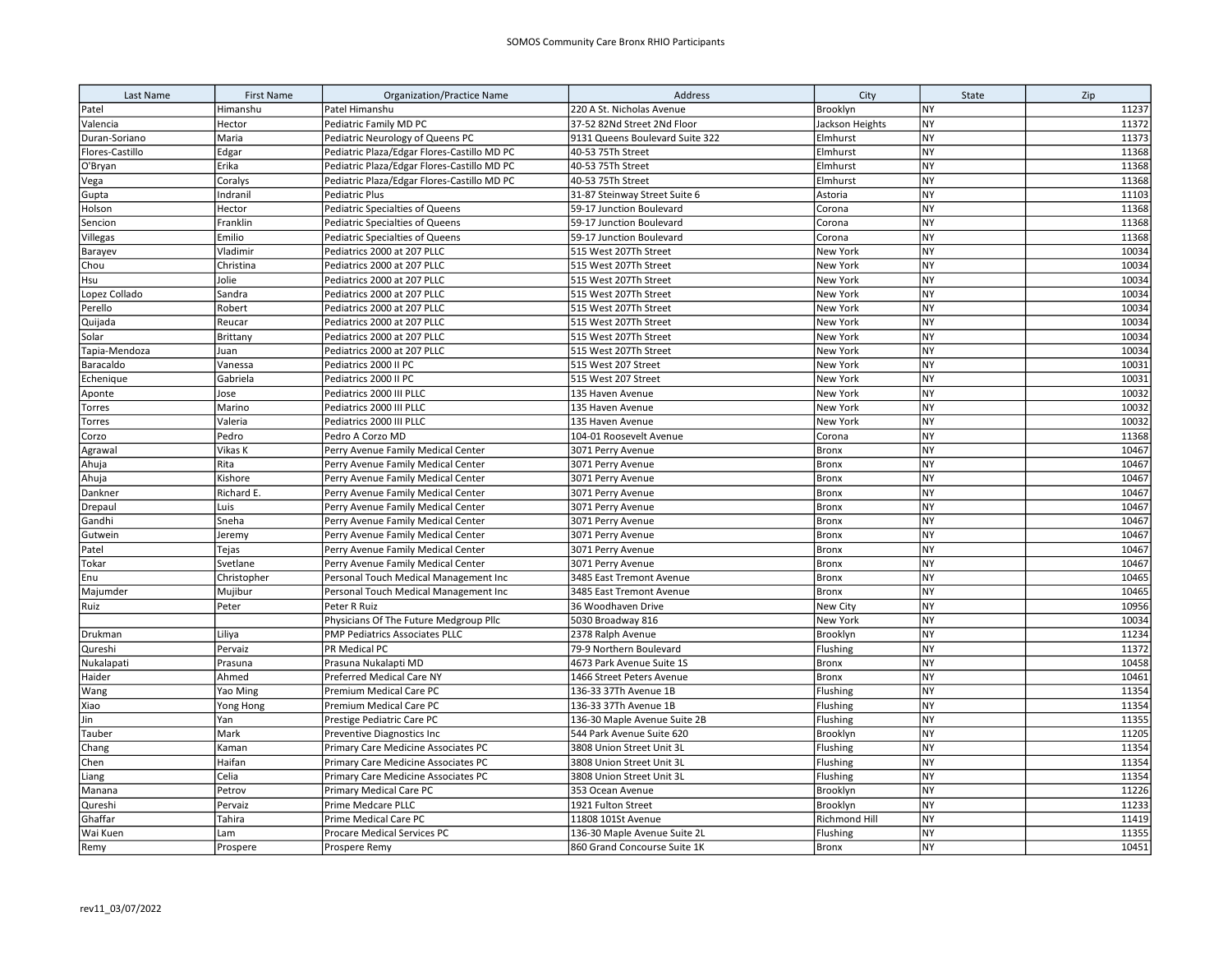| Last Name   | <b>First Name</b> | <b>Organization/Practice Name</b>                                         | Address                         | City            | State     | Zip   |
|-------------|-------------------|---------------------------------------------------------------------------|---------------------------------|-----------------|-----------|-------|
| Haider      | Qazi              | Qazi K Haider MD PC                                                       | 14014 Cherry Avenue             | Flushing        | <b>NY</b> | 11355 |
| Gardino     | Carrie            | QSAC Day                                                                  | 253 West 35Th Street #16        | New York        | <b>NY</b> | 10001 |
| Gardino     | Carrie            | QSAC, Inc.                                                                | 253 West 35Th Street            | New York        | <b>NY</b> | 10001 |
| Huang       | Hua               | <b>Quality Medical Oncology PC</b>                                        | 136-30 Maple Avenue Suite 2A    | Flushing        | <b>NY</b> | 11355 |
| Khan        | Mansoor           | <b>Quality Medical Provider PC</b>                                        | 86-47 164Th Street              | Jamaica         | NY        | 11004 |
| Khan        | Altaf             | <b>Quality Medical Provider PC</b>                                        | 86-47 164Th Street              | Jamaica         | <b>NY</b> | 11004 |
| Qadri       | Syed              | Quality Medical Provider PC                                               | 86-47 164Th Street              | Jamaica         | <b>NY</b> | 11004 |
| Goldwyn     | Guillermo         | Queens Coordinated Care Partners                                          | 14-51 Broadway                  | Astoria         | <b>NY</b> | 11106 |
| Ramzan      | Muhammad          | Queens Internal Medicine and Geriatrics PC                                | 44-05 Parsons Boulevard         | Flushing        | <b>NY</b> | 11355 |
| Xu          | Richard           | Queens Long Island Oncology & Hematology                                  | 39-16 Prince Street #255        | Flushing        | <b>NY</b> | 11354 |
| Wei         | Lihong            | Queens Medical Associates                                                 | 176-60 Union Turnpike Suite 360 | Fresh Medow     | <b>NY</b> | 11366 |
| Abramowitz  | Avram             | Queens Medical Associates                                                 | 176-60 Union Turnpike Suite 360 | Fresh Medow     | <b>NY</b> | 11366 |
| Kaplan      | Barry             | Queens Medical Associates                                                 | 176-60 Union Turnpike Suite 360 | Fresh Medow     | <b>NY</b> | 11366 |
| Roca        | Javier            | Queens Medical Associates                                                 | 176-60 Union Turnpike Suite 360 | Fresh Medow     | <b>NY</b> | 11366 |
| Jung        | Gabriel           | Queens Medical Associates                                                 | 176-60 Union Turnpike Suite 360 | Fresh Medow     | NY        | 11366 |
| Swaika      | Abhisek           | <b>Queens Medical Associates</b>                                          | 176-60 Union Turnpike Suite 360 | Fresh Medow     | <b>NY</b> | 11366 |
| Fulman      | Malvina           | Queens Medical Associates                                                 | 176-60 Union Turnpike Suite 360 | Fresh Medow     | <b>NY</b> | 11366 |
| Groysman    | Pavel             | Queens Medical Associates                                                 | 176-60 Union Turnpike Suite 360 | Fresh Medow     | <b>NY</b> | 11366 |
| John        | Valsa             | Queens Medical Care PC                                                    | 87-42 169Th Street              | Jamaica         | NY        | 11432 |
| Sultana     | Naheed            | Queens Medical Care PC                                                    | 87-42 169Th Street              | Jamaica         | <b>NY</b> | 11432 |
| Castillo    | Alfredo           | Queens Medical Office PC                                                  | 90-33 Elmhurst Avenue           | Jackson Heights | NY        | 11372 |
| Jaes        | Pablo             | Queens Medical Office PC                                                  | 90-33 Elmhurst Avenue           | Jackson Heights | <b>NY</b> | 11372 |
| Marone      | Freya             | Queens Medical Office PC                                                  | 90-33 Elmhurst Avenue           | Jackson Heights | <b>NY</b> | 11372 |
| Murphy      | Raquel            | Queens Medical Office PC                                                  | 90-33 Elmhurst Avenue           | Jackson Heights | <b>NY</b> | 11372 |
| Rozo        | Alberto           | Queens Medical Office PC                                                  | 90-33 Elmhurst Avenue           | Jackson Heights | <b>NY</b> | 11372 |
| Zayat       | Gabriel           | Queens Medical Office PC                                                  | 90-33 Elmhurst Avenue           | Jackson Heights | <b>NY</b> | 11372 |
| Levy        | Eduard            | Queens Star Medical                                                       | 63-118 Woodhaven Boulevard      | Rego Park       | NY        | 11379 |
| Levy        | Asya              | Queens Star Medical                                                       | 63-118 Woodhaven Boulevard      | Rego Park       | <b>NY</b> | 11379 |
| Guillen     | Rafael            | R Guillen MD PC                                                           | 800 Grand Concourse             | <b>Bronx</b>    | NY        | 10455 |
| Mamoon      | Nahreem           | R&R Medical Care PC                                                       | 87-31 168Th Place               | Jamaica         | <b>NY</b> | 11432 |
| Mamoon      | Yusufal           | <b>R&amp;R Medical Care PC</b>                                            | 87-31 168Th Place               | Jamaica         | <b>NY</b> | 11432 |
| Berrido     | Nieve             | R.A.I.N Home Attendant Services Inc/DBA RAIN HOME (811 Morris Park Avenue |                                 | <b>Bronx</b>    | <b>NY</b> | 10462 |
| Torres      | Anderson          | R.A.I.N Home Attendant Services Inc/DBA RAIN HOME (811 Morris Park Avenue |                                 | <b>Bronx</b>    | <b>NY</b> | 10462 |
| Bhuiyan     | Rafique           | Rafique Bhuiyan Medical PC                                                | 7013 37Th Avenue                | Jackson Heights | <b>NY</b> | 11372 |
| <b>Butt</b> | Rahila            | Rahila Butt MD PC                                                         | 1921 Fulton Street              | Brooklyn        | <b>NY</b> | 11233 |
| Patel       | Rajesh            | Rajesh J Patel Family Practice MD                                         | 2016 Grand Concourse            | Bronx           | <b>NY</b> | 10457 |
| Iqba        | Uzma              | Raza Medical                                                              | 1688 Central Court              | Valley Stream   | NY        | 11580 |
| Raza        | Nadeem            | Raza Medical                                                              | 1688 Central Court              | Valley Stream   | <b>NY</b> | 11580 |
| Cai         | Renee             | RC Wellness Medical PC                                                    | 8616 18th Avenue                | Brooklyn        | <b>NY</b> | 11214 |
| Schwartz    | Dianne            | <b>Realization Center Inc</b>                                             | 19 Union Square West Floor 7    | New York        | <b>NY</b> | 10003 |
| Chan        | Richard           | <b>Richard Chan</b>                                                       | 139 Centre Street Suite 712     | New York        | <b>NY</b> | 10013 |
| Singh       | Amarjit           | Richmond Hill Medical Services PC                                         | 94-26 Lefferts Boulevard        | Richmond Hill   | <b>NY</b> | 11419 |
| Wallach     | Nancy             | Richmond Hill Pediatric Associates                                        | 86-04 117Th Street              | Richmond Hill   | <b>NY</b> | 11418 |
| Varghese    | Pijali            | Richmond Hill Sleep Center                                                | 8715 115Th Street               | Richmond Hill   | NY        |       |
| Jhaveri     | Rita              | Rita Jhaveri MD                                                           | 125-07 101St Avenue             | Richmond Hill   | <b>NY</b> | 11419 |
| Khanijou    | Rita              | Rita Kanijou Physician PC                                                 | 3000 Fulton Street              | Brookyln        | <b>NY</b> | 11208 |
| Santana     | Rita              | Rita Santana MD PC                                                        | 611 West 177Th Street Suite 2   | <b>New York</b> | NY        | 10033 |
| Gultai      | Gagan             | Ritecare Medical Office PC                                                | 8538 168 Place                  | Jamaica         | NY        | 11432 |
| Irshad      | Nadia             | Ritecare Medical Office PC                                                | 8538 168 Place                  | Jamaica         | NY        | 11432 |
| Rahman      | Mohammad          | Ritecare Medical Office PC                                                | 8538 168 Place                  | Jamaica         | NY        | 11432 |
|             |                   | Riverdale Mental Health Association                                       | 5676 Riverdale Avenue           | <b>Bronx</b>    | NY        | 10471 |
| Nyein       | Roland            | Roland Nyein MD PC                                                        | 822 54Th Street Lower Level     | Brooklyn        | NY        | 10013 |
| Nyein       | Betty             | Roland Nyein MD PC                                                        | 822 54Th Street Lower Level     | Brooklyn        | <b>NY</b> | 10013 |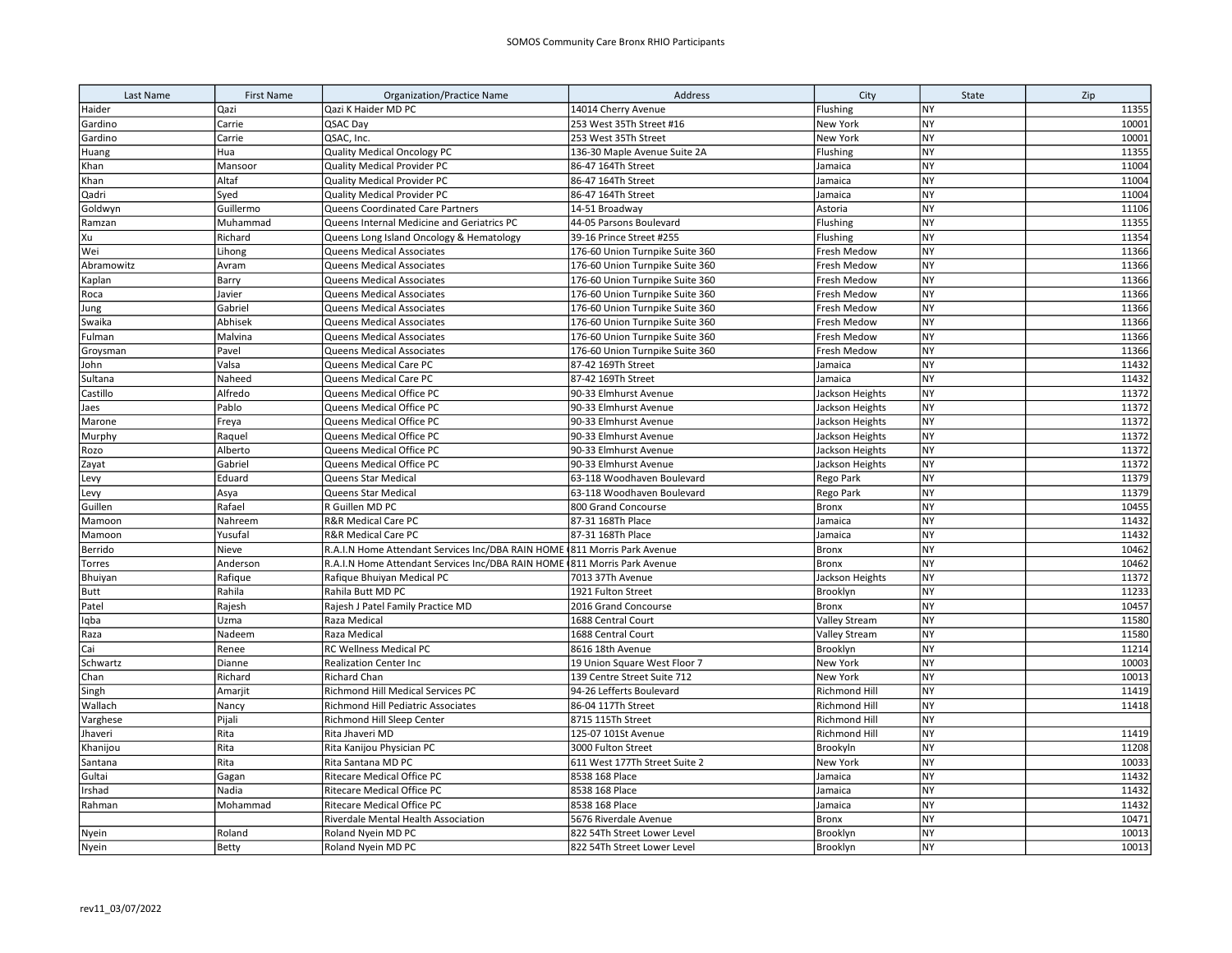| Last Name  | <b>First Name</b>   | <b>Organization/Practice Name</b>                                         | Address                             | City            | State     | Zip   |
|------------|---------------------|---------------------------------------------------------------------------|-------------------------------------|-----------------|-----------|-------|
| Rybestein  | Marc                | Roosevelt Cardiovascular Diagnostic                                       | 751 A 90Th Street                   | Jackson Heights | <b>NY</b> | 11372 |
| Haro       | Mario               | Roosevelt Medical Services PC                                             | 67-09 Roosevelt Avenue              | Woodside        | <b>NY</b> | 11377 |
|            |                     | Royal Care Certified Home Health Care Llc                                 | 3050 Whitestone Expressway Suite304 | Flushing        | <b>NY</b> | 11354 |
| Leotaud    | Gerard              | Royal Footcare                                                            | 1715 University Avenue              | Bronx           | <b>NY</b> | 10453 |
| Ravelo     | Ramon               | RR Medical PC                                                             | 547 W 157Th Street                  | New York        | <b>NY</b> | 10032 |
| Rodriguez  | Rafael              | <b>RRG Medical Practice</b>                                               | 90-01 Roosevelt Avenue              | Jackson Heights | <b>NY</b> | 11372 |
| Dhanani    | Harsha              | RS Nuclear Medicine PC                                                    | 825 57Th Street Suite 103           | Brooklyn        | <b>NY</b> | 11220 |
| Kuang      | Liren               | RS Nuclear Medicine PC                                                    | 825 57Th Street Suite 103           | Brooklyn        | NY        | 11220 |
| Qiu        | William             | RS Nuclear Medicine PC                                                    | 825 57Th Street Suite 103           | Brooklyn        | <b>NY</b> | 11220 |
| Carvajal   | Ruben               | Ruben Carvajal MD                                                         | 2271 Grand Avenue                   | <b>Bronx</b>    | <b>NY</b> | 10468 |
| Hasan      | Shaikh              | S Hasan Physician PC                                                      | 113 Church Avenue                   | Brooklyn        | <b>NY</b> | 11218 |
| Alam       | Anis                | Saba Medical Care                                                         | 921 Coney Island Avenue             | Brooklyn        | NY        | 11230 |
|            |                     | Safe Health Pharmacy                                                      | 5708 7Th Avenue                     | Brooklyn        | NY        | 11220 |
| Majeed     | Salamat             | Salamat Majeed                                                            | 169-11 Highland Avenue              | Jamaica         | <b>NY</b> | 11432 |
| Salas      | Edwin               | Salcare Home Health Services Inc                                          | 545 Eight Ave #920                  | <b>New York</b> | <b>NY</b> | 10018 |
| Castells   | Salvador            | Salvador Castells MD                                                      | 600 West Apt 1C 161St               | New York        | <b>NY</b> | 10453 |
| Bangug     | Samuel              | Samuel Pio A. Bangug, MD PC                                               | 175-41 Hillside Avenue              | Jamaica         | NY        | 11432 |
| Cheung     | Sandy               | Sandy Cheung DO PLLC                                                      | 11 East Broadway Suite 11B          | New York        | <b>NY</b> | 10038 |
| Choi       | Sang                | Sang Choi MD                                                              | 2271 Grand Avenue                   | <b>Bronx</b>    | <b>NY</b> | 10468 |
| Kan        | Sang                | Sang Kan MD                                                               | 863 50Th Street Suite M3            | Brooklyn        | <b>NY</b> | 10002 |
|            |                     | Sang Kan MD                                                               | 863 50Th Street                     | Brooklyn        | <b>NY</b> | 11220 |
| Mohan      | Santha              | Santha Mohan; Randall Medical Office                                      | 1790 Randall Avenue                 | <b>Bronx</b>    | <b>NY</b> | 10473 |
|            |                     | Sapphire Center For Rehabilitation And Nursing Of Cent 35-15 Parsons Blvd |                                     | Flushing        | <b>NY</b> | 11354 |
| Skeivys    | Saulius             | Saulius J. Skeivys MD PC                                                  | 57-18 Woodside Avenue               | Woodside        | <b>NY</b> | 11377 |
| Lusak      | Russell             | Selfhelp Community Services Inc.                                          | 520 8Th Avenue #5                   | New York        | <b>NY</b> | 10018 |
| Sencion    | Sergio              | Sergio Sencion Pediatrics                                                 | 400 Fort Washington Avenue Suite 1C | New York        | <b>NY</b> | 10033 |
| King       | Joanne              | SES Operating Corp/Harlem East Life Plan                                  | 2367-69 Second Avenue               | New York        | <b>NY</b> | 10035 |
| Mallick    | Shahla              | Shahla Mallick Medical PC                                                 | 5407 5Th Avenue                     | Brooklyn        | <b>NY</b> | 11220 |
| Soni       | Sharad              | Sharad Soni Physician PC                                                  | 9709 101 Avenue                     | Ozone Park      | <b>NY</b> | 11416 |
| Shah       | Sangita             | Sheldon Medical Care PC                                                   | 651 Academy Street                  | New York        | <b>NY</b> | 10468 |
| Shah       | Tushar              | Sheldon Medical Care PC                                                   | 651 Academy Street                  | New York        | <b>NY</b> | 10468 |
| Sherman    | Marc N              | Sheldon Medical Care PC                                                   | 651 Academy Street                  | New York        | <b>NY</b> | 10468 |
| Shi        | Shelly              | Shelly Shi MD                                                             | 185 Canal Street Suite 405          | New York        | NY        | 10013 |
| Lin        | Shen-Han            | Shen-Han Lin Medical                                                      | 133-42 39 Avenue                    | Flushing        | <b>NY</b> | 11354 |
| Beltran    | Kathleen            | Shining Light DBA Advanced Preventive Medicine                            | 1030 Sheridan Avenue                | Bronx           | <b>NY</b> | 10456 |
| Karimi     | Mahmood             | Shining Light DBA Advanced Preventive Medicine                            | 1030 Sheridan Avenue                | <b>Bronx</b>    | <b>NY</b> | 10456 |
| Ramanathan | Mythily             | Simela Medical Arts PC                                                    | 680 Fulton Avenue                   | Hempstead       | <b>NY</b> | 11550 |
| Min        | Cai                 | Sincere Medical Care PC                                                   | 41-05 College Point Boulevard       | Flushing        | NY        | 11355 |
| Boursiquat | Jean Robert         | <b>SLB Medical</b>                                                        | 97-03 Springfield Boulevard         | Queens Village  | <b>NY</b> | 11429 |
| Laurent    | Mario Saint         | <b>SLB Medical</b>                                                        | 97-03 Springfield Boulevard         | Queens Village  | <b>NY</b> | 11429 |
| Hasnayen   | Shahed              | SM Hasnayen Medical Office PLLC                                           | 87-12 175Th Street Unit 2A          | Jamaica         | <b>NY</b> | 11432 |
| Begum      | Shamim              | <b>Smart Medical Care PC</b>                                              | 87-42 168Th Street                  | Jamaica         | <b>NY</b> | 11432 |
| Chowdhury  | <b>AYM Maksudul</b> | <b>Smart Medical Care PC</b>                                              | 87-42 168Th Street                  | Jamaica         | <b>NY</b> | 11432 |
| Siu        | Singmay             | <b>SMS Medical Service PLLC</b>                                           | 5613 7Th Avenue                     | Brooklyn        | <b>NY</b> | 11220 |
| Alberto    | Glendalyz           | <b>SOP Medical PC</b>                                                     | 102-11 Roosevelt Avenue Suite 4     | Corona          | <b>NY</b> | 11368 |
| Malamud    | Enrique             | SOP Medical PC                                                            | 102-11 Roosevelt Avenue Suite 4     | Corona          | <b>NY</b> | 11368 |
| Adeyemo    | Adenike             | Sound Health Medical PC                                                   | 3108 Third Avenue                   | <b>Bronx</b>    | <b>NY</b> | 10451 |
| Yahodaei   | Kamram              | <b>South Bronx Pediatrics</b>                                             | 601 East 138Th Street               | <b>Bronx</b>    | <b>NY</b> | 10454 |
| Hannan     | Mohammad            | Springfield Pediatric PC                                                  | 76-04 Jamaica Avenue                | Woodhaven       | NY        | 11422 |
| Nazarian   | Habib               | Springfield Pediatric PC                                                  | 76-04 Jamaica Avenue                | Woodhaven       | <b>NY</b> | 11422 |
| Wu         | Jian Lin            | Springsea Physician PC                                                    | 839 58Th Street 5Th Floor           | Brooklyn        | <b>NY</b> | 11220 |
| Smalls     | Sophia Streete      | SSS Family Medicine PC                                                    | 115-13A Merrick Boulevard           | Jamaica         | <b>NY</b> | 11434 |
| Ottaviano  | Paul                | <b>St James Medical PC</b>                                                | 25 Saint James Place                | New York        | <b>NY</b> | 10038 |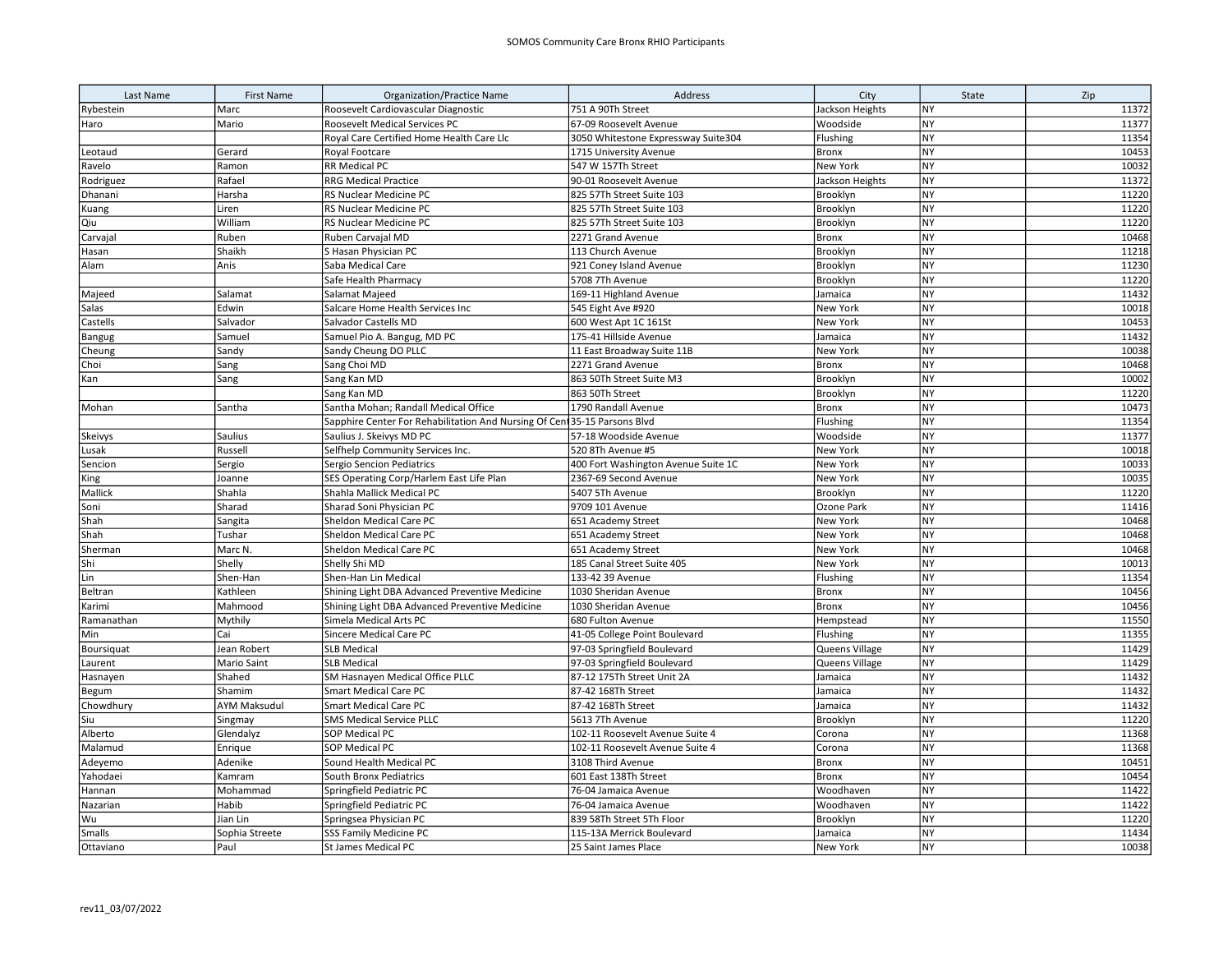| Last Name      | <b>First Name</b> | <b>Organization/Practice Name</b>                                              | Address                             | City            | State     | Zip   |
|----------------|-------------------|--------------------------------------------------------------------------------|-------------------------------------|-----------------|-----------|-------|
| Valerio        | Elvia             | St. Nicholas Pediatrics PC                                                     | 251 W. Kingsbridge Road             | <b>Bronx</b>    | <b>NY</b> | 10463 |
| Gamundi        | Rosa              | <b>Stages Pediatrics</b>                                                       | 128 Fort Washington Avenue Suite 1J | New York        | <b>NY</b> | 10032 |
| Pena           | Clotide           | <b>Stages Pediatrics</b>                                                       | 128 Fort Washington Avenue Suite 1J | New York        | <b>NY</b> | 10032 |
| Cohen          | Stanley           | <b>Stanley B Cohen</b>                                                         | 128 Post Avenue Suite K             | New York        | <b>NY</b> | 10034 |
| .inetskaya     | Yelena            | Starosta Medical PC dba New Care Medical                                       | 2114 Gravesend Neck Road            | Brooklyn        | <b>NY</b> | 11229 |
| Starosta       | Elena             | Starosta Medical PC dba New Care Medical                                       | 2114 Gravesend Neck Road            | Brooklyn        | NY        | 11229 |
| Ko             | Steve             | Stellar Physical & Occupational Therapy & Acupuncutre 87-09 Justice Avenue     |                                     | Elmhurst        | NY        | 11373 |
| Mesa           | Johnemma          | Stellar Physical & Occupational Therapy & Acupuncutre 87-09 Justice Avenue     |                                     | Elmhurst        | <b>NY</b> | 11373 |
| Woolward       | Andrew            | Stellar Physical & Occupational Therapy & Acupuncutre 87-09 Justice Avenue     |                                     | Elmhurst        | <b>NY</b> | 11373 |
| Perez          | Stephen           | Stephen B Perez MD                                                             | 225A East 149Th Street              | Bronx           | NY        | 10451 |
| <b>Butters</b> | Marva             | <b>Sterling Podiatric Pc</b>                                                   | 780 Nostrand Avenue                 | Brooklyn        | <b>NY</b> | 11216 |
| Katz           | Susan             | Summit Home Health Care                                                        | 1797 Coney Island Avenue            | Brooklyn        | <b>NY</b> | 11230 |
| Ren            | Lisa              | Sunrise Medical Care PC                                                        | 849 57Th Street 4Th Floor           | Brooklyn        | <b>NY</b> | 11220 |
|                |                   | <b>Sunrise Medical PC</b>                                                      | 40-39 Junction Boulevard            | Corona          | <b>NY</b> | 11368 |
| Nazir          | Ahsan             | Supreme Medical Care PLLC                                                      | 189-11 Jamaica Avenue               | Jamaica         | <b>NY</b> | 11423 |
|                |                   | Suretox Laboratory Llc                                                         | 495 Boulevard Suite 1A              | Elmwood Park    | <b>NY</b> | 07407 |
| Malhotra       | Surinder          | Surinder S Malhotra                                                            | 92-29 Queens Boulevard Suite 1H     | Queens          | <b>NY</b> | 11374 |
| Swaminathan    | Chennareddy       | Swaminathan Chennareddy MD                                                     | 101-05 Lefferts Boulevard Suite 203 | South Richmond  | <b>NY</b> | 11419 |
| Ahmad          | Syed T            | Syed T Ahmad MD PC                                                             | 33 Front Street                     | Hempstead       | NY        | 11550 |
| Go             | Teresita          | Teresita Go                                                                    | 1219 Liberty Avenue                 | Brooklyn        | <b>NY</b> | 11208 |
| Lee            | Jocelyn           | The First Chinese Presbyterian Community Affairs Hom 30 Broad Street 6Th Floor |                                     | New York        | <b>NY</b> | 10004 |
| Campusano      | Clarinelda        | The Heights Medical PC                                                         | 139 Haven Ave                       | New York        | <b>NY</b> | 10032 |
| Thaw           | Emerald           | The National Asthma & Allergy Center                                           | 5908 5Th Avenue                     | Brooklyn        | NY        | 11220 |
| Mendez         | Maria             | The PAC Program Inc.                                                           | 1215-1217 Stratford Avenue          | Bronx           | NY        | 10472 |
|                |                   | The Royal Care Inc                                                             | 6323 14Th Avenue                    | Brooklyn        | NY        | 11219 |
| Molnar         | Thomas            | Thomas G Molnar MD                                                             | 8339 Daniels Street                 | Jamaica         | <b>NY</b> | 11435 |
| Lyo            | Rosie             | Thomas Lyo                                                                     | 421 Huguenot Street                 | New Rochelle    | NY        | 11354 |
| Lyo            | Thomas            | Thomas Lyo                                                                     | 421 Huguenot Street                 | New Rochelle    | <b>NY</b> | 11354 |
| Yee            | Lily              | Thomas Lyo                                                                     | 421 Huguenot Street                 | New Rochelle    | <b>NY</b> | 11354 |
|                |                   | Three J'S Pharmacy Inc                                                         | 9012 Elmhurst Avenue                | Jackson Heights | <b>NY</b> | 11372 |
| Thanjan        | Thresiamma        | Thresiamma Thanjan MD                                                          | 2859 Creston Avenue                 | Bronx           | <b>NY</b> | 10468 |
| Lee            | Hung-Sam          | Tien Cardiology Associates PC                                                  | 42-60 Main Street                   | Flushing        | <b>NY</b> | 11355 |
| Orugariye      | Tosan             | <b>Tiga Pediatrics</b>                                                         | 3510 Bainbridge Avenue Suite 5      | Bronx           | NY        | 10467 |
| Alcaide        | Alejandro         | TJH Medical Services, P.C.                                                     | 89-06 135th Street                  | Jamaica         | <b>NY</b> | 11418 |
| Alyskewycz     | Mykola            | TJH Medical Services, P.C.                                                     | 89-06 135th Street                  | Jamaica         | NY        | 11418 |
| Andoni         | Alda              | TJH Medical Services, P.C.                                                     | 89-06 135th Street                  | Jamaica         | <b>NY</b> | 11418 |
| Babury         | Mohammad          | TJH Medical Services, P.C.                                                     | 89-06 135th Street                  | Jamaica         | <b>NY</b> | 11418 |
| Bagheri        | Farshad           | TJH Medical Services, P.C.                                                     | 89-06 135th Street                  | Jamaica         | NY        | 11418 |
| Basu           | Amit              | TJH Medical Services, P.C.                                                     | 89-06 135th Street                  | Jamaica         | <b>NY</b> | 11418 |
| Biro           | Nicolas           | TJH Medical Services, P.C.                                                     | 89-06 135th Street                  | Jamaica         | <b>NY</b> | 11418 |
| Bregman        | Alvin             | TJH Medical Services, P.C.                                                     | 89-06 135th Street                  | Jamaica         | <b>NY</b> | 11418 |
| Cantu          | Roberto           | TJH Medical Services, P.C.                                                     | 89-06 135th Street                  | Jamaica         | <b>NY</b> | 11418 |
| Cervantes      | Jose              | TJH Medical Services, P.C.                                                     | 89-06 135th Street                  | Jamaica         | <b>NY</b> | 11418 |
| Chan           | Jeffrey           | TJH Medical Services, P.C.                                                     | 89-06 135th Street                  | Jamaica         | NY        | 11418 |
| Chowdhury      | Rabeya            | TJH Medical Services, P.C.                                                     | 89-06 135th Street                  | Jamaica         | NY        | 11418 |
| Chun           | Hajoon            | TJH Medical Services, P.C.                                                     | 89-06 135th Street                  | Jamaica         | <b>NY</b> | 11418 |
| Cohen          | Lourdes           | TJH Medical Services, P.C.                                                     | 89-06 135th Street                  | Jamaica         | <b>NY</b> | 11418 |
| Colasacco      | Joseph            | TJH Medical Services, P.C.                                                     | 89-06 135th Street                  | Jamaica         | NY        | 11418 |
| Coven          | David             | TJH Medical Services, P.C.                                                     | 89-06 135th Street                  | Jamaica         | NY        | 11418 |
| Cruz           | Florencia         | TJH Medical Services, P.C.                                                     | 89-06 135th Street                  | Jamaica         | <b>NY</b> | 11418 |
| Dhar           | Sonya             | TJH Medical Services, P.C.                                                     | 89-06 135th Street                  | Jamaica         | NY<br>NY  | 11418 |
| Dolmaian       | Gigliola          | TJH Medical Services, P.C.                                                     | 89-06 135th Street                  | Jamaica         |           | 11418 |
| Donadt         | Robert            | TJH Medical Services, P.C.                                                     | 89-06 135th Street                  | Jamaica         | <b>NY</b> | 11418 |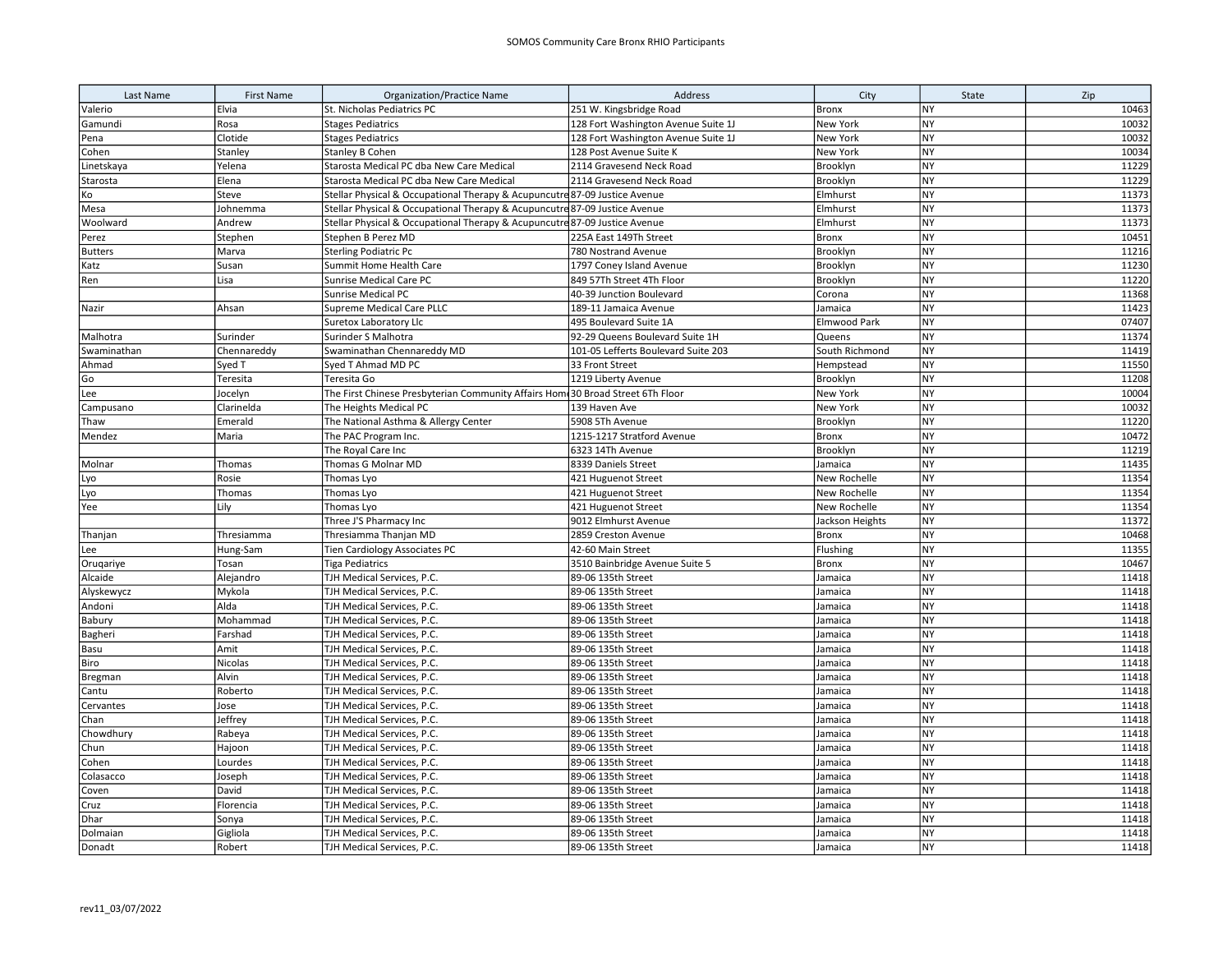| Last Name      | <b>First Name</b> | <b>Organization/Practice Name</b> | Address                                  | City               | State                  | Zip            |
|----------------|-------------------|-----------------------------------|------------------------------------------|--------------------|------------------------|----------------|
| Edasery        | Верру             | TJH Medical Services, P.C.        | 89-06 135th Street                       | Jamaica            | NY                     | 11418          |
| Edmondson      | Patricia          | TJH Medical Services, P.C.        | 89-06 135th Street                       | Jamaica            | <b>NY</b>              | 11418          |
| Egol           | Kenneth           | TJH Medical Services, P.C.        | 89-06 135th Street                       | Jamaica            | NY                     | 11418          |
| Falk           | Bryan             | TJH Medical Services, P.C.        | 89-06 135th Street                       | Jamaica            | <b>NY</b>              | 11418          |
| Feistmann      | Jonathan          | TJH Medical Services, P.C.        | 89-06 135th Street                       | Jamaica            | <b>NY</b>              | 11418          |
| Flores-Freeth  | Ingrid            | TJH Medical Services, P.C.        | 89-06 135th Street                       | Jamaica            | <b>NY</b>              | 11418          |
| Freeley        | Douglas           | TJH Medical Services, P.C.        | 89-06 135th Street                       | Jamaica            | <b>NY</b>              | 11418          |
| Fretwell       | Kenneth           | TJH Medical Services, P.C.        | 89-06 135th Street                       | Jamaica            | <b>NY</b>              | 11418          |
| Gashi          | Eleonora          | TJH Medical Services, P.C.        | 89-06 135th Street                       | Jamaica            | <b>NY</b>              | 11418          |
| Gavrilova      | Svetlana          | TJH Medical Services, P.C.        | 89-06 135th Street                       | Jamaica            | NY                     | 11418          |
| Goldshteyn     | Vadim             | TJH Medical Services, P.C.        | 89-06 135th Street                       | Jamaica            | <b>NY</b>              | 11418          |
| Golio          | Dominick          | TJH Medical Services, P.C.        | 89-06 135th Street                       | Jamaica            | <b>NY</b>              | 11418          |
| Goltyapina     | Natalya           | TJH Medical Services, P.C.        | 89-06 135th Street                       | Jamaica            | <b>NY</b>              | 11418          |
| Gottlieb       | Marc              | TJH Medical Services, P.C.        | 89-06 135th Street                       | Jamaica            | NY                     | 11418          |
| Govind         | Prashil           | TJH Medical Services, P.C.        | 89-06 135th Street                       | Jamaica            | <b>NY</b>              | 11418          |
| Gulmi          | Frederick         | TJH Medical Services, P.C.        | 89-06 135th Street                       | Jamaica            | NY                     | 11418          |
| Gupta          | Rakesh            | TJH Medical Services, P.C.        | 89-06 135th Street                       | Jamaica            | NY                     | 11418          |
| Guterman       | Jonathan          | TJH Medical Services, P.C.        | 89-06 135th Street                       | Jamaica            | <b>NY</b>              | 11418          |
| Hakimian       | Payam             | TJH Medical Services, P.C.        | 89-06 135th Street                       | Jamaica            | <b>NY</b>              | 11418          |
| Haleem         | Abdul             | TJH Medical Services, P.C.        | 89-06 135th Street                       | Jamaica            | <b>NY</b>              | 11418          |
| Hoffman        | Martin            | TJH Medical Services, P.C.        | 89-06 135th Street                       | Jamaica            | NY                     | 11418          |
| Hubbard        | Natalie           | TJH Medical Services, P.C.        | 89-06 135th Street                       | Jamaica            | <b>NY</b>              | 11418          |
| Inglis         | Steven            | TJH Medical Services, P.C.        | 89-06 135th Street                       | Jamaica            | <b>NY</b>              | 11418          |
| Jagroop        | Sophia            | TJH Medical Services, P.C.        | 89-06 135th Street                       | Jamaica            | <b>NY</b>              | 11418          |
| Kapoor         | Monica            | TJH Medical Services, P.C.        | 89-06 135th Street                       | Jamaica            | <b>NY</b>              | 11418          |
| Kessler        | Edmund            | TJH Medical Services, P.C.        | 89-06 135th Street                       | Jamaica            | <b>NY</b>              | 11418          |
| Khalil         | Susan             | TJH Medical Services, P.C.        | 89-06 135th Street                       | Jamaica            | <b>NY</b>              | 11418          |
| Khalil         | Ahmed             | TJH Medical Services, P.C.        | 89-06 135th Street                       | Jamaica            | <b>NY</b>              | 11418          |
| Khan           | Nausheer          | TJH Medical Services, P.C.        | 89-06 135th Street                       | Jamaica            | <b>NY</b>              | 11418          |
| Khan           | Noman             | TJH Medical Services, P.C.        | 89-06 135th Street                       | Jamaica            | <b>NY</b>              | 11418          |
| Khan           | Sameena           | TJH Medical Services, P.C.        | 89-06 135th Street                       | Jamaica            | NY                     | 11418          |
| Kilshtok       | Sofya             | TJH Medical Services, P.C.        | 89-06 135th Street                       | Jamaica            | NY                     | 11418          |
| Knight-Debrady | Alicia            | TJH Medical Services, P.C.        | 89-06 135th Street                       | Jamaica            | <b>NY</b>              | 11418          |
| Kulisek        | Nicole            | TJH Medical Services, P.C.        | 89-06 135th Street                       | Jamaica            | <b>NY</b>              | 11418          |
| Lai            | Amy               | TJH Medical Services, P.C.        | 89-06 135th Street                       | Jamaica            | NY                     | 11418          |
| Lam            | Henry             | TJH Medical Services, P.C.        | 89-06 135th Street                       | Jamaica            | NY                     | 11418          |
| Libby          | Charles           | TJH Medical Services, P.C.        | 89-06 135th Street                       | Jamaica            | <b>NY</b>              | 11418          |
| Lowy           | Arthur            | TJH Medical Services, P.C.        | 89-06 135th Street                       | Jamaica            | NY                     | 11418          |
| umicao.        | Lorna             | TJH Medical Services, P.C.        | 89-06 135th Street                       | Jamaica            | NY                     | 11418          |
| Martine        | Louis             | TJH Medical Services, P.C.        | 89-06 135th Street                       | Jamaica            | NY                     | 11418          |
| Mckenzie       | Katherine         | TJH Medical Services, P.C.        | 89-06 135th Street                       | Jamaica            | NY                     | 11418          |
| Mehta          | Asit              | TJH Medical Services, P.C.        | 89-06 135th Street                       | Jamaica            | <b>NY</b>              | 11418          |
| Mendelson      | Robert            | TJH Medical Services, P.C.        | 89-06 135th Street                       | Jamaica            | NY                     | 11418          |
| Mishail        | Alek              | TJH Medical Services, P.C.        | 89-06 135th Street                       | Jamaica            | <b>NY</b>              | 11418          |
| Mutyala        | Manikyam          | TJH Medical Services, P.C.        | 89-06 135th Street                       | Jamaica            | <b>NY</b>              | 11418          |
| Nagappan       | Nagammai          | TJH Medical Services, P.C.        | 89-06 135th Street                       | Jamaica            | <b>NY</b>              | 11418          |
| Nandakumar     | Thambirajah       | TJH Medical Services, P.C.        | 89-06 135th Street                       | Jamaica            | <b>NY</b>              | 11418          |
| Paksima        | Nader             | TJH Medical Services, P.C.        | 89-06 135th Street                       | Jamaica            | <b>NY</b><br><b>NY</b> | 11418          |
| Patel          | Monica            | TJH Medical Services, P.C.        | 89-06 135th Street                       | Jamaica            |                        | 11418          |
| Patel          | Mahendra          | TJH Medical Services, P.C.        | 89-06 135th Street                       | Jamaica            | <b>NY</b><br>NY        | 11418<br>11418 |
| Patel          | Jagruti<br>Avani  | TJH Medical Services, P.C.        | 89-06 135th Street<br>89-06 135th Street | Jamaica<br>Jamaica | NY                     | 11418          |
| Patel          |                   | TJH Medical Services, P.C.        |                                          |                    | <b>NY</b>              | 11418          |
| PEREZ          | LINDA             | TJH Medical Services, P.C.        | 89-06 135th Street                       | Jamaica            |                        |                |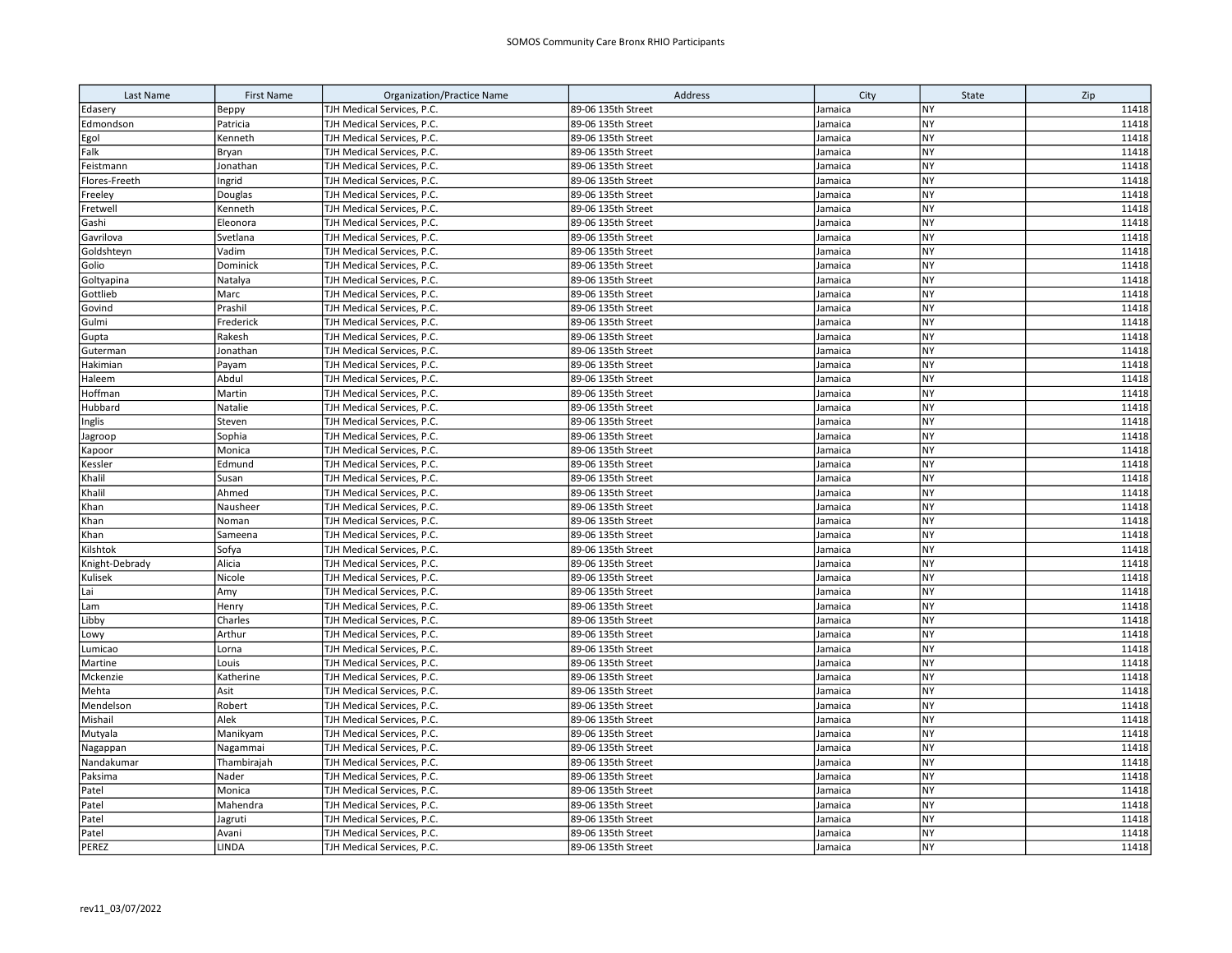| Last Name           | <b>First Name</b> | <b>Organization/Practice Name</b>                  | Address                        | City                        | State                  | Zip            |
|---------------------|-------------------|----------------------------------------------------|--------------------------------|-----------------------------|------------------------|----------------|
| Pinsker             | Richard           | TJH Medical Services, P.C.                         | 89-06 135th Street             | Jamaica                     | <b>NY</b>              | 11418          |
| Prasanth            | Kaninghat         | TJH Medical Services, P.C.                         | 89-06 135th Street             | Jamaica                     | <b>NY</b>              | 11418          |
| Rajpal              | Sanjeev           | TJH Medical Services, P.C.                         | 89-06 135th Street             | Jamaica                     | <b>NY</b>              | 11418          |
| Riano Marin         | Ervin             | TJH Medical Services, P.C.                         | 89-06 135th Street             | Jamaica                     | <b>NY</b>              | 11418          |
| Ricciardi           | Riccardo          | TJH Medical Services, P.C.                         | 89-06 135th Street             | Jamaica                     | <b>NY</b>              | 11418          |
| Rodrigues           | Lucan             | TJH Medical Services, P.C.                         | 89-06 135th Street             | Jamaica                     | <b>NY</b>              | 11418          |
| Romsaitong          | Diane             | TJH Medical Services, P.C.                         | 89-06 135th Street             | Jamaica                     | <b>NY</b>              | 11418          |
| Ryu                 | Jae               | TJH Medical Services, P.C.                         | 89-06 135th Street             | Jamaica                     | <b>NY</b>              | 11418          |
| Saint-John          | Susan             | TJH Medical Services, P.C.                         | 89-06 135th Street             | Jamaica                     | <b>NY</b>              | 11418          |
| Sammett             | David             | TJH Medical Services, P.C.                         | 89-06 135th Street             | Jamaica                     | <b>NY</b>              | 11418          |
| Sandoval            | Juan              | TJH Medical Services, P.C.                         | 89-06 135th Street             | Jamaica                     | <b>NY</b>              | 11418          |
| Sarkar              | Samir             | TJH Medical Services, P.C.                         | 89-06 135th Street             | Jamaica                     | <b>NY</b>              | 11418          |
| Seshadri            | Kapila            | TJH Medical Services, P.C.                         | 89-06 135th Street             | Jamaica                     | <b>NY</b>              | 11418          |
| Shah                | Darshak           | TJH Medical Services, P.C.                         | 89-06 135th Street             | Jamaica                     | <b>NY</b>              | 11418          |
| Shakil              | Javeria           | TJH Medical Services, P.C.                         | 89-06 135th Street             | Jamaica                     | <b>NY</b>              | 11418          |
| Sharma              | Jayendra          | TJH Medical Services, P.C.                         | 89-06 135th Street             | Jamaica                     | <b>NY</b>              | 11418          |
| Shukla              | Mayank            | TJH Medical Services, P.C.                         | 89-06 135th Street             | Jamaica                     | <b>NY</b>              | 11418          |
| Shulman             | Julia             | TJH Medical Services, P.C.                         | 89-06 135th Street             | Jamaica                     | <b>NY</b>              | 11418          |
| Silverton           | Tricia            | TJH Medical Services, P.C.                         | 89-06 135th Street             | Jamaica                     | NY                     | 11418          |
| Stracher            | Michael           | TJH Medical Services, P.C.                         | 89-06 135th Street             | Jamaica                     | <b>NY</b>              | 11418          |
| Teller              | Katerina          | TJH Medical Services, P.C.                         | 89-06 135th Street             | Jamaica                     | <b>NY</b>              | 11418          |
| Thakore             | Hasit             | TJH Medical Services, P.C.                         | 89-06 135th Street             | Jamaica                     | NY                     | 11418          |
| Thurm               | Craig             | TJH Medical Services, P.C.                         | 89-06 135th Street             | Jamaica                     | NY                     | 11418          |
| To                  | Justin            | TJH Medical Services, P.C.                         | 89-06 135th Street             | Jamaica                     | <b>NY</b>              | 11418          |
| Viray               | Jose              | TJH Medical Services, P.C.                         | 89-06 135th Street             | Jamaica                     | NY                     | 11418          |
| Vuppula             | Sharon            | TJH Medical Services, P.C.                         | 89-06 135th Street             | Jamaica                     | NY                     | 11418          |
| Walczyszyn          | Maciej            | TJH Medical Services, P.C.                         | 89-06 135th Street             | Jamaica                     | <b>NY</b>              | 11418          |
| Weinman             | Elizabeth         | TJH Medical Services, P.C.                         | 89-06 135th Street             | Jamaica                     | <b>NY</b>              | 11418          |
| Weissman            | Laurence          | TJH Medical Services, P.C.                         | 89-06 135th Street             | Jamaica                     | <b>NY</b>              | 11418          |
| Wisa                | David             | TJH Medical Services, P.C.                         | 89-06 135th Street             | Jamaica                     | NY                     | 11418          |
| Wong                | Alfredo           | TJH Medical Services, P.C.                         | 89-06 135th Street             | Jamaica                     | <b>NY</b>              | 11418          |
| Zapata              | Daniel            | TJH Medical Services, P.C.                         | 89-06 135th Street             | Jamaica                     | <b>NY</b>              | 11418          |
| Zhao                | Peng              | TJH Medical Services, P.C.                         | 89-06 135th Street             | Jamaica                     | NY                     | 11418          |
| Galanis             | Tommy             | Tommy Galanis MD PC                                | 3540 82nd Street               | Jackson Heights             | <b>NY</b>              | 11372          |
| Bernstein           | Alex              | <b>Total Medical PC</b>                            | 4405 Broadway                  | New York                    | <b>NY</b>              | 10040          |
| Bhatnager           | Tanuj             | <b>Total Medical PC</b>                            | 4405 Broadway                  | New York                    | <b>NY</b>              | 10040          |
| Davydov             | Mark              | <b>Total Medical PC</b>                            | 4405 Broadway                  | New York                    | NY                     | 10040          |
| De Castro           | Alberto           | <b>Total Medical PC</b>                            | 4405 Broadway                  | New York                    | NY                     | 10040          |
| Dzhafarova          | Narmina           | <b>Total Medical PC</b>                            | 4405 Broadway                  | New York<br><b>New York</b> | <b>NY</b><br><b>NY</b> | 10040          |
| Francisco           | Clea              | <b>Total Medical PC</b>                            | 4405 Broadway                  |                             | <b>NY</b>              | 10040<br>10040 |
| Galperin<br>Gewirtz | Mark<br>Andrew E  | <b>Total Medical PC</b><br><b>Total Medical PC</b> | 4405 Broadway<br>4405 Broadway | New York<br>New York        | <b>NY</b>              | 10040          |
| Goldberg            | Eric              | <b>Total Medical PC</b>                            | 4405 Broadway                  | New York                    | <b>NY</b>              | 10040          |
| Kaplan              | Chaim             | <b>Total Medical PC</b>                            | 4405 Broadway                  | New York                    | <b>NY</b>              | 10040          |
| Kassouf             | Michael Joseph    | <b>Total Medical PC</b>                            | 4405 Broadway                  | New York                    | <b>NY</b>              | 10040          |
| Keselman            | Julya             | <b>Total Medical PC</b>                            | 4405 Broadway                  | New York                    | <b>NY</b>              | 10040          |
| Kotkes              | Herschel          | <b>Total Medical PC</b>                            | 4405 Broadway                  | New York                    | <b>NY</b>              | 10040          |
| Levy                | Yakov             | <b>Total Medical PC</b>                            | 4405 Broadway                  | New York                    | <b>NY</b>              | 10040          |
| Medvedovsky         | Mihail            | <b>Total Medical PC</b>                            | 4405 Broadway                  | New York                    | <b>NY</b>              | 10040          |
| Melendez            | Carlos            | <b>Total Medical PC</b>                            | 4405 Broadway                  | New York                    | <b>NY</b>              | 10040          |
| Nunez               | Carlos F.         | <b>Total Medical PC</b>                            | 4405 Broadway                  | New York                    | <b>NY</b>              | 10040          |
| Panizza             | Liliana           | <b>Total Medical PC</b>                            | 4405 Broadway                  | New York                    | <b>NY</b>              | 10040          |
| Petrov              | Petya             | <b>Total Medical PC</b>                            | 4405 Broadway                  | New York                    | <b>NY</b>              | 10040          |
|                     |                   |                                                    |                                |                             |                        |                |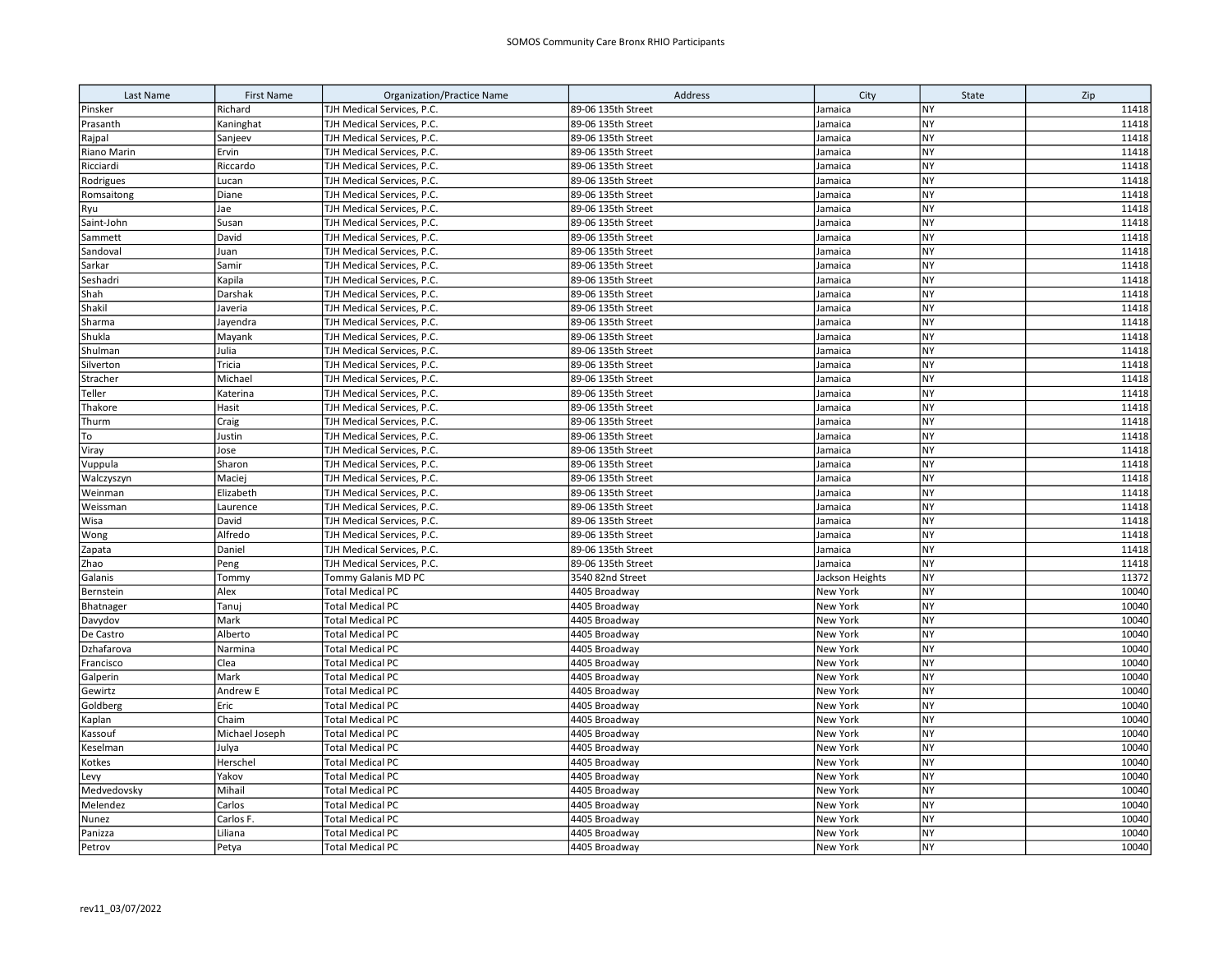| Last Name               | <b>First Name</b> | <b>Organization/Practice Name</b>                                       | Address                             | City            | State     | Zip   |
|-------------------------|-------------------|-------------------------------------------------------------------------|-------------------------------------|-----------------|-----------|-------|
| Petti                   | Christopher       | <b>Total Medical PC</b>                                                 | 4405 Broadway                       | New York        | <b>NY</b> | 10040 |
| Rakhman                 | Jacob             | <b>Total Medical PC</b>                                                 | 4405 Broadway                       | New York        | <b>NY</b> | 10040 |
| Rim                     | David Anomoo      | <b>Total Medical PC</b>                                                 | 4405 Broadway                       | New York        | <b>NY</b> | 10040 |
| Sanchez                 | Yanira            | <b>Total Medical PC</b>                                                 | 4405 Broadway                       | New York        | <b>NY</b> | 10040 |
| Shafizadeh              | Farshad           | <b>Total Medical PC</b>                                                 | 4405 Broadway                       | New York        | <b>NY</b> | 10040 |
| Sherer                  | Mira              | <b>Total Medical PC</b>                                                 | 4405 Broadway                       | New York        | <b>NY</b> | 10040 |
| Syed                    | Radha             | <b>Total Medical PC</b>                                                 | 4405 Broadway                       | New York        | NY        | 10040 |
| Tamarez                 | Michelle          | <b>Total Medical PC</b>                                                 | 4405 Broadway                       | New York        | <b>NY</b> | 10040 |
| Thanneer                | Latha             | <b>Total Medical PC</b>                                                 | 4405 Broadway                       | New York        | <b>NY</b> | 10040 |
| Tsinis                  | Mariya            | <b>Total Medical PC</b>                                                 | 4405 Broadway                       | <b>New York</b> | <b>NY</b> | 10040 |
| Voitovitch              | Tatiana           | <b>Total Medical PC</b>                                                 | 4405 Broadway                       | New York        | <b>NY</b> | 10040 |
| Zaydenberg              | Polina            | <b>Total Medical PC</b>                                                 | 4405 Broadway                       | New York        | <b>NY</b> | 10040 |
|                         |                   | <b>Tradition LLC</b>                                                    | 5350 KINGS HIGHWAY                  | Brooklyn        | <b>NY</b> | 11203 |
| Polllak                 | Maria             | <b>Traditions Choice LLC</b>                                            | 5350 Kings Highway                  | Brooklyn        | NY        | 11203 |
| Nguyen                  | Dustin            | Tribeca Internal Medicine and Acpuncture PC                             | 202 Canal Street 7Th Floor          | New York        | <b>NY</b> | 10013 |
| Ng                      | John Paul Tracey  | <b>Tribeca Radiation</b>                                                | 408 Broadway 1St Floor              | New York        | <b>NY</b> | 10013 |
| Frolova                 | Alina             | True Care Medical PC                                                    | Flatbush Avenue Extension           | Brooklyn        | <b>NY</b> | 11201 |
| Israelov                | Dina              | True Care Medical PC                                                    | Flatbush Avenue Extension           | Brooklyn        | <b>NY</b> | 11201 |
| Kadel                   | Jennifer          | <b>True Care Medical PC</b>                                             | <b>Flatbush Avenue Extension</b>    | Brooklyn        | NY        | 11201 |
| Ostroy                  | Sofya             | <b>True Care Medical PC</b>                                             | Flatbush Avenue Extension           | Brooklyn        | <b>NY</b> | 11201 |
| Shnayder                | Rafail            | True Care Medical PC                                                    | Flatbush Avenue Extension           | Brooklyn        | <b>NY</b> | 11201 |
| Wong                    | Tsz               | Tsz Wong MA RDN CDN                                                     | 139 Centre Street Suite 515         | New York        | <b>NY</b> | 10013 |
|                         |                   | <b>Tuvida Medical Practice</b>                                          | 66 Fort Washington Avenue           | New York        | NY        | 10032 |
| Bonheim                 | Paul              | Union Square Medical Imaging & Mammography Pc                           | 200 Park Avenue South Suite1103     | New York        | lny       | 10003 |
| Lee                     | Terrance          | Union Square Medical Imaging & Mammography Pc                           | 200 Park Avenue South Suite1103     | New York        | NY        | 10003 |
| SOLOMON                 | ROBERT            | Union Square Medical Imaging & Mammography Pc                           | 200 Park Avenue South Suite1103     | New York        | <b>NY</b> | 10003 |
| Zoya                    | Maksumova         | Union Square Medical Imaging & Mammography Pc                           | 200 Park Avenue South Suite1103     | New York        | NY        | 10003 |
|                         |                   | United Jewish Council Of The East Side Home Attendan 500 A Grand Street |                                     | New York        | Iny       | 10002 |
| Mendez                  | Jose              | <b>Universal Pediatrics</b>                                             | 7908 Roosevelt Avenue               | Jackson Heights | <b>NY</b> | 11372 |
| <b>Belliard Estevez</b> | Christian         | University Medical Office PLLC                                          | 2270 University Avenue              | <b>Bronx</b>    | <b>NY</b> | 10468 |
|                         |                   | University Nursing Home                                                 | 2505 Grand Avenue                   | <b>Bronx</b>    | <b>NY</b> | 10468 |
| <b>Myers</b>            | Cynthia           | Upper West Side Medical Associates PC                                   | 464 West 145Th Street               | New York        | <b>NY</b> | 10031 |
| Jindal                  | Michelle          | Urban Pediatrics PC                                                     | 780 East Tremont Avenune            | <b>Bronx</b>    | <b>NY</b> | 10460 |
| Chadda                  | Veena             | Veena Chadda                                                            | 2202 Grand Concourse                | <b>Bronx</b>    | <b>NY</b> | 10457 |
| Schwartz                | Raymond           | Venture House                                                           | 15010 Hillside Avenue               | Jamaica         | <b>NY</b> | 11434 |
| Shah                    | Vinay             | Vinay Shah MD PC                                                        | 1211 White Plains Road              | <b>Bronx</b>    | <b>NY</b> | 10472 |
| Rella                   | Vincent           | Vincent J Rella                                                         | 3105 Roberts Avenue                 | <b>Bronx</b>    | <b>NY</b> | 10461 |
| Ficks                   | Jason             | Visiting Nurse Service of New York Home Care II                         | 5 Pennsylvania Plaza                | New York        | <b>NY</b> | 10001 |
| Hoffman                 | Ellen             | <b>Vocational Instruction Project Communities Services</b>              | 1910 Arthur Avenue                  | <b>Bronx</b>    | <b>NY</b> | 10457 |
| Jovellanos              | Valentin          | <b>VP Jovellanos MD PC</b>                                              | 20 Sherman Avenue                   | New York        | <b>NY</b> | 10040 |
| Comes                   | Alberto           | Wadsworth Medical PC                                                    | 129 Wadsworth Avenue                | New York        | NY        | 10033 |
| Mercado                 | Agueda            | Wadsworth Medical PC                                                    | 129 Wadsworth Avenue                | New York        | <b>NY</b> | 10033 |
| Wahid                   | Mohamed           | Wahid Medical PLLC                                                      | 14728 Hillside Avenue               | Jamaica         | <b>NY</b> | 11435 |
| Lee                     | Wan               | Wan S Lee MD                                                            | 144-31 41St Avenue Suite L8         | Flushing        | <b>NY</b> | 11355 |
|                         |                   | Wartburg Receiver LLC/Dba Bushwick Center For Rehal 50 Sheffield Avenue |                                     | Brooklyn        | <b>NY</b> | 11207 |
| Gopal                   | Narasimhan        | Washington Heights GI PC                                                | 481 Fort Washington Avenue Suite #8 | New York        | <b>NY</b> | 10033 |
| Narasimhan              | Gopal             | Washington Heights GI PC                                                | 481 Fort Washington Avenue Suite #8 | New York        | <b>NY</b> | 10033 |
| Velazquez               | Belinda           | Washington Heights Medical Associates                                   | 130 Wadsworth Ave Suite 4           | New York        | <b>NY</b> | 10033 |
| Barbery                 | Maria-Pilar       | <b>Washington Heights Pediatrics</b>                                    | 4260 Broadway                       | New York        | <b>NY</b> | 10033 |
| Zuniga                  | Carmen Mariana    | <b>Washington Heights Pediatrics</b>                                    | 4260 Broadway                       | New York        | <b>NY</b> | 10033 |
| Driggs                  | Carlos            | We Care Health                                                          | 1957 Williamsbridge Road            | <b>Bronx</b>    | <b>NY</b> | 10461 |
| Concepcion              | Elizabeth         | <b>Webster Family Medical</b>                                           | 1150 Webster Avenue                 | <b>Bronx</b>    | <b>NY</b> | 10456 |
| Lin                     | Wei Guo           | Wei Guo Lin Physician PC                                                | 139 Centre Street Suite 501         | New York        | Iny       | 10013 |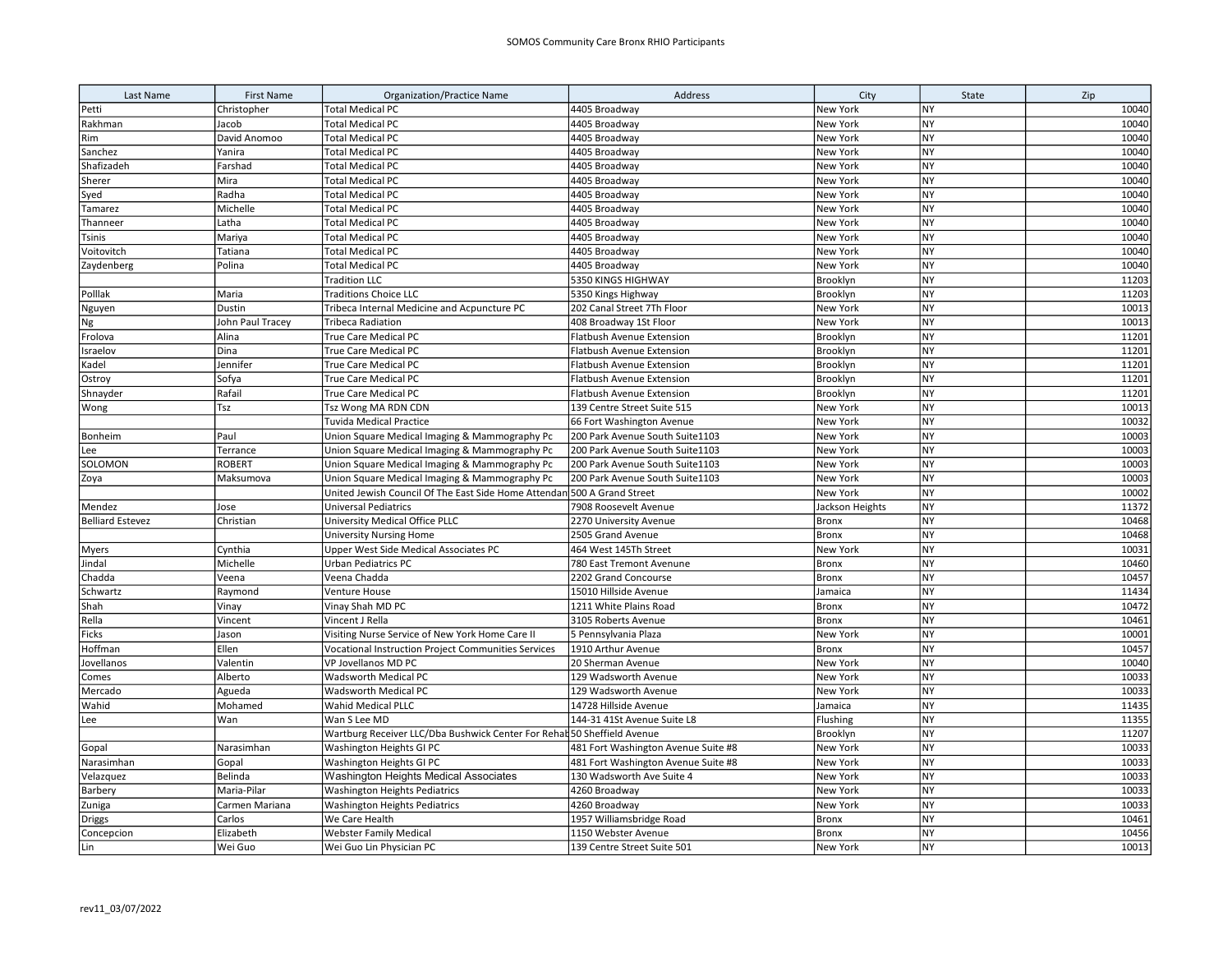| Last Name      | <b>First Name</b> | Organization/Practice Name            | Address                           | City            | State     | Zip   |
|----------------|-------------------|---------------------------------------|-----------------------------------|-----------------|-----------|-------|
| Qu             | Wei Min           | Wei Min Qu MD PC                      | 133-29 41St Road Suite 2A         | Flushing        | NY        | 11355 |
| Yan            | Weihong           | WeiHong Yan OBGYN PC                  | 8311 Queens Boulevard             | Elmhurst        | <b>NY</b> | 11373 |
| Lai            | Huikang           | Welcome Paincare & Rehab              | 39-16 Prince Street Suite 352     | Flushing        | NY        | 11354 |
| Rana           | Sanketkumar M.    | Wellcare Acupuncture                  | 8 Chatham Square Suite 707        | New York        | NY        | 10038 |
| Zou            | Chang Xian        | <b>Wellcare Acupuncture</b>           | 8 Chatham Square Suite 707        | New York        | NY        | 10038 |
| Chung          | Wendy             | Wendy Wei Chung                       | 42-11 Kissena Boulevard Apt 1C    | Flushing        | NY        | 11355 |
| Cheung         | Helen             | Wenjing Zhou MD PHD PC                | 39-07 Prince Street 3J            | Flushing        | <b>NY</b> | 11355 |
| Zhou           | Wenhong           | Wenjing Zhou MD PHD PC                | 39-07 Prince Street 3J            | Flushing        | NY        | 11355 |
| Zhou           | Wenjing           | Wenjing Zhou MD PHD PC                | 39-07 Prince Street 3J            | Flushing        | <b>NY</b> | 11355 |
| Li             | Wensong           | Wensong Li Medicine PC                | 757 60Th Street 7Th Floor         | Brookyln        | <b>NY</b> | 11355 |
| Zaman          | Mohammad          | West Side Medical PC                  | 639 West End Avenue Suite 1B      | New York        | <b>NY</b> | 10025 |
| Zaman          | Rehana            | West Side Medical PC                  | 639 West End Avenue Suite 1B      | New York        | <b>NY</b> | 10025 |
| Karayi         | Ajith             | Westchester Avenue Family Medicine PC | 1561 Westchester Avenue           | Bronx           | <b>NY</b> | 10472 |
| Chowdhury      | Reza              | Westchester Medical Healthcare        | 1957 Westchester Avenue           | <b>Bronx</b>    | <b>NY</b> | 10462 |
| Zhang          | David             | Western & Eastern Medicine PC         | 214-10 24Th Avenue                | Bayside         | <b>NY</b> | 11360 |
| Khandker       | Ferdous           | Western Care PC                       | 70-17 37Th Avenue                 | Jackson Heights | <b>NY</b> | 11372 |
| Cheung         | William           | William Cheung MD                     | 863 50Th Street Suite M3          | Brooklyn        | <b>NY</b> | 10002 |
| Cheung         | William           | William Cheung MD                     | 136-36 39Th Avenue 2Nd Floor      | Queens          | <b>NY</b> | 11354 |
| Johnson        | William           | William G Johnson MD                  | 187-10 Linden Boulevard           | St. Albans      | <b>NY</b> | 11412 |
| Ahram          | Joseph            | Williamsburg Internal Medicine PC     | 231 South 3Rd Street              | Brooklyn        | <b>NY</b> | 11211 |
| Bhumit         | Sarat             | Williamsburg Internal Medicine PC     | 231 South 3Rd Street              | Brooklyn        | <b>NY</b> | 11211 |
| Caro           | Sixto             | Williamsburg Internal Medicine PC     | 231 South 3Rd Street              | Brooklyn        | NY        | 11211 |
| Cortes         | Jose Alberto      | Williamsburg Internal Medicine PC     | 231 South 3Rd Street              | Brooklyn        | <b>NY</b> | 11211 |
| Erachshaw      | Percy             | Williamsburg Internal Medicine PC     | 231 South 3Rd Street              | Brooklyn        | <b>NY</b> | 11211 |
| Gonzalez       | Orlando           | Williamsburg Internal Medicine PC     | 231 South 3Rd Street              | Brooklyn        | NY        | 11211 |
| Romeo          | Ana               | Williamsburg Internal Medicine PC     | 231 South 3Rd Street              | Brooklyn        | NY        | 11211 |
| Arbilo         | Maryclaire        | Williamsburg Physical Therapy PC      | 601 West 182Nd Street             | New York        | NY        | 10033 |
| Arguelles      | Rowell            | Williamsburg Physical Therapy PC      | 601 West 182Nd Street             | New York        | <b>NY</b> | 10033 |
| Banay          | Michael           | Williamsburg Physical Therapy PC      | 601 West 182Nd Street             | New York        | <b>NY</b> | 10033 |
| Dulfo          | Marizza           | Williamsburg Physical Therapy PC      | 601 West 182Nd Street             | New York        | NY        | 10033 |
| Dumaran        | Kristoffer        | Williamsburg Physical Therapy PC      | 601 West 182Nd Street             | New York        | NY        | 10033 |
| Klurfeld       | Alex              | Williamsburg Physical Therapy PC      | 601 West 182Nd Street             | New York        | <b>NY</b> | 10033 |
| Mlynarczyk     | Ewa               | Williamsburg Physical Therapy PC      | 601 West 182Nd Street             | New York        | <b>NY</b> | 10033 |
| Orodio         | Alvin             | Williamsburg Physical Therapy PC      | 601 West 182Nd Street             | New York        | <b>NY</b> | 10033 |
| ORTIZ          | LUIS              | Williamsburg Physical Therapy PC      | 601 West 182Nd Street             | New York        | NY        | 10033 |
| Tuguinay       | Marife            | Williamsburg Physical Therapy PC      | 601 West 182Nd Street             | New York        | <b>NY</b> | 10033 |
| Airiani        | Suzanna           | Wilson Ko MD, F.A.C.S PC              | 136-25 Maple Avenue #202          | Flushing        | <b>NY</b> | 11355 |
| Chin           | Lily              | Wilson Ko MD, F.A.C.S PC              | 136-25 Maple Avenue #202          | Flushing        | NY        | 11355 |
| Ko             | Wilson            | Wilson Ko MD, F.A.C.S PC              | 136-25 Maple Avenue #202          | Flushing        | NY        | 11355 |
| Mui            | Wingtat           | Wingtat Mui MD PLLC                   | 81 Elizabeth Street Suite #601    | New York        | <b>NY</b> | 10013 |
| Tom            | Winston           | Winston C Tom MD PC                   | 139 Centre Street Suite 511       | New York        | <b>NY</b> | 10013 |
| Hoyek          | Wissam            | Wissam Hoyek Md Pllc                  | 271 Mason Ave                     | Staten Island   | <b>NY</b> | 10305 |
| Sajjad         | Rehana            | Women's Healthcare Practice           | 135-16 Roosevelt Avenue 3Rd Floor | Flushing        | <b>NY</b> | 11354 |
| Walters        | Edline            | Women's Healthcare Practice           | 135-16 Roosevelt Avenue 3Rd Floor | Flushing        | NY        | 11354 |
| Cho            | Won               | Won S Cho MD                          | 4221 162Nd Street Suite #1        | Flushing        | <b>NY</b> | 11358 |
|                |                   | Woodcrest Rehabilitation & Rhcc       | 11909 26Th Avenue                 | Flushing        | <b>NY</b> | 11354 |
| Tafreshi-Oraee | Parisa            | Woodlawn Medical                      | 174 East 205Th Street Floor C     | <b>Bronx</b>    | NY        | 10458 |
| Yang           | lan Yeng          | Woodlawn Medical                      | 174 East 205Th Street Floor C     | <b>Bronx</b>    | NY        | 10458 |
| Cueto          | Adelaida          | Woodside Medical Practice PC          | 53-14 Roosevelt Avenue, 3Rd Floor | Woodside        | NY        | 11377 |
| Kim            | Woo Sup           | Woosup Kim MD PC                      | 9711 101St Ave                    | Ozone Park      | <b>NY</b> | 11416 |
| Wu             | Xuxia             | Wu Xuxia Medicine PC                  | 131-07 40Th Road Suite E06        | Flushing        | NY        | 11354 |
| Jing           | Wuhua             | Wuhua Jing MD PHD PC                  | 8 Chatham Square #800             | New York        | NY        | 10038 |
|                |                   | Xeron Clinical Laboratories Inc       | 43-59 147 Street                  | Flushing        | <b>NY</b> | 11355 |